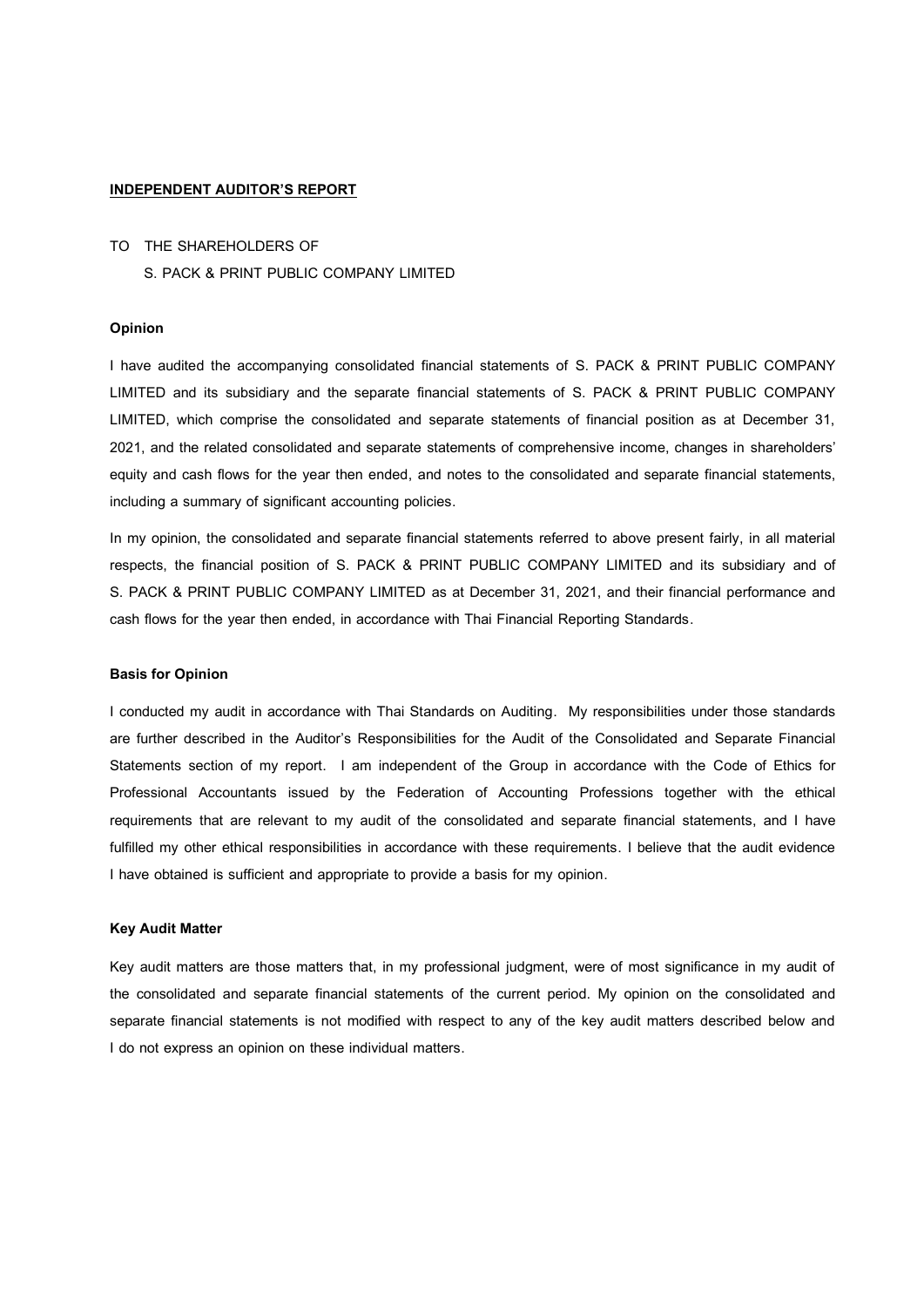#### **INDEPENDENT AUDITOR'S REPORT** (Con't) -2-

#### **Key Audit Matter** (Con't)

I have fulfilled the responsibilities described in the Auditor's Responsibilities for the Audit of the Consolidated and Separate Financial Statements section of my report, including in relation to these matters. Accordingly, my audit included the performance of procedures designed to respond to my assessment of the risks of material misstatement of the consolidated and separate financial statements. The results of my audit procedures, including the procedures performed to address the matters below, provide the basis for my audit opinion on the accompanying consolidated and separate financial statements as a whole.

Key audit matter and how audit procedures respond for matter is described below.

#### **Impairment of investment in subsidiary**

As described in Note 9 to the separate financial statements. The Company has investment in a subsidiary amounting to Baht 500.10 million accounting for 49% of total assets in the separate financial statements. The subsidiary has continued to incur losses. As such, the management has considered that was indication of impairment in its investment in the subsidiary.

As at December 31, 2021, the management considered the impairment of investment in the subsidiary, by estimating the recoverable amount from the value in use, determined by discounting future cash flows from the subsidiary's operations which involved a significant level of judgment in determining the key assumptions of management. As a result, this is an area focus for my audit.

My significant audit procedures, among others, includes :

- Evaluated, interviewed the management and understand the processes related to the identification of Impairment in the subsidiary, the preparation of discounted future cash flow and the management's approval.
- Assessing the reasonableness of the key assumptions use by management in the forecast of future profit and cash flows projection of subsidiary by considering with the internal and external sources of information and considering the operation plan approved by management by comparing to the actual and the historical operating results and determined the appropriateness of the assumption used in order to evaluate the reliability of the management.
- In performing impairment assessment of investment in the subsidiary, I obtained information about the estimate of discounted future cash flows from the management, interviewed the management and testing the accuracy of calculations.
- evaluating the adequacy of the disclosure in accordance with Thai Financial Reporting Standards.

Through this work, I concluded that the recognition of Impairment of investment in the subsidiary was reasonable based on available evidence and the current conditions.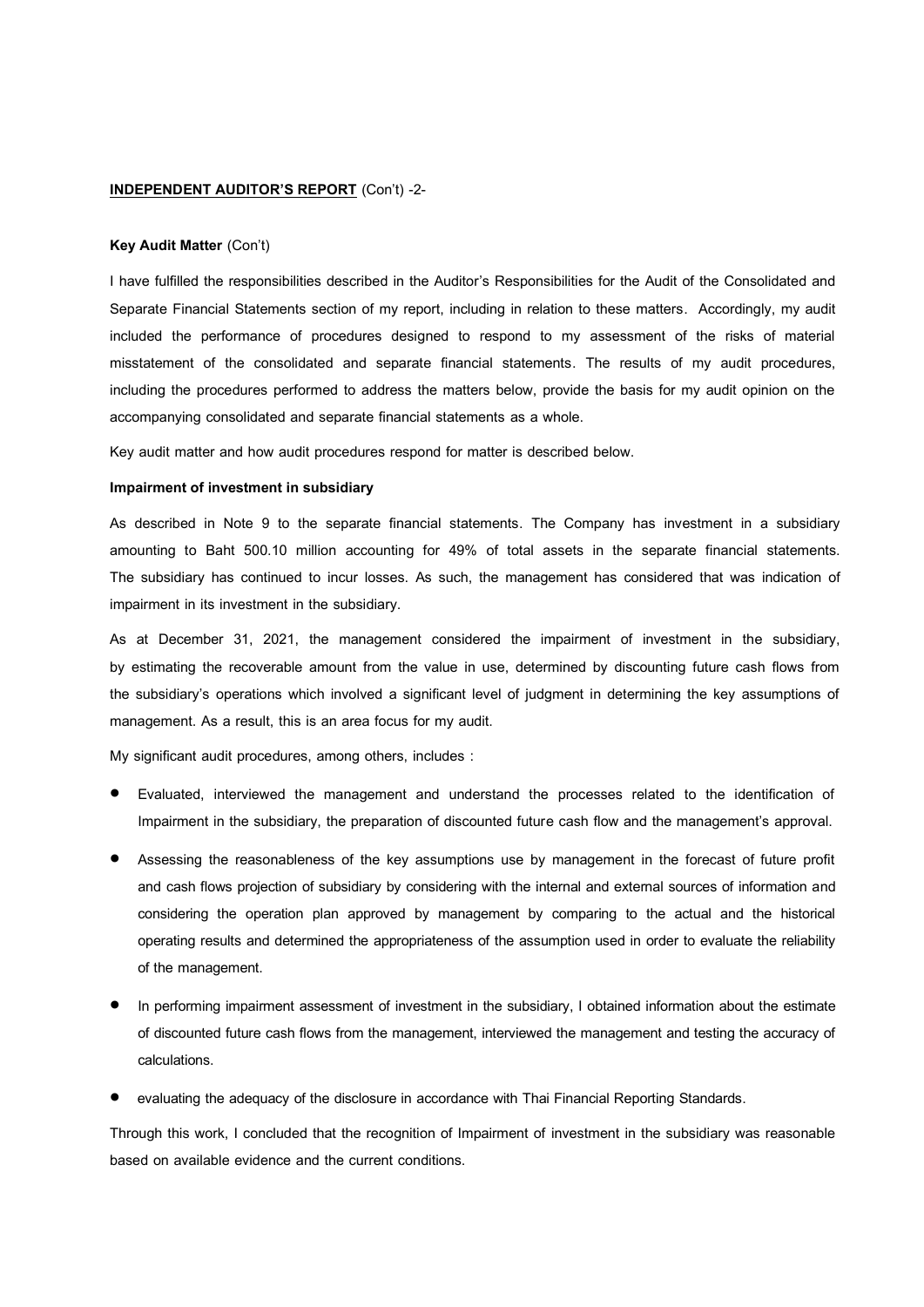#### **INDEPENDENT AUDITOR'S REPORT** (Con't) -3-

### **Other Information**

Management is responsible for the other information. The other information comprise the information included in the annual report of the Group, but does not include the financial statements and my auditor's report thereon. The annual report of the Group is expected to be made available to me after the date of this auditor's report.

My opinion on the consolidated and separate financial statements does not cover the other information and I do not express any form of assurance conclusion thereon.

In connection with my audit of the consolidated and separate financial statements, my responsibility is to read the other information identified above when it becomes available and, in doing so, consider whether the other information is materially inconsistent with the consolidated and separate financial statements or my knowledge obtained in the audit or otherwise appears to be materially misstated.

When I read the annual report of the Group, if I conclude that there is a material misstatement therein, I am required to communicate the matter to those charged with governance for correction of the misstatement.

# **Responsibilities of Management and Those Charged with Governance for the Consolidated and Separate Financial Statements**

Management is responsible for the preparation and fair presentation of the consolidated and separate financial statements in accordance with Thai Financial Reporting Standards, and for such internal control as management determines is necessary to enable the preparation of consolidated and separate financial statements that are free from material misstatement, whether due to fraud or error.

In preparing the consolidated and separate financial statements, management is responsible for assessing the Group's ability to continue as a going concern, disclosing, as applicable, matters related to going concern and using the going concern basis of accounting unless management either intends to liquidate the Group or to cease operations, or has no realistic alternative but to do so.

Those charged with governance are responsible for overseeing the Group's financial reporting process.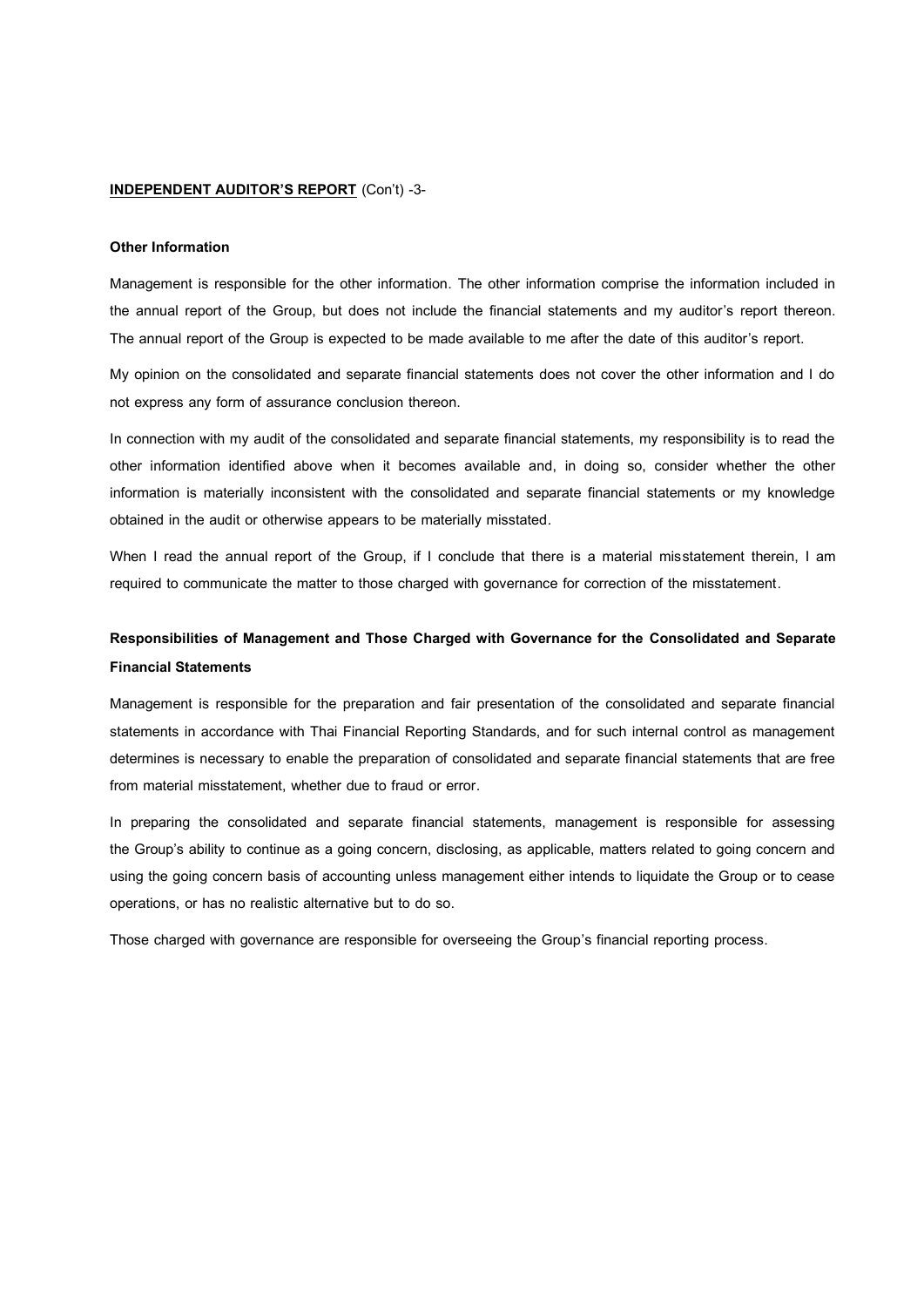#### **INDEPENDENT AUDITOR'S REPORT** (Con't) -4-

#### **Auditor's Responsibilities for the Audit of the Consolidated and Separate Financial Statements**

My objectives are to obtain reasonable assurance about whether the consolidated and separate financial statements as a whole are free from material misstatement, whether due to fraud or error and to issue an auditor's report that includes my opinion. Reasonable assurance is a high level of assurance, but is not a guarantee that an audit conducted in accordance with Thai Standards on Auditing will always detect a material misstatement when it exists. Misstatements can arise from fraud or error and are considered material if, individually or in the aggregate, they could reasonably be expected to influence the economic decisions of users taken on the basis of these consolidated and separate financial statements.

As part of an audit in accordance with Thai Standards on Auditing, I exercise professional judgment and maintain professional skepticism throughout the audit. I also :

- Identify and assess the risks of material misstatement of the consolidated and separate financial statements, whether due to fraud or error, design and perform audit procedures responsive to those risks and obtain audit evidence that is sufficient and appropriate to provide a basis for my opinion. The risk of not detecting a material misstatement resulting from fraud is higher than for one resulting from error, as fraud may involve collusion, forgery, intentional omissions, misrepresentations, or the override of internal control.
- Obtain an understanding of internal control relevant to the audit in order to design audit procedures that are appropriate in the circumstances, but not for the purpose of expressing an opinion on the effectiveness of the Group's internal control.
- Evaluate the appropriateness of accounting policies used and the reasonableness of accounting estimates and related disclosures made by management.
- Conclude on the appropriateness of management's use of the going concern basis of accounting and based on the audit evidence obtained, whether a material uncertainty exists related to events or conditions that may cast significant doubt on the Group's ability to continue as a going concern. If I conclude that a material uncertainty exists, I am required to draw attention in my auditor's report to the related disclosures in the consolidated and separate financial statements or, if such disclosures are inadequate, to modify my opinion. My conclusions are based on the audit evidence obtained up to the date of my auditor's report. However, future events or conditions may cause the Group to cease to continue as a going concern.
- Evaluate the overall presentation, structure and content of the consolidated and separate financial statements, including the disclosures, and whether the consolidated and separate financial statements represent the underlying transactions and events in a manner that achieves fair presentation.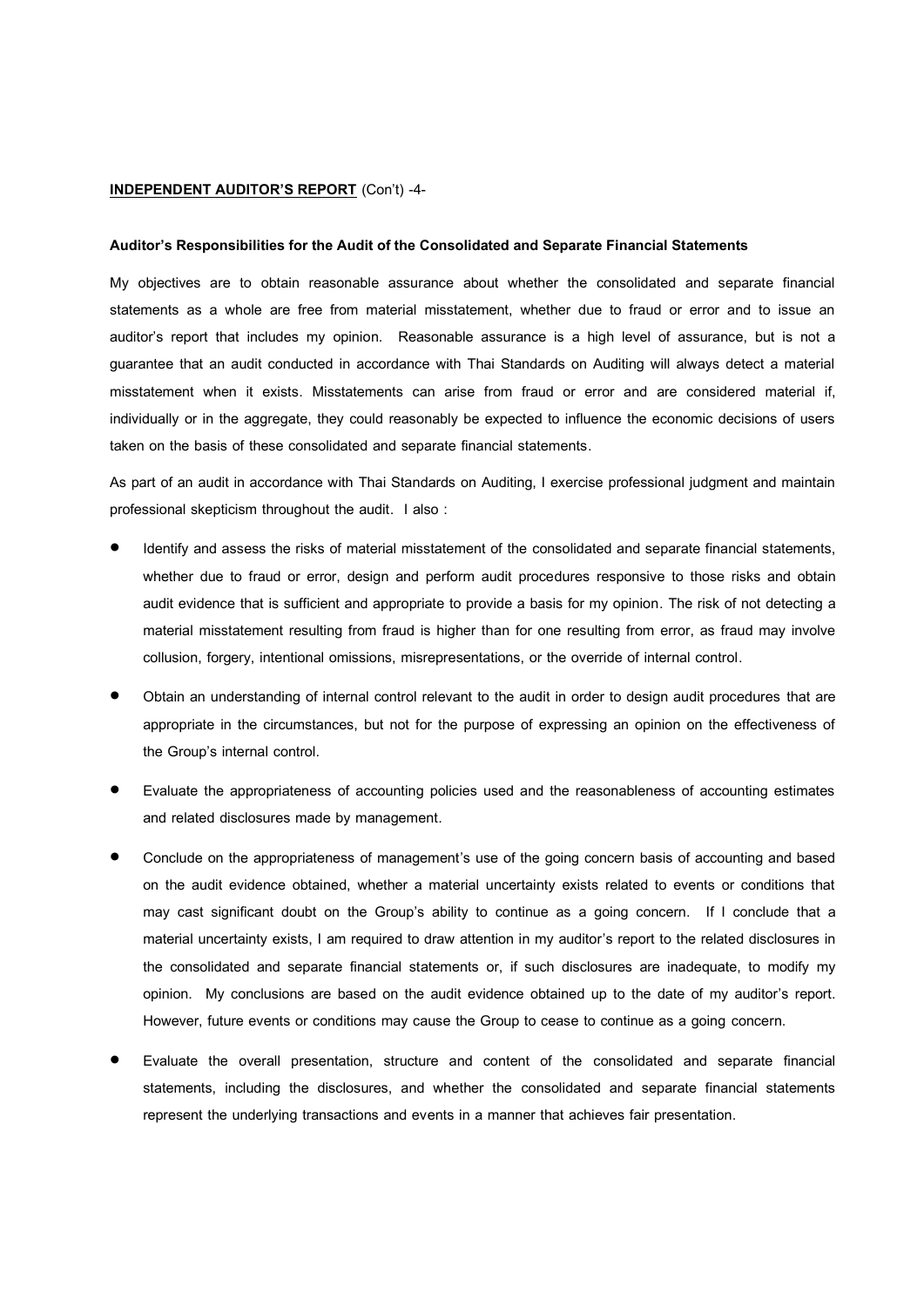#### **INDEPENDENT AUDITOR'S REPORT** (Con't) -5-

### **Auditor's Responsibilities for the Audit of the consolidated and separate financial statements (Con't)**

 Obtain sufficient appropriate audit evidence regarding the financial information of the entities or business activities within the Group to express an opinion on the consolidated and separate financial statements. I am responsible for the direction, supervision and performance of the Group audit. I remain solely responsible for my audit opinion.

I communicate with those charged with governance regarding, among other matters, the planned scope and timing of the audit and significant audit findings, including any significant deficiencies in internal control that I identify during my audit.

I am also required to provide those charged with governance with a statement that I have complied with relevant ethical requirements regarding independence and to communicate with them all relationships and other matters that may reasonably be thought to bear on my independence, and where applicable, related safeguards.

From the matters communicated with those charged with governance, I determine those matters that were of most significance in the audit of the consolidated and separate financial statements of the current period and are therefore the key audit matters. I describe these matters in my auditor's report unless law or regulation precludes public disclosure about the matter or when, in extremely rare circumstances, I determine that a matter should not be communicated in my report because the adverse consequences of doing so would reasonably be expected to outweigh the public interest benefits of such communication.

The engagement partner responsible for the audit resulting in this independent auditor's report is Wanpen Unruan.

(Wanpen Unruan) Certified Public Accountant (Thailand) No. 7750

OFFICE OF PITISEVI CO., LTD. 8/4, Floor 1<sup>st</sup>, 3<sup>rd</sup>, Soi Viphavadee Rangsit 44, Chatuchak, Bangkok

February 24, 2022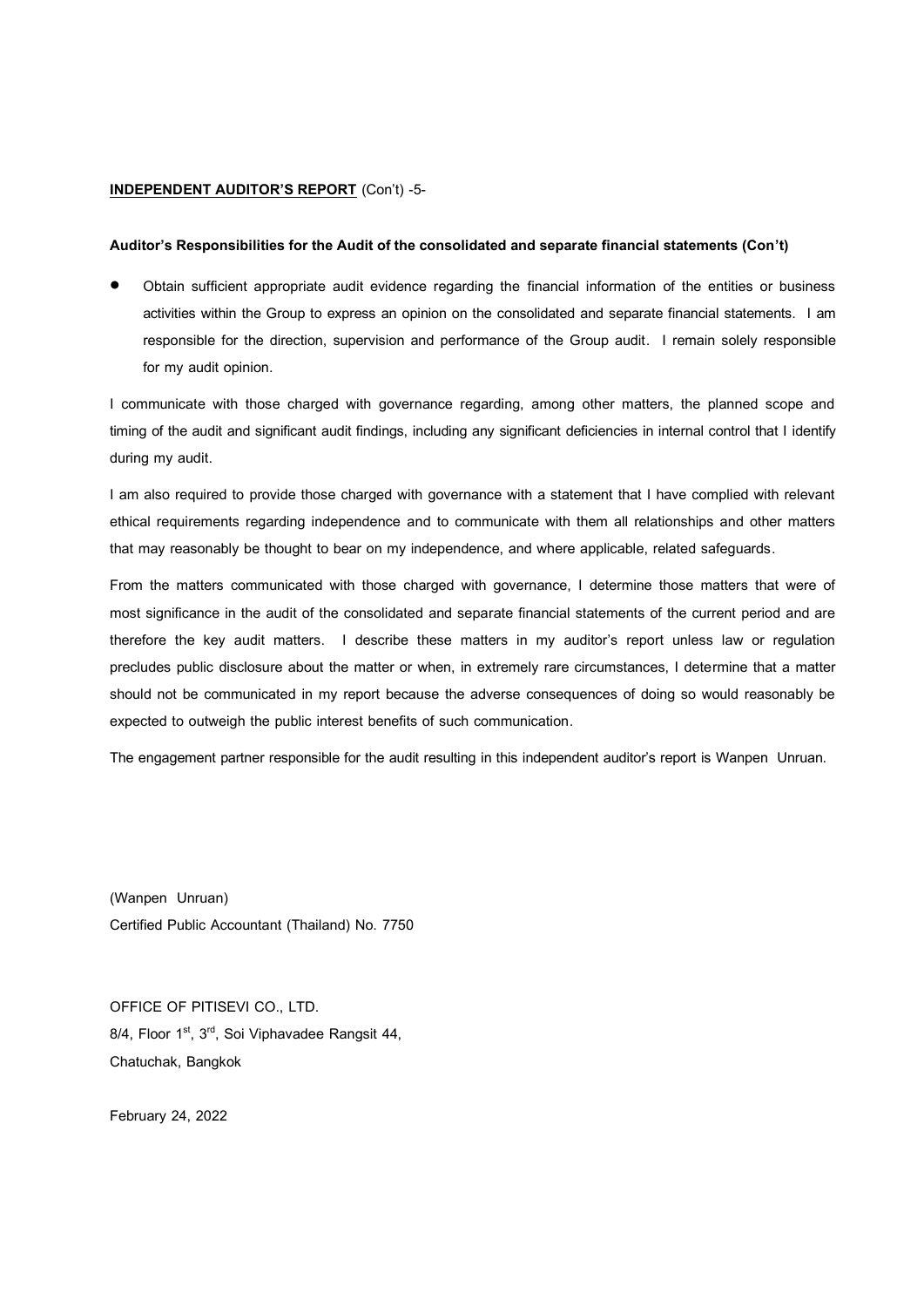#### **STATEMENT OF FINANCIAL POSITION**

**AS AT DECEMBER 31, 2021**

|                                                   |        | Unit: Baht       |                  |                  |                |  |
|---------------------------------------------------|--------|------------------|------------------|------------------|----------------|--|
|                                                   |        | Consolidated     |                  | Separate         |                |  |
|                                                   | Note   | 2021             | 2020             | 2021             | 2020           |  |
| <b>ASSETS</b>                                     |        |                  |                  |                  |                |  |
| <b>CURRENT ASSETS</b>                             |        |                  |                  |                  |                |  |
| Cash and cash equivalents                         | 6      | 55,822,451.07    | 69,003,279.51    | 20,073,417.41    | 35,288,507.92  |  |
| Trade accounts and other current receivable - net | 5.2, 7 | 271,810,649.31   | 220,023,335.85   | 135,746,802.98   | 120,894,872.10 |  |
| Inventories - net                                 | 8      | 253,411,834.41   | 164,605,598.07   | 128,444,777.43   | 73,456,083.05  |  |
| Long - term loans to employees - current portion  |        | 10,925.67        | 260,507.57       | 10,609.99        | 250,283.63     |  |
| Other current assets                              |        | 295,834.45       | 267,794.78       | 76,520.07        | 19,888.59      |  |
| Total current assets                              |        | 581,351,694.91   | 454, 160, 515.78 | 284, 352, 127.88 | 229,909,635.29 |  |
| <b>NON - CURRENT ASSETS</b>                       |        |                  |                  |                  |                |  |
| Investment in subsidiary                          | 9      |                  |                  | 500,100,399.40   | 500,100,399.40 |  |
| Long - term loans to employees - net              |        |                  | 114,510.04       |                  | 33,143.00      |  |
| Investment property - net                         | 10     | 14,298,750.00    | 14,298,750.00    |                  |                |  |
| Property, plant and equipment - net               | 11     | 820,517,254.37   | 773,943,732.60   | 229,004,389.71   | 182,757,948.84 |  |
| Right-of-use assets - net                         | 12.1   | 769,965.32       | 1,790,821.55     | 306,331.99       | 979,463.26     |  |
| Intangible assets - net                           | 13     | 3,876,492.56     | 608,400.27       | 2,774,159.34     | 140,782.82     |  |
| Deferred tax assets                               | 14     | 6,813,548.20     | 7,940,908.19     | 6,663,067.78     | 7,242,791.13   |  |
| Other non - current assets                        |        | 693,238.65       | 669,095.92       | 417,046.43       | 392,903.70     |  |
| Total non - current assets                        |        | 846,969,249.10   | 799,366,218.57   | 739,265,394.65   | 691,647,432.15 |  |
| <b>TOTAL ASSETS</b>                               |        | 1,428,320,944.01 | 1,253,526,734.35 | 1,023,617,522.53 | 921,557,067.44 |  |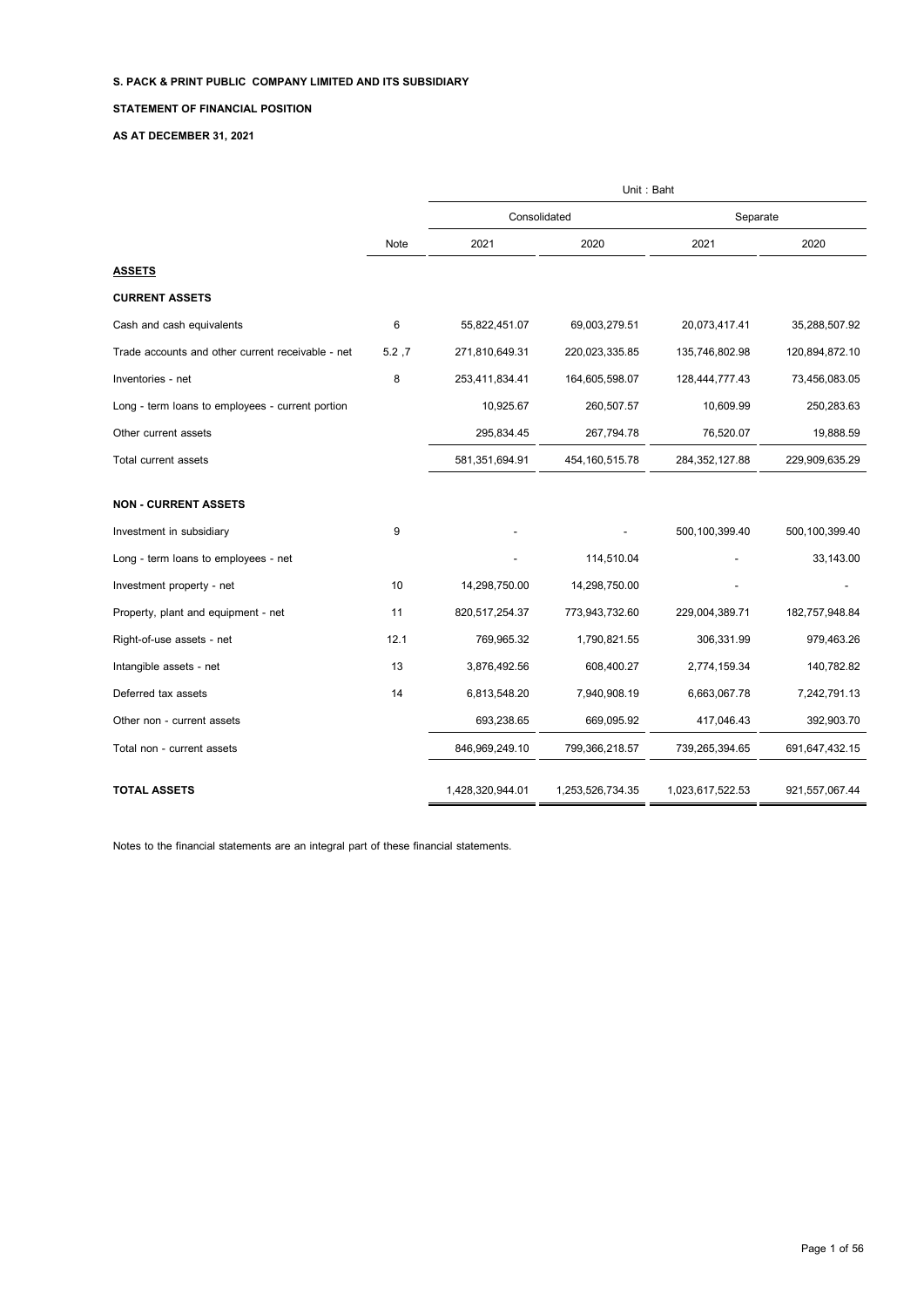#### **STATEMENT OF FINANCIAL POSITION (Con't)**

**AS AT DECEMBER 31, 2021**

|                                                       |         | Unit: Baht     |                  |                |                |  |  |
|-------------------------------------------------------|---------|----------------|------------------|----------------|----------------|--|--|
|                                                       |         | Consolidated   |                  | Separate       |                |  |  |
|                                                       | Note    | 2021           | 2020             | 2021           | 2020           |  |  |
| <b>LIABILITIES AND SHAREHOLDERS' EQUITY</b>           |         |                |                  |                |                |  |  |
| <b>CURRENT LIABILITIES</b>                            |         |                |                  |                |                |  |  |
| Short - term loans from financial institutions        | 15      |                | 18,000,000.00    |                | 18,000,000.00  |  |  |
| Trade accounts and other current payable              | 5.2, 16 | 196,024,836.08 | 108,714,983.39   | 96,456,725.63  | 63,629,814.40  |  |  |
| Current portion of                                    |         |                |                  |                |                |  |  |
| Long - term loan from financial institution           | 17      | 61,466,800.00  | 61,466,800.00    |                |                |  |  |
| Lease liabilities                                     | 12.2    | 677,915.17     | 1,025,475.88     | 318,665.35     | 680,289.48     |  |  |
| Short - term loan from related company                | 5.2     | 420,000,000.00 | 320,000,000.00   |                |                |  |  |
| Accrued corporate income tax                          |         | 6,604,519.09   | 4,916,863.73     | 6,604,519.09   | 4,916,863.73   |  |  |
| Provision of current liabilities for employee benefit | 18      | 2,296,552.00   | 1,206,147.00     | 1,434,723.00   | 723,465.00     |  |  |
| Accrued dividend                                      |         | 20,535,329.42  | 20,535,329.42    | 20,535,329.42  | 20,535,329.42  |  |  |
| Other current liabilities                             |         | 2,822,368.48   | 3,080,825.68     | 877,605.47     | 1,080,078.68   |  |  |
| <b>Total current liabilities</b>                      |         | 710,428,320.24 | 538,946,425.10   | 126,227,567.96 | 109,565,840.71 |  |  |
| <b>NON - CURRENT LIABILITIES</b>                      |         |                |                  |                |                |  |  |
| Long - term loan from financial institution - net     | 17      | 76,565,900.00  | 138,032,700.00   |                |                |  |  |
| Lease liabilities - net                               | 12.2    | 122,973.52     | 800,888.69       |                | 318,665.35     |  |  |
| Provision of non - current liabilities                |         |                |                  |                |                |  |  |
| for employee benefit - net                            | 18      | 45,401,890.00  | 49,310,737.00    | 31,175,402.00  | 31,354,670.00  |  |  |
| Total non - current liabilities                       |         | 122,090,763.52 | 188, 144, 325.69 | 31,175,402.00  | 31,673,335.35  |  |  |
| <b>TOTAL LIABILITIES</b>                              |         | 832,519,083.76 | 727,090,750.79   | 157,402,969.96 | 141,239,176.06 |  |  |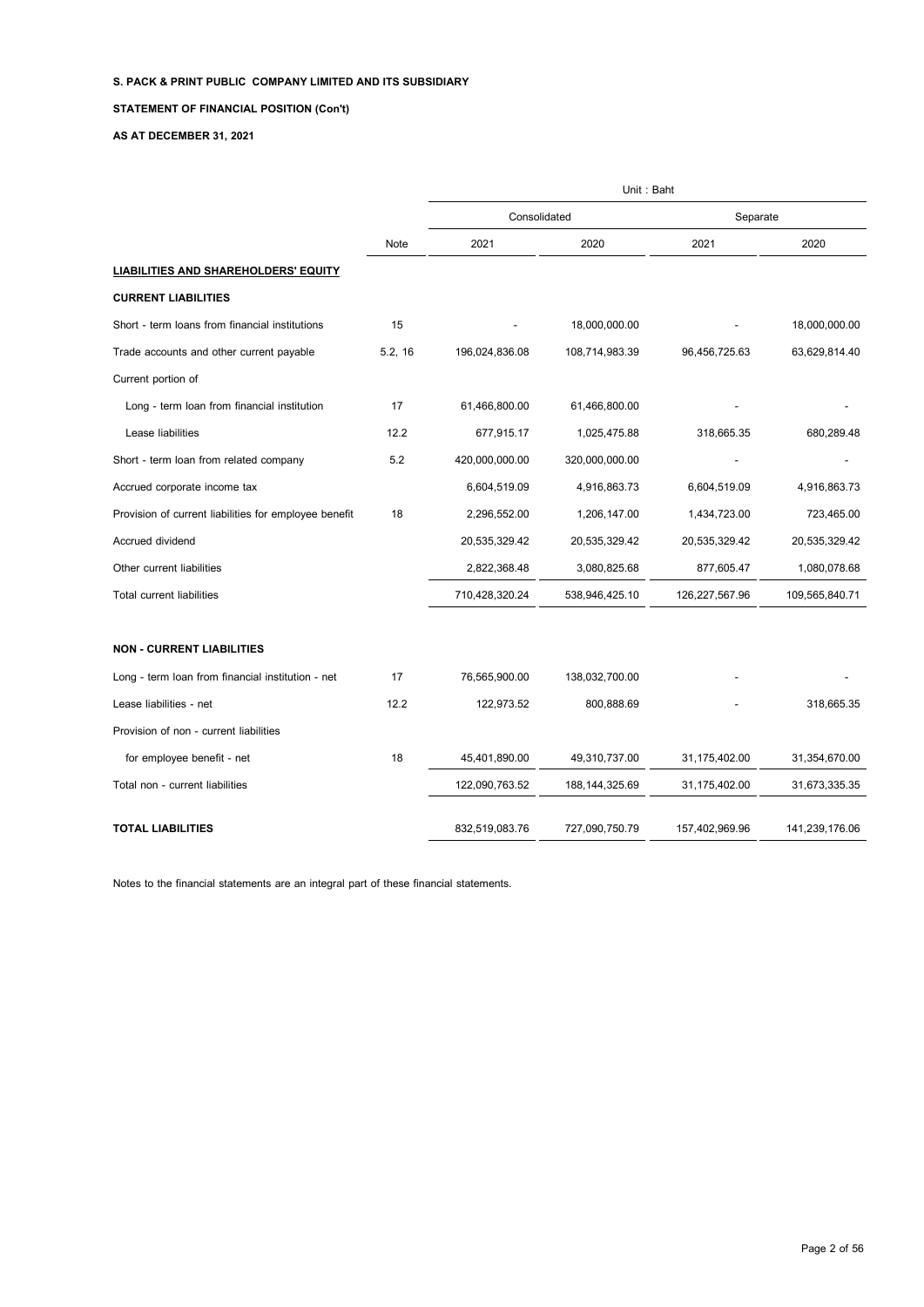#### **STATEMENT OF FINANCIAL POSITION (Con't)**

**AS AT DECEMBER 31, 2021**

|                                                   |      | Unit: Baht        |                   |                  |                |  |  |
|---------------------------------------------------|------|-------------------|-------------------|------------------|----------------|--|--|
|                                                   |      | Consolidated      |                   | Separate         |                |  |  |
|                                                   | Note | 2021              | 2020              | 2021             | 2020           |  |  |
| <b>SHAREHOLDERS' EQUITY</b>                       |      |                   |                   |                  |                |  |  |
| Share capital                                     |      |                   |                   |                  |                |  |  |
| Authorized share capital                          |      |                   |                   |                  |                |  |  |
| 300,000,000 Common Shares of Baht 1 each          |      | 300.000.000.00    | 300.000.000.00    | 300.000.000.00   | 300.000.000.00 |  |  |
| Issued and paid - up share capital                |      |                   |                   |                  |                |  |  |
| 300,000,000 Common Shares of Baht 1 each          |      | 300.000.000.00    | 300.000.000.00    | 300.000.000.00   | 300,000,000.00 |  |  |
| Share premium on common shares                    |      | 278,374,901.60    | 278,374,901.60    | 278,374,901.60   | 278,374,901.60 |  |  |
| Retained earnings (deficit)                       |      |                   |                   |                  |                |  |  |
| Appropriated - Legal reserve                      | 19.1 | 30,000,000.00     | 30,000,000.00     | 30,000,000.00    | 30,000,000.00  |  |  |
| Unappropriated                                    |      | (20, 490, 857.86) | (84, 282, 526.78) | 260,692,093.65   | 176,812,663.42 |  |  |
| Other components of shareholders' equity          |      | 7,917,816.51      | 2,343,608.74      | (2,852,442.68)   | (4,869,673.64) |  |  |
| <b>Total equity of the Company</b>                |      | 595,801,860.25    | 526,435,983.56    | 866,214,552.57   | 780,317,891.38 |  |  |
| Non - controlling interests                       |      |                   |                   |                  |                |  |  |
| Total shareholders' equity                        |      | 595,801,860.25    | 526,435,983.56    | 866,214,552.57   | 780,317,891.38 |  |  |
| <b>TOTAL LIABILITIES AND SHAREHOLDERS' EQUITY</b> |      | 1,428,320,944.01  | 1,253,526,734.35  | 1,023,617,522.53 | 921,557,067.44 |  |  |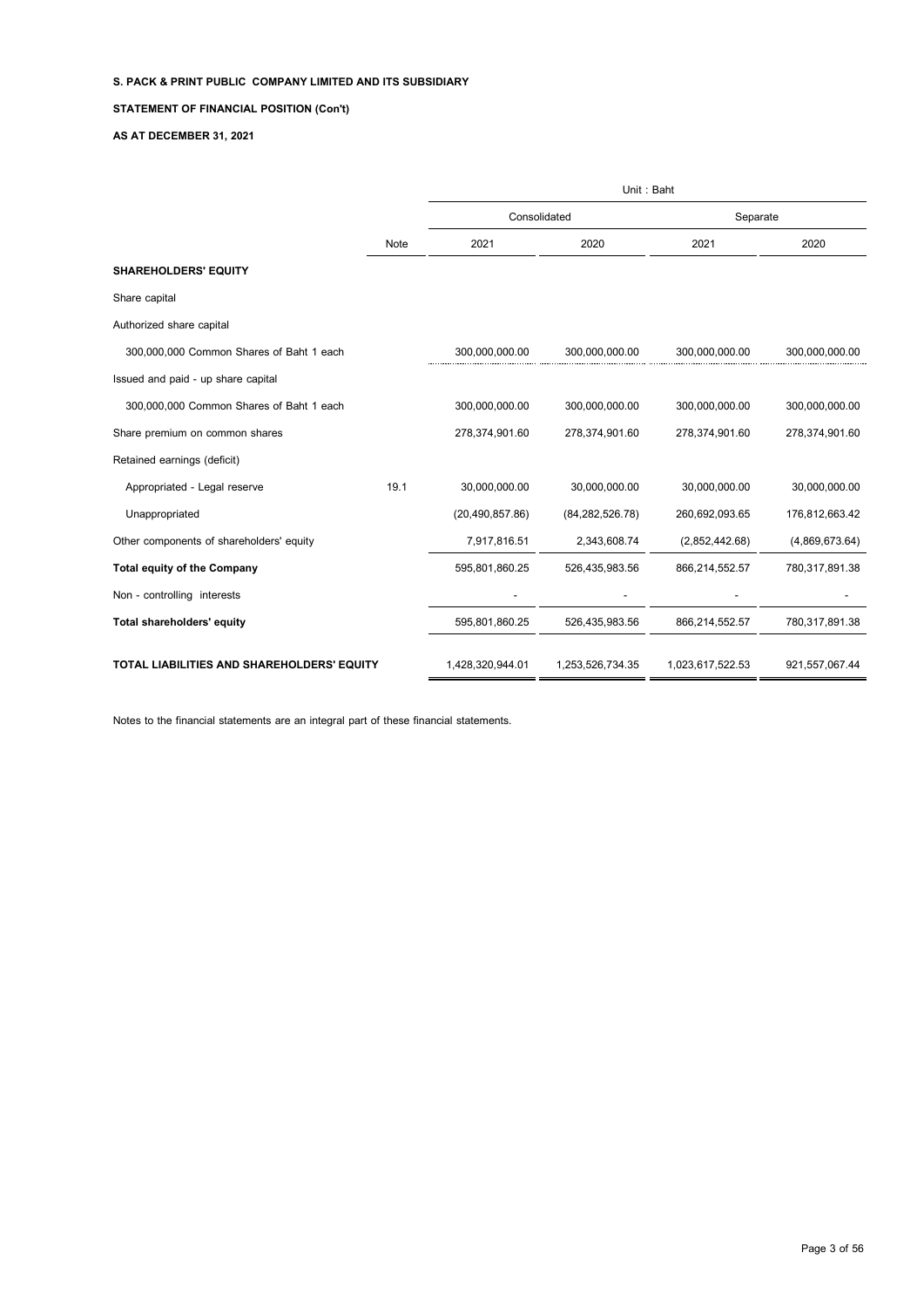#### **STATEMENT OF COMPREHENSIVE INCOME**

**FOR THE YEAR ENDED DECEMBER 31, 2021**

|                                                   |          | Unit: Baht        |                   |                   |                  |  |  |
|---------------------------------------------------|----------|-------------------|-------------------|-------------------|------------------|--|--|
|                                                   |          | Consolidated      |                   | Separate          |                  |  |  |
|                                                   | Note     | 2021              | 2020              | 2021              | 2020             |  |  |
| <b>REVENUES</b>                                   |          |                   |                   |                   |                  |  |  |
| Sales income and proceeds from services           | 5.1      | 1,274,969,762.94  | 1,205,752,315.96  | 710,851,305.45    | 675, 157, 853.86 |  |  |
| Other incomes                                     | 5.1      | 2,005,038.32      | 5, 153, 863. 15   | 1,063,921.22      | 1,102,796.56     |  |  |
| <b>TOTAL REVENUES</b>                             |          | 1,276,974,801.26  | 1,210,906,179.11  | 711,915,226.67    | 676,260,650.42   |  |  |
| <b>EXPENSES</b>                                   |          |                   |                   |                   |                  |  |  |
| Cost of sales and services                        | 5.1      | 1,071,714,092.15  | 1,000,806,728.21  | 562,618,351.03    | 528,650,293.61   |  |  |
| Distribution costs                                |          | 47,791,290.69     | 44,516,417.11     | 19,530,889.06     | 19,674,987.87    |  |  |
| Administrative expenses                           | 5.1      | 70,208,949.11     | 63,295,007.33     | 33,881,870.93     | 35,421,902.65    |  |  |
| <b>TOTAL EXPENSES</b>                             |          | 1,189,714,331.95  | 1,108,618,152.65  | 616,031,111.02    | 583,747,184.13   |  |  |
| <b>PROFIT FROM OPERATING</b>                      |          | 87,260,469.31     | 102,288,026.46    | 95,884,115.65     | 92,513,466.29    |  |  |
| Finance cost                                      | 5.1      | (11, 884, 080.77) | (14, 972, 188.25) | (78, 358.25)      | (404, 876.68)    |  |  |
| PROFIT BEFORE INCOME TAX                          |          | 75,376,388.54     | 87,315,838.21     | 95,805,757.40     | 92,108,589.61    |  |  |
| Income tax expenses                               | 14.2     | (11,584,719.62)   | (10, 316, 266.77) | (11, 926, 327.17) | (9,333,305.10)   |  |  |
| NET PROFIT FOR THE YEAR                           |          | 63,791,668.92     | 76,999,571.44     | 83,879,430.23     | 82,775,284.51    |  |  |
| <b>OTHER COMPREHENSIVE INCOME (LOSS)</b>          |          |                   |                   |                   |                  |  |  |
| Other comprehensive income not to be reclassified |          |                   |                   |                   |                  |  |  |
| to profit or loss in subsequent year :            |          |                   |                   |                   |                  |  |  |
| Defined benefit plan remeasurement                |          |                   |                   |                   |                  |  |  |
| gains (loss) - net of income tax                  | 14.2, 18 | 5,574,207.77      | (109, 109.66)     | 2,017,230.96      | (1,781,800.56)   |  |  |
| <b>COMPREHENSIVE INCOME FOR THE YEAR</b>          |          | 69,365,876.69     | 76,890,461.78     | 85,896,661.19     | 80,993,483.95    |  |  |
| <b>NET PROFIT ATTRIBUTABLE TO :</b>               |          |                   |                   |                   |                  |  |  |
| Owners of the Company                             |          | 63,791,668.92     | 76,999,571.44     |                   |                  |  |  |
| Non - controlling interersts                      |          |                   |                   |                   |                  |  |  |
| NET PROFIT FOR THE YEAR                           |          | 63,791,668.92     | 76,999,571.44     |                   |                  |  |  |
| <b>COMPREHENSIVE INCOME ATTRIBUTABLE TO :</b>     |          |                   |                   |                   |                  |  |  |
| Owners of the Company                             |          | 69,365,876.69     | 76,890,461.78     |                   |                  |  |  |
| Non - controlling interersts                      |          |                   |                   |                   |                  |  |  |
| <b>COMPREHENSIVE INCOME FOR THE YEAR</b>          |          | 69,365,876.69     | 76,890,461.78     |                   |                  |  |  |
| <b>BASIC EARNINGS PER SHARE (BAHT : SHARES)</b>   |          |                   |                   |                   |                  |  |  |
| Equity holders of the parent company              | 22       | 0.213             | 0.257             | 0.280             | 0.276            |  |  |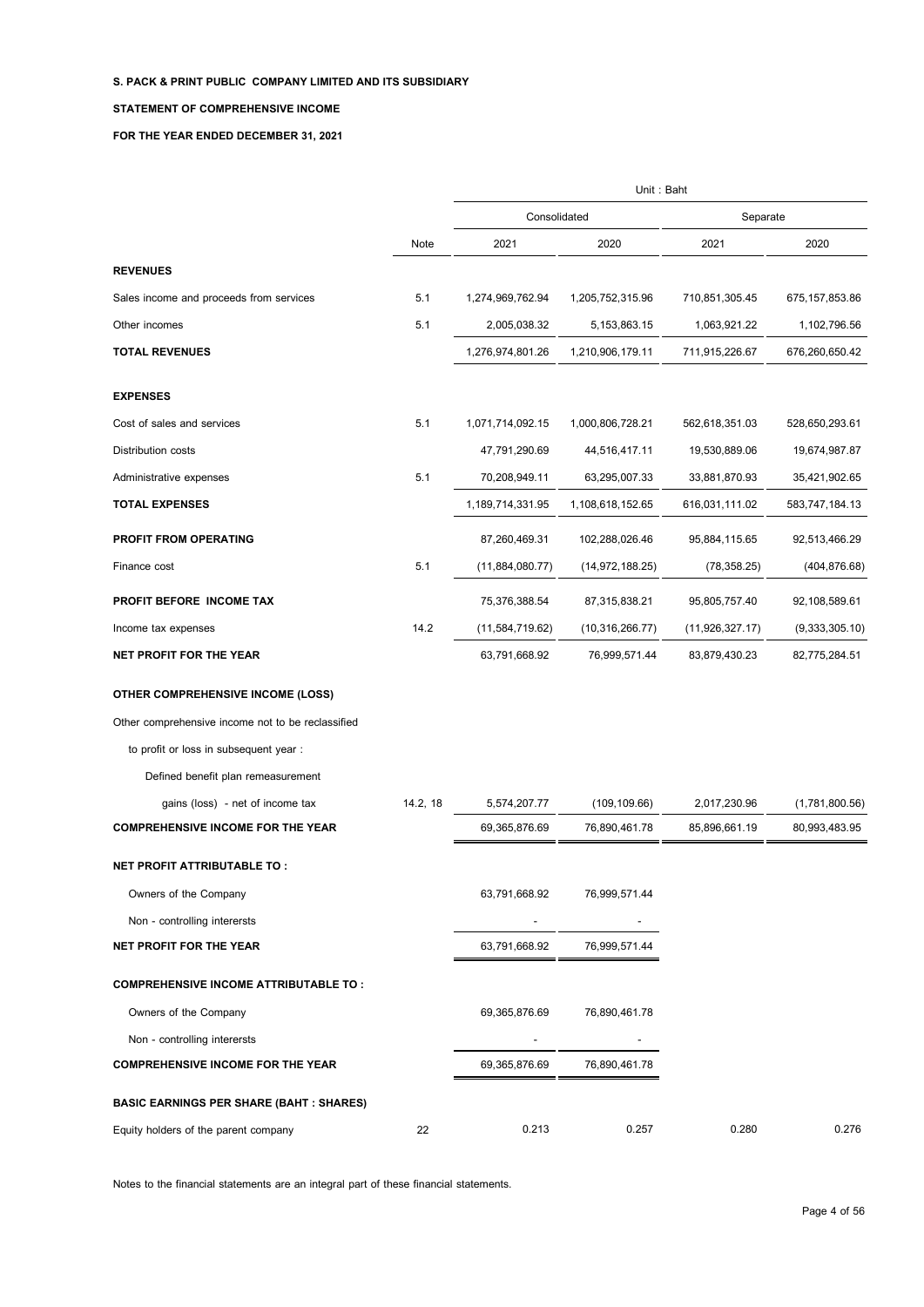#### **STATEMENT OF CHANGES IN SHAREHOLDERS' EQUITY**

**FOR THE YEAR ENDED DECEMBER 31, 2021**

|                                          | Unit: Baht           |                |                             |                    |                            |                |  |  |
|------------------------------------------|----------------------|----------------|-----------------------------|--------------------|----------------------------|----------------|--|--|
|                                          |                      | Consolidated   |                             |                    |                            |                |  |  |
|                                          |                      |                |                             |                    | Other components of        |                |  |  |
|                                          |                      |                | Retained earnings (deficit) |                    | shareholders' equity       |                |  |  |
|                                          | Issued and paid - up |                | Appropriated                |                    | Defined benefit plan       |                |  |  |
|                                          | share capital        | Share premium  | Legal reserve               | Unappropriated     | remeasurement gains (loss) | Total          |  |  |
| Beginning balance as at January 1, 2020  | 300,000,000.00       | 278,374,901.60 | 30,000,000.00               | (161, 282, 098.22) | 2,452,718.40               | 449,545,521.78 |  |  |
| Comprehensive income (loss) for the year |                      |                |                             |                    |                            |                |  |  |
| Net profit                               |                      |                | ٠                           | 76,999,571.44      | $\overline{\phantom{a}}$   | 76,999,571.44  |  |  |
| Other comprehensive income (loss)        |                      |                |                             |                    | (109, 109.66)              | (109, 109.66)  |  |  |
| Ending balance as at December 31, 2020   | 300,000,000.00       | 278,374,901.60 | 30,000,000.00               | (84, 282, 526.78)  | 2,343,608.74               | 526,435,983.56 |  |  |
|                                          |                      |                |                             |                    |                            |                |  |  |
| Beginning balance as at January 1, 2021  | 300,000,000.00       | 278,374,901.60 | 30,000,000.00               | (84, 282, 526.78)  | 2,343,608.74               | 526,435,983.56 |  |  |
| Comprehensive income (loss) for the year |                      |                |                             |                    |                            |                |  |  |
| Net profit                               |                      |                |                             | 63,791,668.92      |                            | 63,791,668.92  |  |  |
| Other comprehensive income (loss)        |                      |                | ٠                           |                    | 5,574,207.77               | 5,574,207.77   |  |  |
| Ending balance as at December 31, 2021   | 300,000,000.00       | 278,374,901.60 | 30,000,000.00               | (20, 490, 857.86)  | 7,917,816.51               | 595,801,860.25 |  |  |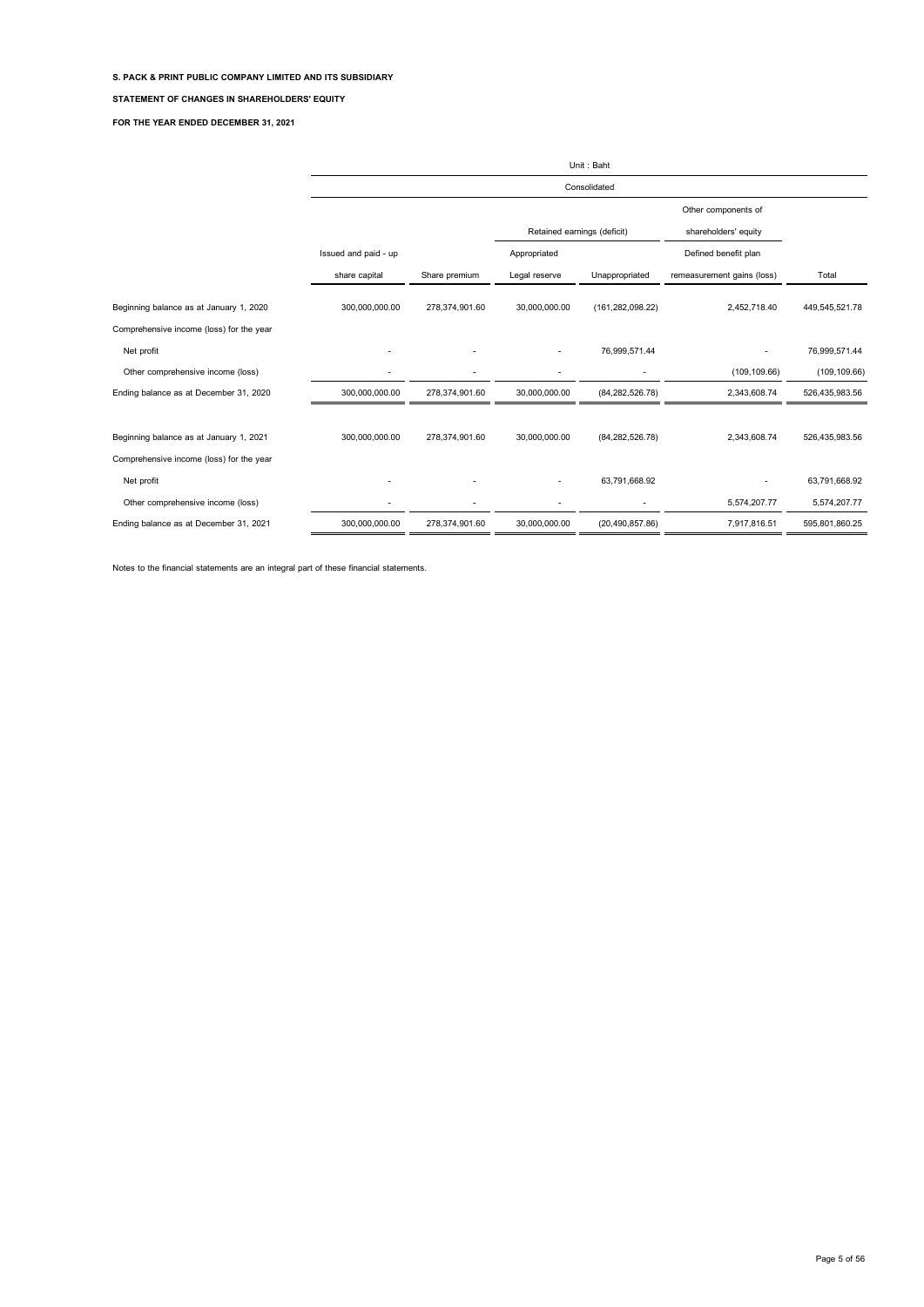#### **STATEMENT OF CHANGES IN SHAREHOLDERS' EQUITY (Con't)**

**FOR THE YEAR ENDED DECEMBER 31, 2021**

|                                          |                      | Unit: Baht     |                             |                |                            |                |  |  |
|------------------------------------------|----------------------|----------------|-----------------------------|----------------|----------------------------|----------------|--|--|
|                                          |                      | Separate       |                             |                |                            |                |  |  |
|                                          |                      |                |                             |                | Other components of        |                |  |  |
|                                          |                      |                | Retained earnings (deficit) |                | shareholders' equity       |                |  |  |
|                                          | Issued and paid - up |                | Appropriated                |                | Defined benefit plan       |                |  |  |
|                                          | share capital        | Share premium  | Legal reserve               | Unappropriated | remeasurement gains (loss) | Total          |  |  |
| Beginning balance as at January 1, 2020  | 300,000,000.00       | 278,374,901.60 | 30,000,000.00               | 94,037,378.91  | (3,087,873.08)             | 699,324,407.43 |  |  |
| Comprehensive income (loss) for the year |                      |                |                             |                |                            |                |  |  |
| Net profit                               |                      |                | ٠                           | 82,775,284.51  |                            | 82,775,284.51  |  |  |
| Other comprehensive income (loss)        |                      |                |                             |                | (1,781,800.56)             | (1,781,800.56) |  |  |
| Ending balance as at December 31, 2020   | 300,000,000.00       | 278,374,901.60 | 30,000,000.00               | 176,812,663.42 | (4,869,673.64)             | 780,317,891.38 |  |  |
|                                          |                      |                |                             |                |                            |                |  |  |
| Beginning balance as at January 1, 2021  | 300,000,000.00       | 278,374,901.60 | 30,000,000.00               | 176,812,663.42 | (4,869,673.64)             | 780,317,891.38 |  |  |
| Comprehensive income (loss) for the year |                      |                |                             |                |                            |                |  |  |
| Net profit                               |                      |                |                             | 83,879,430.23  |                            | 83,879,430.23  |  |  |
| Other comprehensive income (loss)        | ٠                    |                | ٠                           | ٠              | 2,017,230.96               | 2,017,230.96   |  |  |
| Ending balance as at December 31, 2021   | 300,000,000.00       | 278,374,901.60 | 30,000,000.00               | 260,692,093.65 | (2,852,442.68)             | 866,214,552.57 |  |  |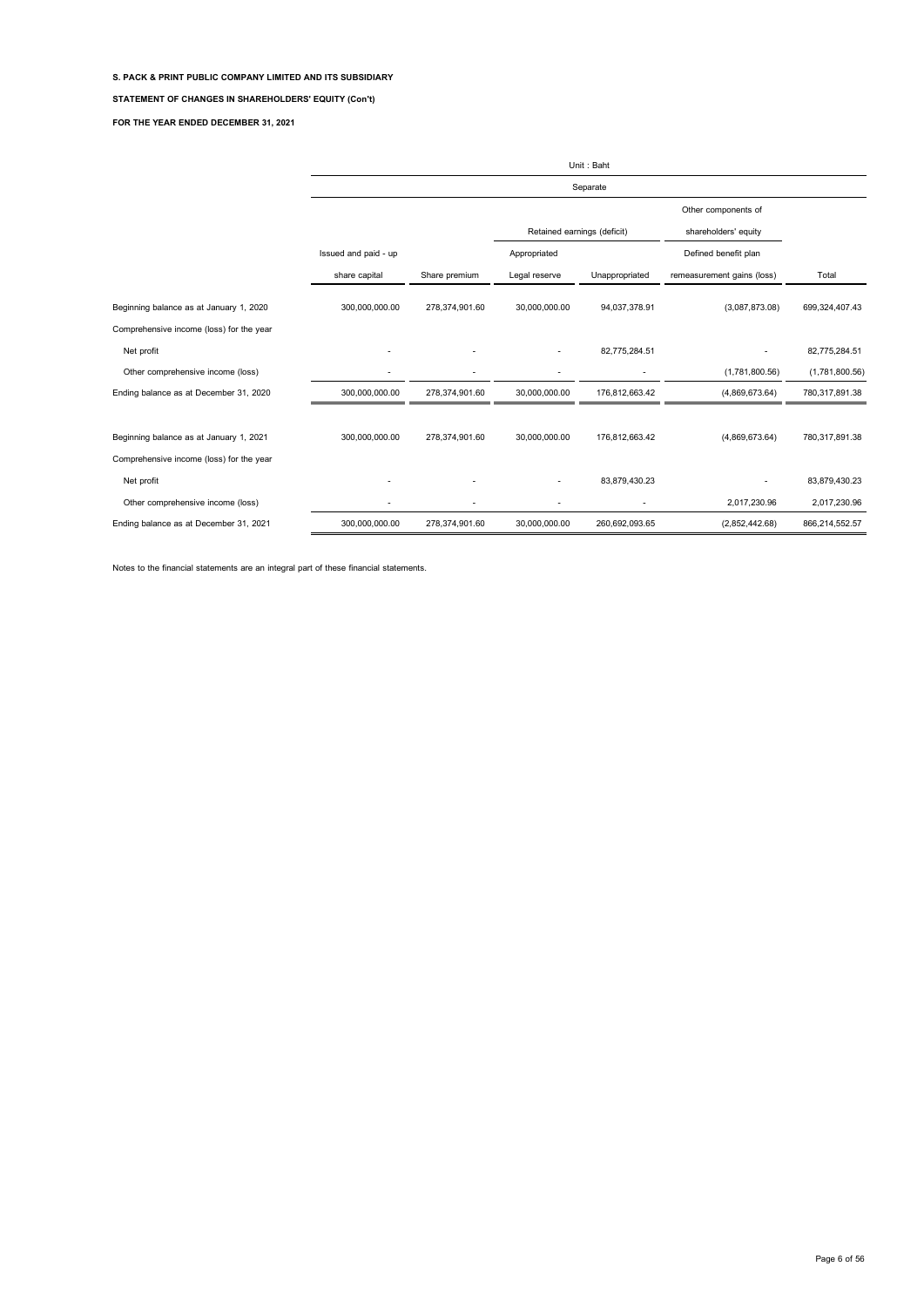#### **STATEMENT OF CASH FLOWS**

#### **FOR THE YEAR ENDED DECEMBER 31, 2021**

|                                                           |          | Unit: Baht        |                   |                   |                   |  |
|-----------------------------------------------------------|----------|-------------------|-------------------|-------------------|-------------------|--|
|                                                           |          | Consolidated      |                   | Separate          |                   |  |
|                                                           | Note     | 2021              | 2020              | 2021              | 2020              |  |
| <b>CASH FLOWS FROM OPERATING ACTIVITIES</b>               |          |                   |                   |                   |                   |  |
| Profit before income tax                                  |          | 75,376,388.54     | 87,315,838.21     | 95,805,757.40     | 92,108,589.61     |  |
| Reconciliations of net profit (loss) to net cash provided |          |                   |                   |                   |                   |  |
| by (used in) operating activities                         |          |                   |                   |                   |                   |  |
| Depreciation                                              | 11, 12.1 | 56,471,398.33     | 57,838,495.46     | 13,936,253.04     | 14,178,611.95     |  |
| Amortization of intangible assets                         | 13       | 611,557.71        | 3,315,453.65      | 297,573.48        | 1,208,152.00      |  |
| Assets transferred to expenses                            | 11       | 215,595.81        |                   | 215,595.81        |                   |  |
| <b>Expected credit losses</b>                             | 7        | 1,115,594.00      |                   |                   |                   |  |
| Expected credit losses - bad debts                        | 7        | 3,321,911.87      |                   | 3,321,911.87      |                   |  |
| Expected credit losses (reversal)                         | 7        | (3,321,911.87)    |                   | (3,321,911.87)    |                   |  |
| Allowances for obsolete goods                             | 8        | 2,692,934.08      | 2,294,671.03      |                   | 787,724.91        |  |
| Allowances for obsolete goods (reversal)                  | 8        | (3,229,506.88)    | (2, 192, 159.82)  | (108, 694.92)     | (515, 861.14)     |  |
| Allowance for impairment loss                             | 11       | 5,555,726.98      |                   |                   |                   |  |
| (Gain) loss from disposal of fixed assets                 |          | (145, 194.59)     | (2,427,336.33)    | (145, 194.59)     | (9,409.33)        |  |
| Unrealized (gain) loss from exchange rate                 |          | (369, 266.86)     | (394, 628.29)     | (154, 510.28)     | (166, 810.30)     |  |
| Provision for employee benefits                           | 18       | 6,264,861.37      | 5,370,594.99      | 3,807,285.37      | 3,037,717.00      |  |
| Interest income                                           |          | (60, 834.00)      | (70, 927.24)      | (29, 181.04)      | (51, 816.07)      |  |
| Interest expenses                                         |          | 11,884,080.77     | 14,972,188.25     | 78,358.25         | 404,876.68        |  |
| Profit from operating activities before changes           |          |                   |                   |                   |                   |  |
| in operating assets and liabilities                       |          | 156,383,335.26    | 166,022,189.91    | 113,703,242.52    | 110,981,775.31    |  |
| Decrease (Increase) in operating assets                   |          |                   |                   |                   |                   |  |
| Trade accounts and other current receivable               |          | (66, 515, 028.46) | (32,683,158.48)   | (16,094,020.88)   | (18, 204, 800.13) |  |
| Inventories                                               |          | (88, 269, 663.54) | 2,984,684.57      | (54, 879, 999.46) | (3,578,729.40)    |  |
| Other current assets                                      |          | (28,039.67)       | (15, 927.39)      | (56, 631.48)      | 12,942.31         |  |
| Other non - current assets                                |          | (24, 142.73)      | 250,630.80        | (24, 142.73)      | (82, 222.43)      |  |
| Increase (Decrease) in operating liabilities              |          |                   |                   |                   |                   |  |
| Trade accounts and other current payable                  |          | 86,920,991.60     | (7,907,942.31)    | 32,245,747.91     | 1,796,358.05      |  |
| Other current liabilities                                 |          | (258, 457.20)     | 1,384,393.84      | (202, 473.21)     | 373,539.11        |  |
| Employee benefits paid during the year                    | 18       | (2, 115, 543.67)  | (4,504,316.05)    | (753, 756.67)     | (3,057,176.70)    |  |
| Cash provided by (used in) operating activities           |          | 86,093,451.59     | 125,530,554.89    | 73,937,966.00     | 88,241,686.12     |  |
| Interest paid                                             |          | (11, 816, 798.28) | (15, 168, 347.67) | (52, 147.73)      | (348,746.57)      |  |
| Income tax paid                                           |          | (10, 163, 256.20) | (8,359,648.77)    | (10, 163, 256.20) | (8,359,648.77)    |  |
| Net cash provided by (used in) operating activities       |          | 64,113,397.11     | 102,002,558.45    | 63,722,562.07     | 79,533,290.78     |  |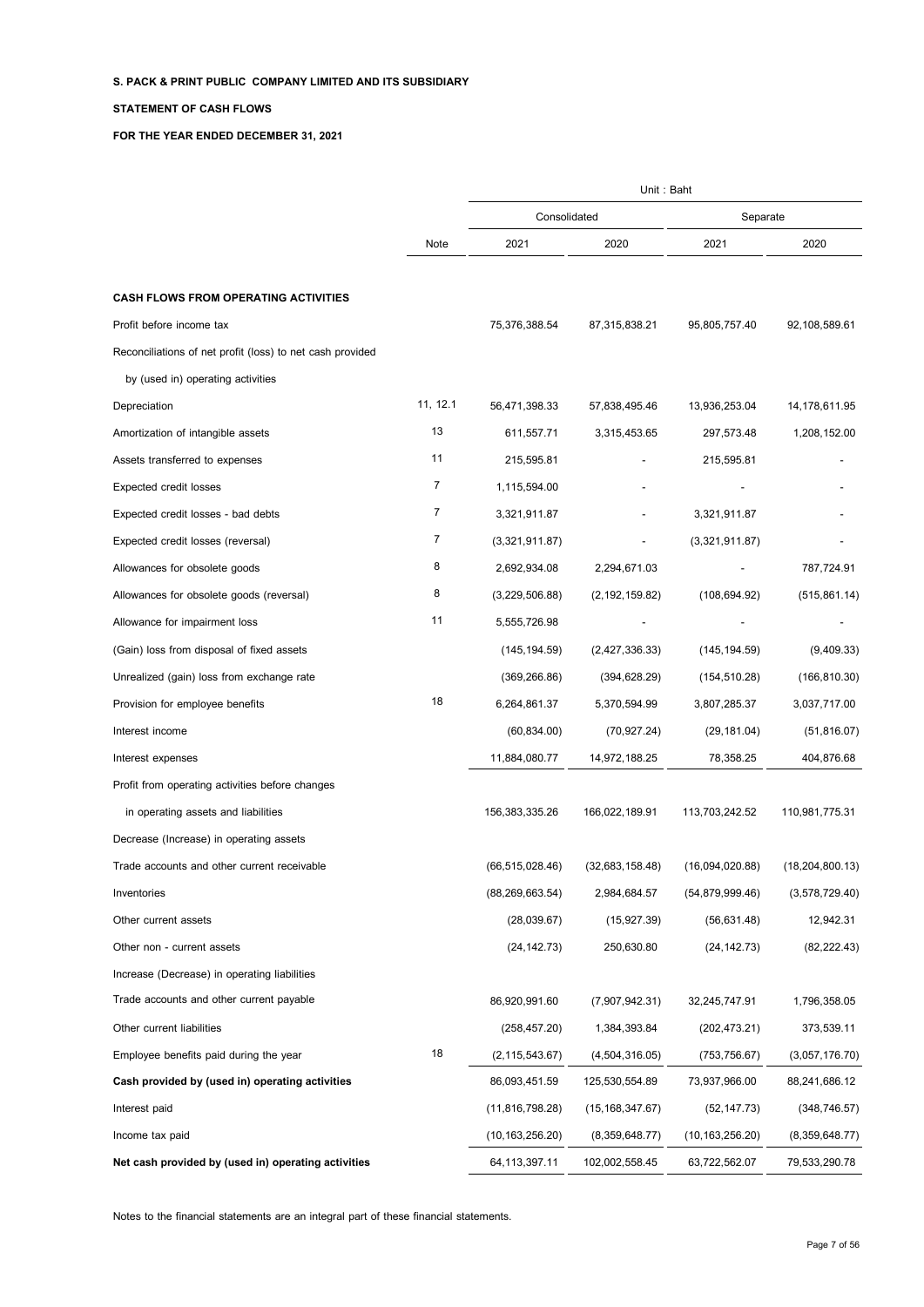#### **STATEMENT OF CASH FLOWS (Con't)**

### **FOR THE YEAR ENDED DECEMBER 31, 2021**

|                                                            |        | Unit: Baht        |                   |                   |                   |  |
|------------------------------------------------------------|--------|-------------------|-------------------|-------------------|-------------------|--|
|                                                            |        | Consolidated      |                   | Separate          |                   |  |
|                                                            | Note   | 2021              | 2020              | 2021              | 2020              |  |
| <b>CASH FLOWS FROM INVESTING ACTIVITIES</b>                |        |                   |                   |                   |                   |  |
| Received from loans to employees                           |        | 364,091.94        | 546,235.06        | 272,816.64        | 340,821.13        |  |
| Interest income                                            |        | 60,834.00         | 70,927.24         | 29,181.04         | 51,816.07         |  |
| Payments of asset payable                                  |        | (524, 804.02)     | (1,514,321.77)    |                   | (1, 184, 219.28)  |  |
| Acquisition of fixed assets                                | 11     | (93, 392, 428.06) | (48, 785, 632.95) | (58, 225, 230.85) | (46, 518, 064.13) |  |
| Acquisition of intangible assets                           | 13     | (3,401,825.00)    |                   | (2,453,125.00)    |                   |  |
| Cash received from disposal of fixed assets                |        | 145,205.59        | 13,474,988.47     | 145,205.59        | 324,944.50        |  |
| Net cash provided by (used in) investing activities        |        | (96, 748, 925.55) | (36, 207, 803.95) | (60, 231, 152.58) | (46,984,701.71)   |  |
| <b>CASH FLOWS FROM FINANCING ACTIVITIES</b>                |        |                   |                   |                   |                   |  |
| Increase (Decrease) in short - term loans from             |        |                   |                   |                   |                   |  |
| financial institutions                                     | 15     | (18,000,000.00)   | (91,500,000.00)   | (18,000,000.00)   | (22,000,000.00)   |  |
| Repayments for long - term loans from                      |        |                   |                   |                   |                   |  |
| financial institutions                                     | 17     | (61, 466, 800.00) | (61, 466, 800.00) |                   |                   |  |
| Received from short - term loan from related company       | 5.2    | 100,000,000.00    | 120,000,000.00    |                   |                   |  |
| Cash paid for lease liabilities                            |        | (1,078,500.00)    | (1, 170, 000.00)  | (706, 500.00)     | (798,000.00)      |  |
| Dividend paid                                              |        |                   | (819.00)          |                   | (819.00)          |  |
| Net cash provided by (used in) financing activities        |        | 19,454,700.00     | (34, 137, 619.00) | (18,706,500.00)   | (22, 798, 819.00) |  |
| Net cash and cash equivalent increase (decrease)           |        | (13, 180, 828.44) | 31,657,135.50     | (15, 215, 090.51) | 9,749,770.07      |  |
| Cash and cash equivalents as at beginning balance          | 6      | 69,003,279.51     | 37,346,144.01     | 35,288,507.92     | 25,538,737.85     |  |
| Cash and cash equivalents as at ending balance             | 6      | 55,822,451.07     | 69,003,279.51     | 20,073,417.41     | 35,288,507.92     |  |
| Supplemental disclosures of cash flows information         |        |                   |                   |                   |                   |  |
| 1. Non - cash transactions (unit : baht)                   |        |                   |                   |                   |                   |  |
| The Company and its subsidiary purchased                   |        |                   |                   |                   |                   |  |
| fixed assets on credit                                     | 11, 13 | 1,268,673.60      | 186,180.00        | 735,673.60        |                   |  |
| Transfer deposit to fixed assets                           | 11     | 13,612,121.00     | 1,165,790.15      | 1,242,090.00      | 950,240.15        |  |
| 2. Unutilized credit facilities for future working capital |        |                   |                   |                   |                   |  |
| (unit: million baht)                                       |        | 988               | 1,086             | 752               | 774               |  |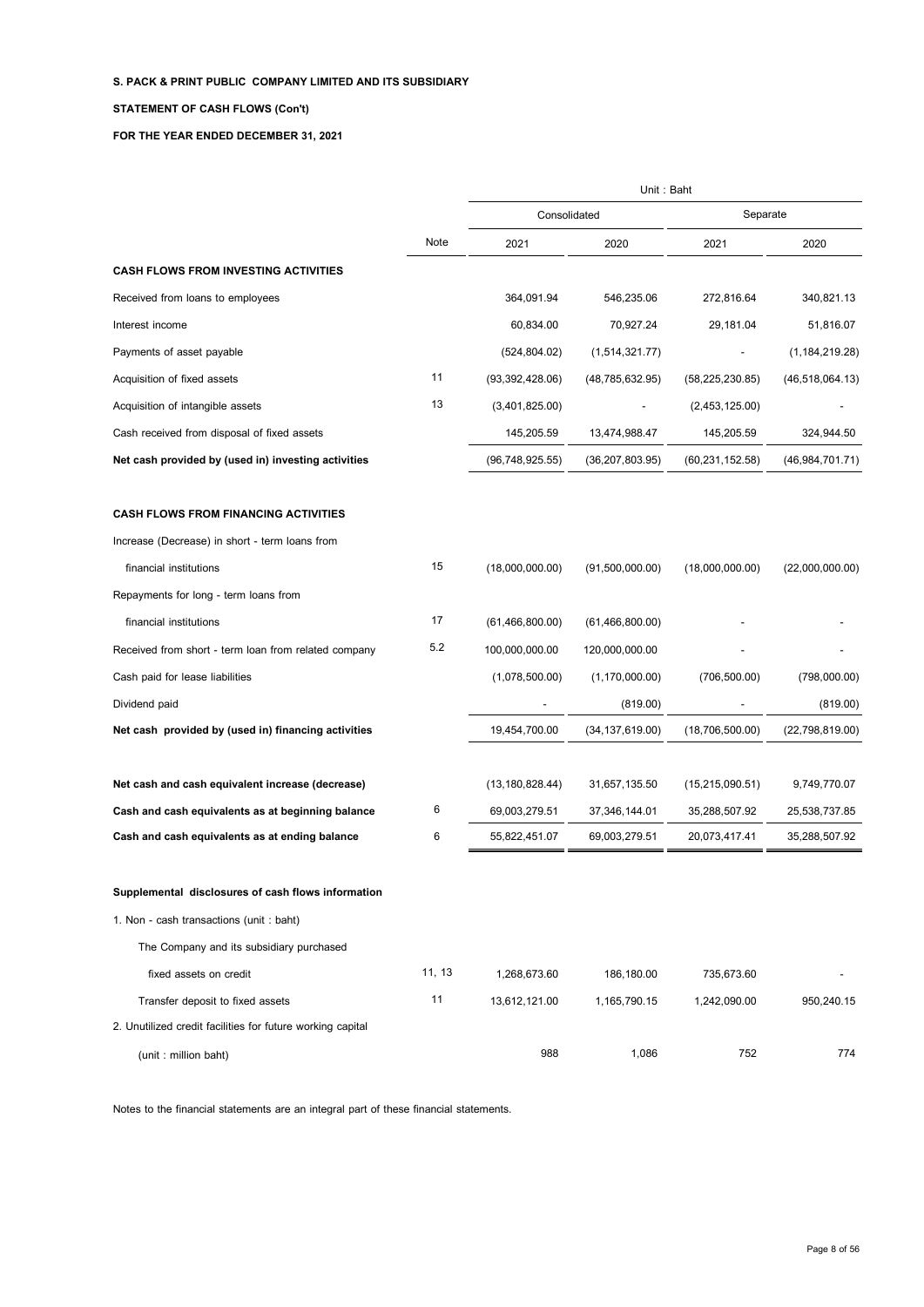# **S. PACK & PRINT PUBLIC COMPANY LIMITED AND ITS SUBSIDIARY NOTES TO THE FINANCIAL STATEMENTS FOR THE YEAR ENDED DECEMBER 31, 2021**

# **1. GENERAL INFORMATION**

### 1.1 General information about the Company

The Company converted to be a public company limited under Public Company Act with the Ministry of Commerce on April 20, 1994. The Company's head office is located at No. 119, Karnjanavanich Road, Takarm, Hadyai, Songkhla and its branch office is located in Sinsakhon Printing City Industrial Estate, No. 30/32, Moo 1, Kokkharm Subdistrict, Muang Samutsakorn District, Samutsakorn.

The subsidiary is located in Sinsakhon Printing City Industrial Estate, No. 30/32, Moo 1, Kokkharm Subdistrict, Muang Samutsakorn District, Samutsakorn.

The Company is a subsidiary of Oji Holdings Corporation Company Limited registered in Japan, holding 75.72% of the Company's authorized capital.

The Company and its subsidiary operate in offset printing business, and manufacture corrugated and duplex board packaging products.

### 1.2 Coronavirus Disease 2019 Pandemic

The Coronavirus disease 2019 (COVID-19) pandemic, in Thailand and other countries, is continuing to evolve, resulting in an economic slowdown and adversely impacting most businesses and industries. This situation may bring uncertainties and have an impact on the environment in which the Company and its subsidiary operates. The Company and its subsidiary's management has continuously monitored ongoing the its operation continuously and regularly assess the financial impact in respect of valuation of assets, provisions and contingent liabilities and has used estimates and judgement in respect of various issues as the situation has evolved.

# **2. BASIS OF PREPARATION**

# 2.1 Basis of preparation

The statutory financial statements are prepared in the Thai language. This English translation of the financial statements has been prepared for the convenience of readers not conversant with the Thai language.

The consolidated and separate financial statements have been prepared in accordance with Thai Financial Reporting Standards under the Accounting Act B.E. 2543 (2000) being those Thai Accounting Standards issued under the Accounting Profession Act B.E. 2547 (2004) including related interpretations and guidelines promulgated by the Federation of Accounting Professions ("TFAC") and the Regulation of The Stock Exchange of Thailand (SET) dated October 2, 2017, regarding the preparation and submission of financial statements and reports for the financial position and results of operations of the listed companies B.E. 2560 and the financial reporting requirements of the Securities and Exchange Commission under the Securities and Exchange Act B.E. 2535 (1992).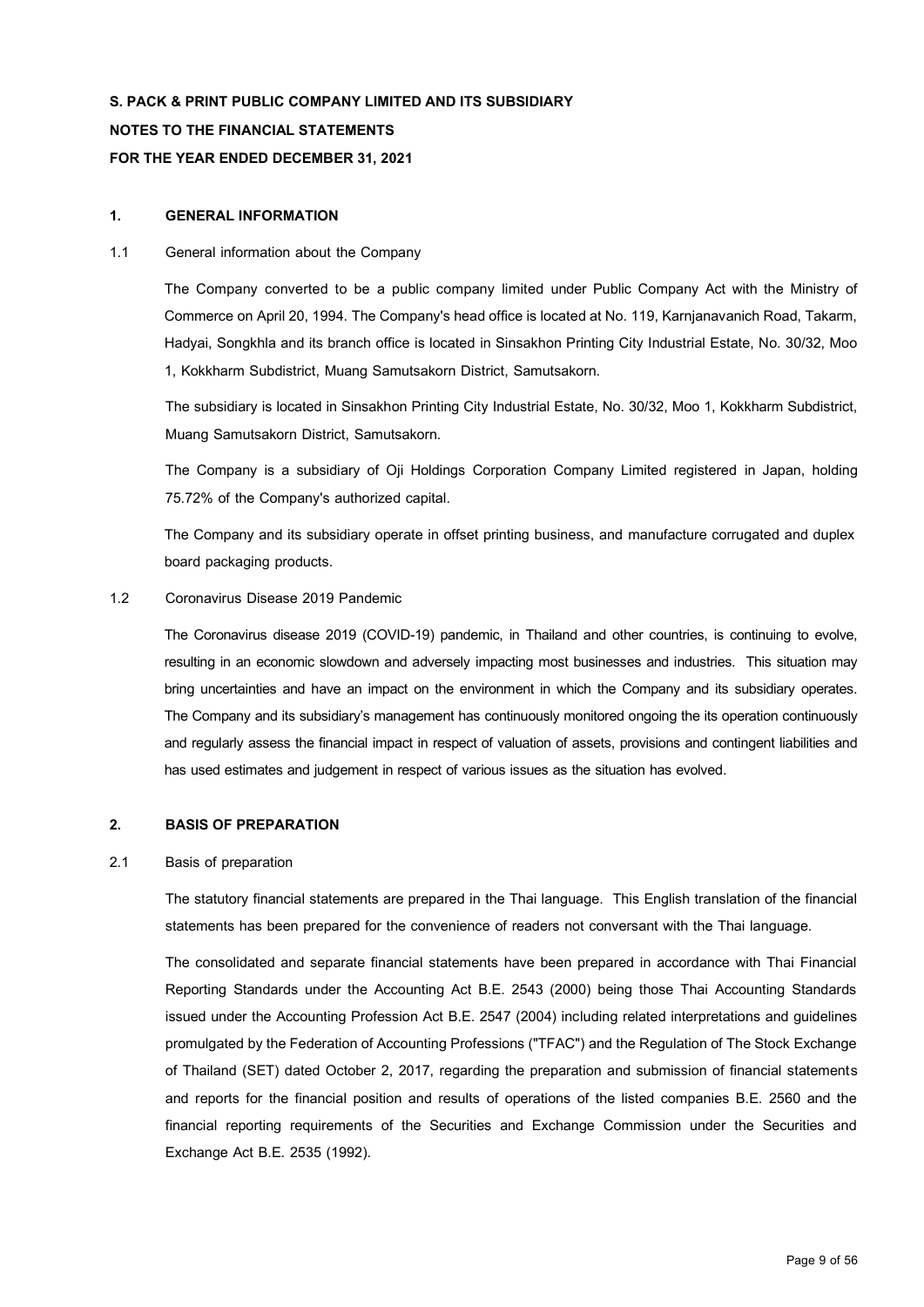## **2. BASIS OF PREPARATION (Con't)**

### 2.1 Basis of preparation (Con't)

The consolidated and separate financial statements have been presented in accordance with Thai Accounting Standards No. 1 (Revised 2020) subject : "Presentation of Financial Statements" and the requirements of The Department of Business Development announcement subject : "The mandatory items, have to be presented in the financial statements, No.3, B.E. 2562" dated December 26, 2019 under the Accounting Act B.E. 2543. which is effective for the preparation of financial statements of the Public Company Limited for the accounting period commencing on or after January 1, 2020.

The consolidated and separate financial statements are presented in Thai Baht, which is the Company's and its subsidiary's functional currency unless otherwise stated.

- 2.2 Basis of preparation of consolidated financial statements
	- a) The consolidated financial statements included the accounts of the Company and its subsidiary, Sahakij Packaging Company Limited, which operates in printing business, manufactures corrugated and duplex board packaging products with the shareholding of 100% of authorized share capital.
	- b) Subsidiary is all entities over which the Group has the power to govern the financial and operating policies generally accompanying a shareholding of more than one-half of the voting rights.
	- c) The financial statement of this company has been consolidated from the date on which effective control is transferred to the Group and are no longer consolidated from the date of such control ceases.
	- d) The Group controls an entity when the Group is exposed to, or has rights to, variable returns from its involvement with the entity and has the ability to affect those returns though its power over the entity. The existence and effect of potential voting rights that are currently exercisable or convertible are considered when assessing whether the Group controls another entity.

The acquisition date is the date on which control is transferred to the acquirer. Judgment is applied in determining the acquisition date and determining whether control is transferred from one party to another.

- e) Upon the loss of control, the Group derecognizes the assets and liabilities of the subsidiary, any non-controlling interests and the other components of equity related to the subsidiary. Any surplus or deficit arising on the loss of control is recognized in profit or loss. If the Group retains any interest in the previous subsidiary, then such interest is measured at fair value at the date that control is lost. Subsequently, it is accounted for as an equity-accounted investee or as an available-for-sale financial asset depending on the level of influence retained.
- f) Non-controlling interests represent the portion of income or loss and net assets that is not held by the Group and are presented separately in the consolidated statement of income and within equity in the consolidated statement of financial position, separately from parent shareholders' equity.

At the acquisition date, the Group measures any non-controlling interest at its proportionate interest in the identifiable net assets of the acquiree.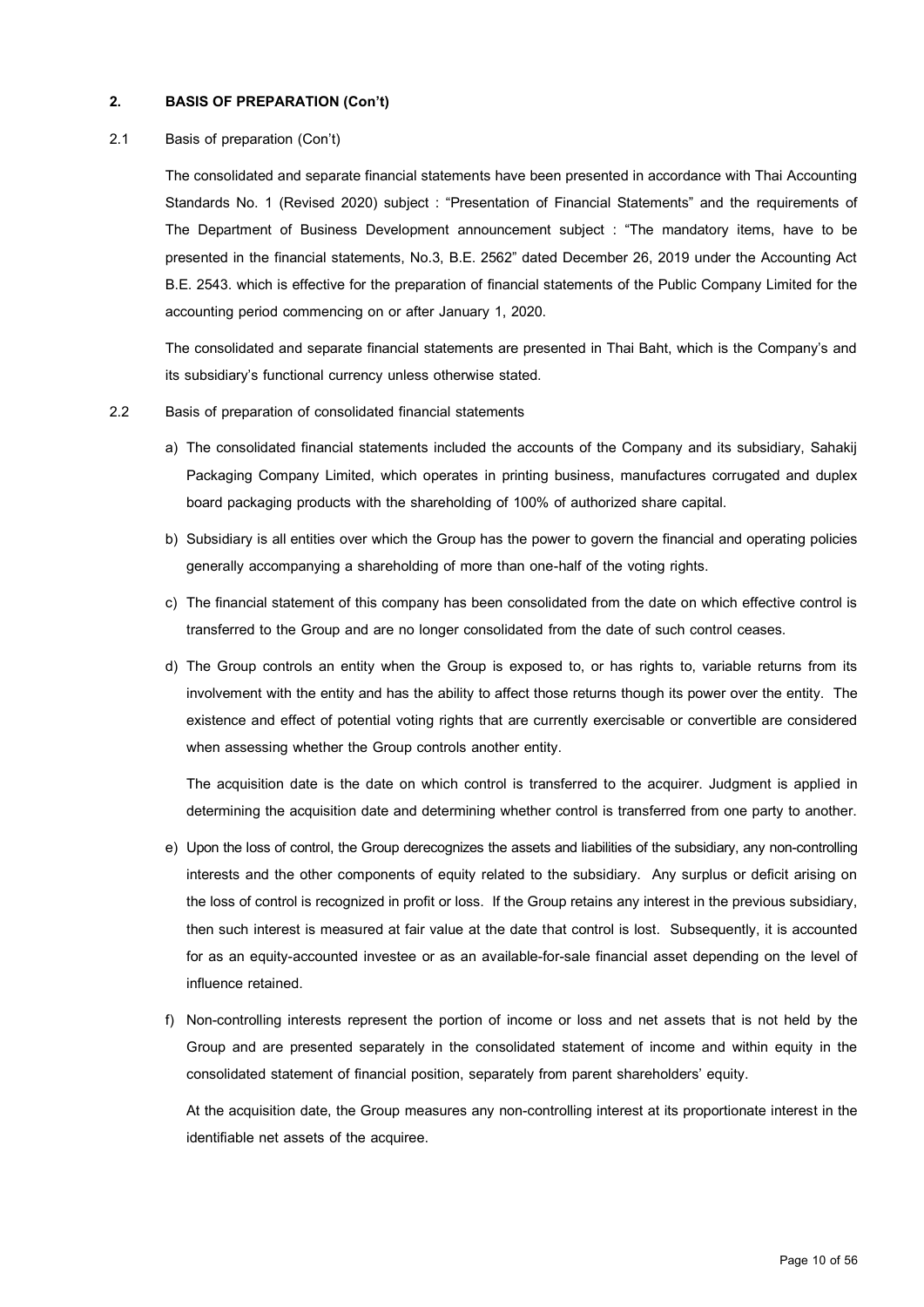## **2. BASIS OF PREPARATION (Con't)**

2.2 Basis of preparation of consolidated financial statements (Con't)

The acquisitions of non-controlling interests are accounted for as transactions with owners in their capacity as owners and therefore no goodwill is recognized as a result of such transactions.

Changes in the Group's interest in a subsidiary that do not result in a loss of control are accounted for as equity transactions.

Gain (loss) on dilution from investment arising on shares issued by investees to third parties are recognized as an unrealized gain (loss) on dilution of investment which is presented in shareholders' equity in the consolidated statements of financial position.

- g) The financial statements of the subsidiary are prepared for the same reporting period as the Company and significant accounting policies as the Company for the same accounting items or similar accounting events.
- h) Material balances and transactions between the Company and its subsidiary have been eliminated from the consolidated financial statements. Book value of investments and shareholder's equity of its subsidiary have also been eliminated from the consolidated financial statements.
- 2.3 Principles of separate financial statements

The separate financial statements, which present investments in subsidiary under the cost method less impairment losses, have been prepared solely for the benefit of the public.

# **3. ADOPTION OF NEW ACCOUNTING STANDARDS EFFECTIVE IN THE CURRENT YEAR**

3.1 Adoption of new accounting standards effective in the current year

In current year, the Company and its subsidiary has applied the revised (revised 2020) and newly Conceptual Framework for Financial Reporting, Thai Accounting Standards (TAS), Thai Financial Reporting Standard (TFRS) Interpretations (SIC and TFRIC) and Accounting Treatment Guidance as announced by the Federation of Accounting Professions which are effective for fiscal periods beginning on or after 1 January 2021.

The Above-mentioned standards were aimed at alignment with the corresponding International Financial Reporting Standards, with most of the changes directed towards revision of wording and terminology, provision of interpretations and accounting guidance to users of accounting standards and clarifications directed towards disclosures in the notes to financial statements. The adoption of these financial reporting standards does not have any significant impact on the financial statements of the Company and its subsidiary.

3.2 New Thai Accounting Standards announce during the year not yet adopted

In current year, the Federation of Accounting Professions issued a number of the revised (revised 2021) and newly Thai Financial Reporting Standard, which were announced and these have been published in the Royal Gazette which are effective for fiscal years beginning on or after January 1, 2022. These financial reporting standards were aimed at alignment with the corresponding International Financial Reporting Standards with most of the changes directed towards clarifying accounting treatment and, for some standards, providing temporary reliefs or temporary exemptions for users. The Company and its subsidiary has not applied such standards before the effective period.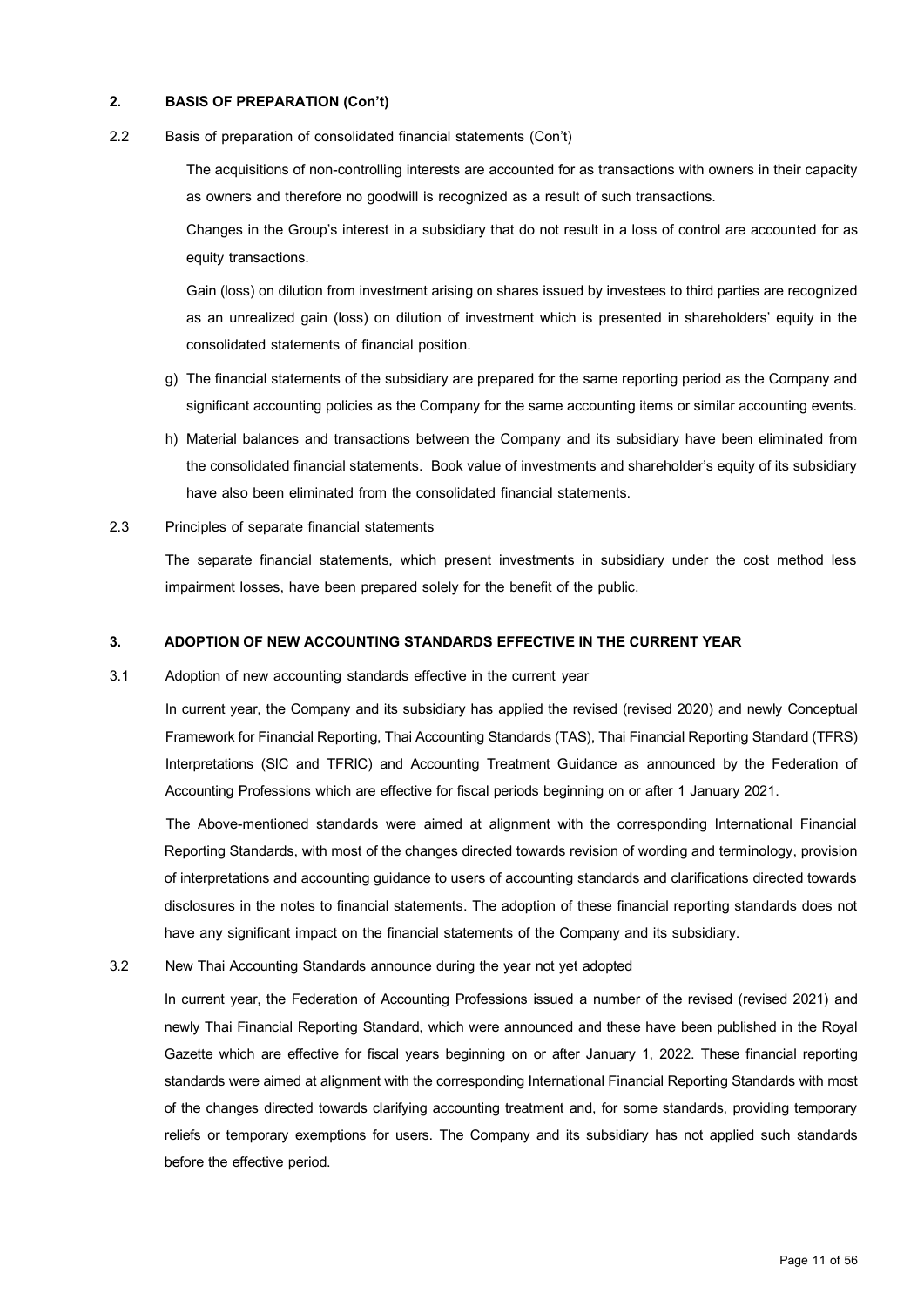# **3. ADOPTION OF NEW ACCOUNTING STANDARDS AND ACCOUNTING TREATMENT GUIDANCE AS ANNOUNCED BY THE FEDERATION OF ACCOUNTING PROFESSIONS (Con't)**

3.2 New Thai Accounting Standards announce during the year not yet adopted (Con't)

The management of the Company and its subsidiary believes they will not have any significant impact on the financial statements in the year in which they are adopted.

# **4. SIGNIFICANT ACCOUNTING POLICIES**

The consolidated and separate financial statements are prepared on the historical cost basis in measuring the value of the component of financial statements except as described in the each following accounting policies.

The accounting policies set out below have been applied consistently to all periods presented in these financial statements.

# 4.1 Recognition of revenues and expenses

Revenue is recognized when a customer obtains control of the goods or services in an amount that reflects the consideration to which the Company and its subsidiary expects to be entitled, excluding those amounts collected on behalf of third parties, value added tax and is after deduction of any trade discounts and volume rebates.

Revenue from sales of goods is recognized when a customer obtains control of the goods, generally on delivery of the goods to the customers.

Service revenue is recognized when services have been rendered taking into account the stage of completion.

Interest income is recognized on a time proportion basis that takes into account of the effective yield on the assets.

Interest expense from financial liabilities at amortized cost is calculated using the effective interest method and are recognized on an accrual basis.

Other income and expenses are recognized on an accrual basis.

# 4.2 Cash and cash equivalents

Cash and cash equivalent consist of cash on hand, bank deposits with financial institution with an original maturities of 3 month or less, which are not restricted to any use and all highly liquid investments that are readily convertible to known amounts of cash and which are subject to an insignificant risk of changes in value and including call notes receivable and term notes receivable maturing within 3 months or less and not subject to withdrawal restrictions.

Cash at bank that have restricted in use are presented separately as "Deposit at bank held as collateral" under non - current assets in the statement of financial position.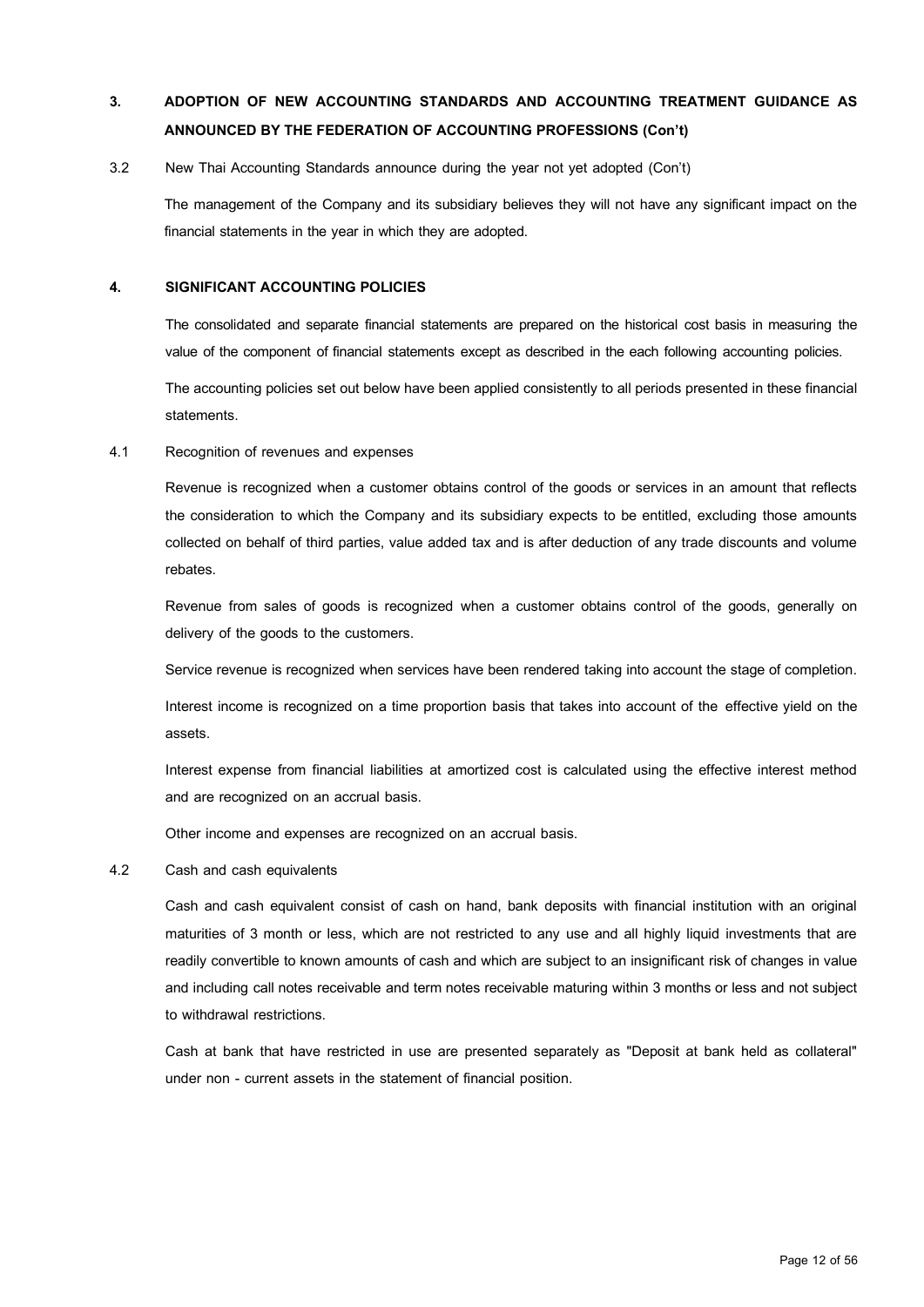4.3 Trade accounts and other current receivable and allowance for expected credit losses

Trade accounts receivable are stated at the net allowance for expected credit losses.

The allowance for expected credit losses has disclosed in Note 4.20 to the financial statements.

4.4 Inventories and allowance for diminution in inventory value

Inventories are valued at the lower of cost or net realizable value, cost are using average method and is charged to vessel costs of goods sold whenever consumed.

The cost of purchase comprises both the purchase price and costs directly attributable to the acquisition of the inventory, such as import duties and transportation charges, less all attributable discounts, allowances or rebates. The cost of finished goods and work in progress comprises raw materials, direct labour, other direct costs and related production overheads, the latter being allocated on the basis of normal operating activities.

Net realizable value is the estimated selling price in the ordinary course of business less the estimated cost to complete and to make the sale.

Allowance for diminution in inventory value is provided, where necessary, for slow-moving and deteriorated inventories based on current condition of the inventory and for the cost higher than net realizable value.

4.5 Investment

#### Investments in subsidiary

Investments in the subsidiaries in the separate financial statement is are measured at cost net of impairment losses (if any).

## 4.6 Investment property

Investment properties are properties which are held to earn rental income, for capital appreciation or for both, but not for sale in the ordinary course of business, use in the production or supply of goods or services or for administrative purposes also includes property that is being constructed or developed for future use as investment property.

Investment property is measured initially at its cost including related transaction costs. After initial recognition, investment property is carried at cost net of allowance for impairment loss (if any).

Investment property of the subsidiary is land which is currently undetermined for future.

### 4.7 Property Plant and Equipment

Property is presented at cost amount net allowance for impairment loss (if any).

Plant and equipment are presented at cost less from accumulated depreciation and any net allowance for impairment loss (if any).

Cost includes expenditure that is directly attributable to the acquisition of the asset and other costs directly attributable to bringing the assets to a working condition for their intended use, the costs of dismantling and removing the items and restoring the site on which they are located, and capitalized borrowing costs.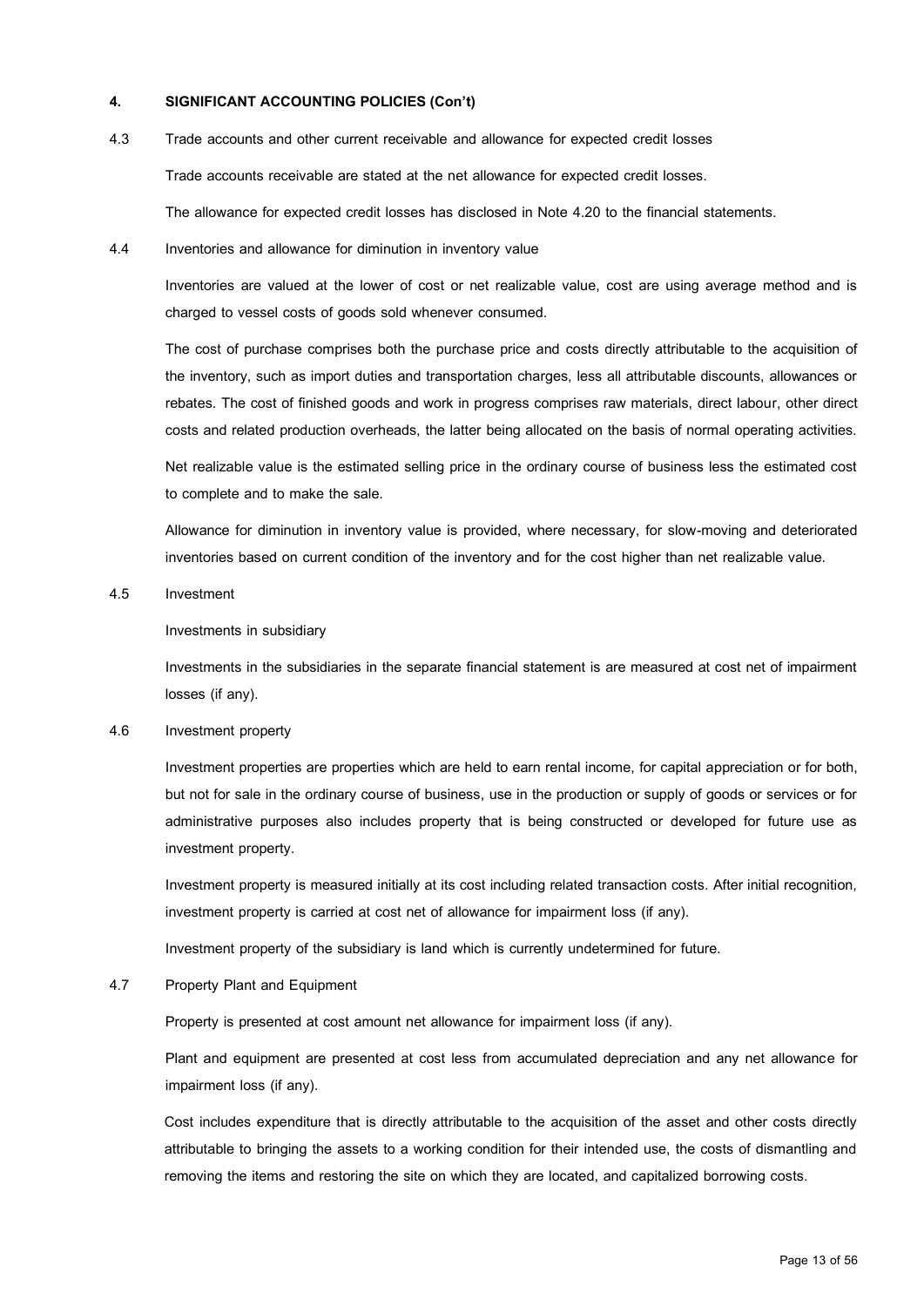## 4.7 Property Plant and Equipment (Con't)

When parts of an item of land, premises and equipment have different useful lives, they are accounted for as separate items (major components) of lands, premises and equipment.

Expenditure for additions, replacement and betterment are capitalized. Repair and maintenance costs are recognized as expenses when incurred.

The asset's carrying amount is written-down immediately to its recoverable amount if the asset's carrying amount is greater than its estimated recoverable amount.

An item of property, plant and equipment is derecognized upon disposal or when no future economic benefits are expected from its use or disposal. Any gain or loss arising from disposal of an asset (calculated as the difference between the net disposal proceeds and the carrying amount of the asset) is included in profit or loss when the asset is derecognized.

The depreciation for all assets is computed by reference to their costs after deducting residual value, on the straight-line method over the assets useful life at the following rates:

| Land improvement                |                | 5 Years |
|---------------------------------|----------------|---------|
| Building and improvement        | $5 - 30$ Years |         |
| Electricity system for building | $5 - 10$ Years |         |
| Wastewater treatment system     | $5 - 10$ Years |         |
| Machinery and equipment         | $3 - 20$ Years |         |
| Tools and equipment             | $5 - 10$ Years |         |
| Furniture and office equipment  | 3 - 10 Years   |         |
| Vehicles                        | 5              | Years   |

No depreciation is provided for land and provided on assets under installation.

The assets' residual values and useful lives are reviewed, and adjusted if appropriate, at the end of each reporting period.

### 4.8 lease

At inception of contract, the Company and its subsidiary assesses whether a contract is, or contains, a lease. A contract is, or contains, a lease if the contract conveys the right to control the use of an identified asset for a period of time in exchange for consideration.

The Company and its subsidiary assesses the lease term for the non-cancellable period as stipulated in lease contract or the remaining period of active leases together with any period covered by an option to extend the lease if it is reasonably certain to be exercised or any periods covered by an option to terminate the lease if it is reasonably certain not to be exercise by considering the effect of changes in technology and/or the other circumstance relating to the extension of the lease term.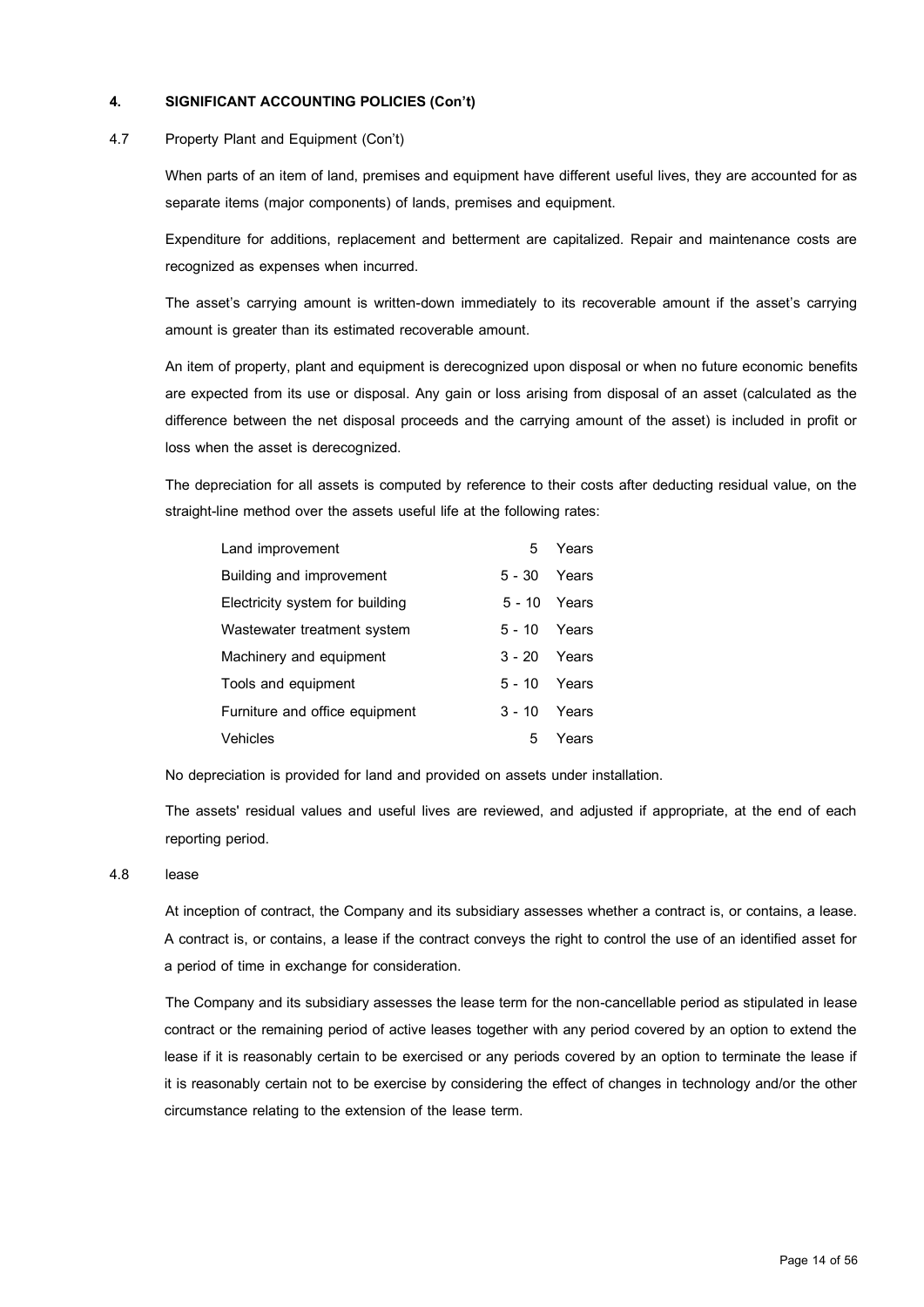### 4.8 lease (Con't)

#### where is the lessee

The Company and its subsidiary applied a single recognition and measurement approach for all leases, except for short-term leases and leases of low-value assets. At the commencement date of the lease (i.e. the date the underlying asset is available for use), the Company and its subsidiary recognizes right-of-use assets representing the right to use underlying assets and lease liabilities based on lease payments.

#### *Right-of-use assets*

Right-of-use assets are measured at cost, less any accumulated depreciation, any accumulated impairment losses, and adjusted for any remeasurement of lease liabilities. The cost of right-of-use assets includes the amount of lease liabilities initially recognized, initial direct costs incurred, and lease payments made at or before the commencement date of the lease less any lease incentives received.

Depreciation of right-of-use assets are calculated by reference to their costs, on the straight-line basis over the shorter of their estimated useful lives and the lease term.

| Office equipment | Years |
|------------------|-------|
| Vehicles         | Years |

If ownership of the leased asset is transferred to the Company and its subsidiary at the end of the lease term or the cost reflects the exercise of a purchase option, depreciation is calculated using the estimated useful life of the asset.

#### *Lease liabilities*

Lease liabilities are measured at the present value of the lease payments to be made over the lease term. The lease payments include fixed payments less any lease incentives receivable, variable lease payments that depend on an index or a rate, and amounts expected to be payable under residual value guarantees. Moreover, the lease payments include the exercise price of a purchase option reasonably certain to be exercised by the Company and its subsidiary and payments of penalties for terminating the lease, if the lease term reflects the Company and its subsidiary exercising an option to terminate. Variable lease payments that do not depend on an index or a rate are recognized as expenses in the period in which the event or condition that triggers the payment occurs.

The Company and its subsidiary discounted the present value of the lease payments by the interest rate implicit in the lease or the Company and its subsidiary's incremental borrowing rate. After the commencement date, the amount of lease liabilities is increased to reflect the accretion of interest and reduced for the lease payments made. In addition, the carrying amount of lease liabilities is remeasured if there is a change in the lease term, a change in the lease payments or a change in the assessment of an option to purchase the underlying asset.

#### *Short-term leases and leases of low-value assets*

A lease that has a lease term less than or equal to 12 months from commencement date or a lease of lowvalue assets is recognized as expenses on a straight-line basis over the lease term.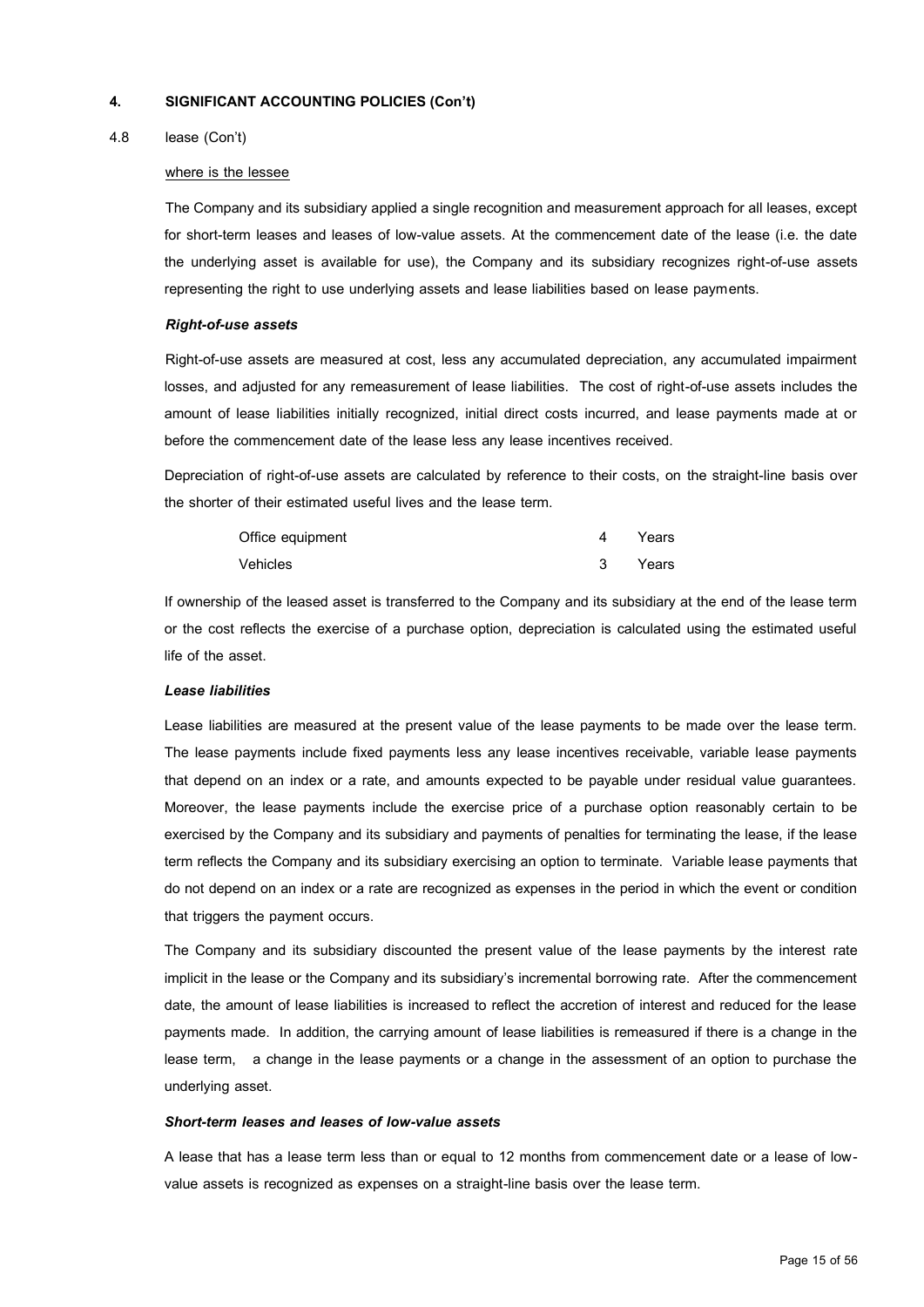# 4.9 Borrowing cost

Borrowing cost directly attributable to the acquisition, construction or production of an asset that necessarily takes a substantial period of time to get ready for its intended use or sale are capitalized as part of the cost of the respective assets. All other borrowing costs are treated as expenses in the period these are incurred. Borrowing costs consist of interest and other costs that the entities incur in connection with the borrowing of the Company and its subsidiary.

## 4.10 Intangible assets and amortization

Intangible assets that are acquired by the Company and it subsidiary have finite useful lives are presented at historical cost net of accumulated amortization and net allowance for impairment (if any).

Intangible assets with finite lives are amortized on a systematic basis by the straight-line method, over the economic useful life from the date that they are available for use and tested for impairment whenever there is an indication that the intangible asset may be impaired.

Amortization is computed by the straight-line method over the asset economic useful life as the following rate :

Computer software 6 - 10 years

# 4.11 Employee benefits

4.11.1 Short - term employee benefits

Short-term employee benefit obligations, which include salary, wages, bonuses and contributions to the social security fund and provident fund, are measured on an undiscounted basis and are recognized as expenses when incurred.

4.11.2 Defined contribution plan (Provident fund)

The Company and it subsidiary operates a provident fund, being a defined contribution plan, the asset for which is held in a separate trustee-administered fund. The provident fund is funded by payments from employees and by the Company and it subsidiary

The Company and it subsidiary's contributions to the provident fund are charged in profit or loss in the year to which they relate.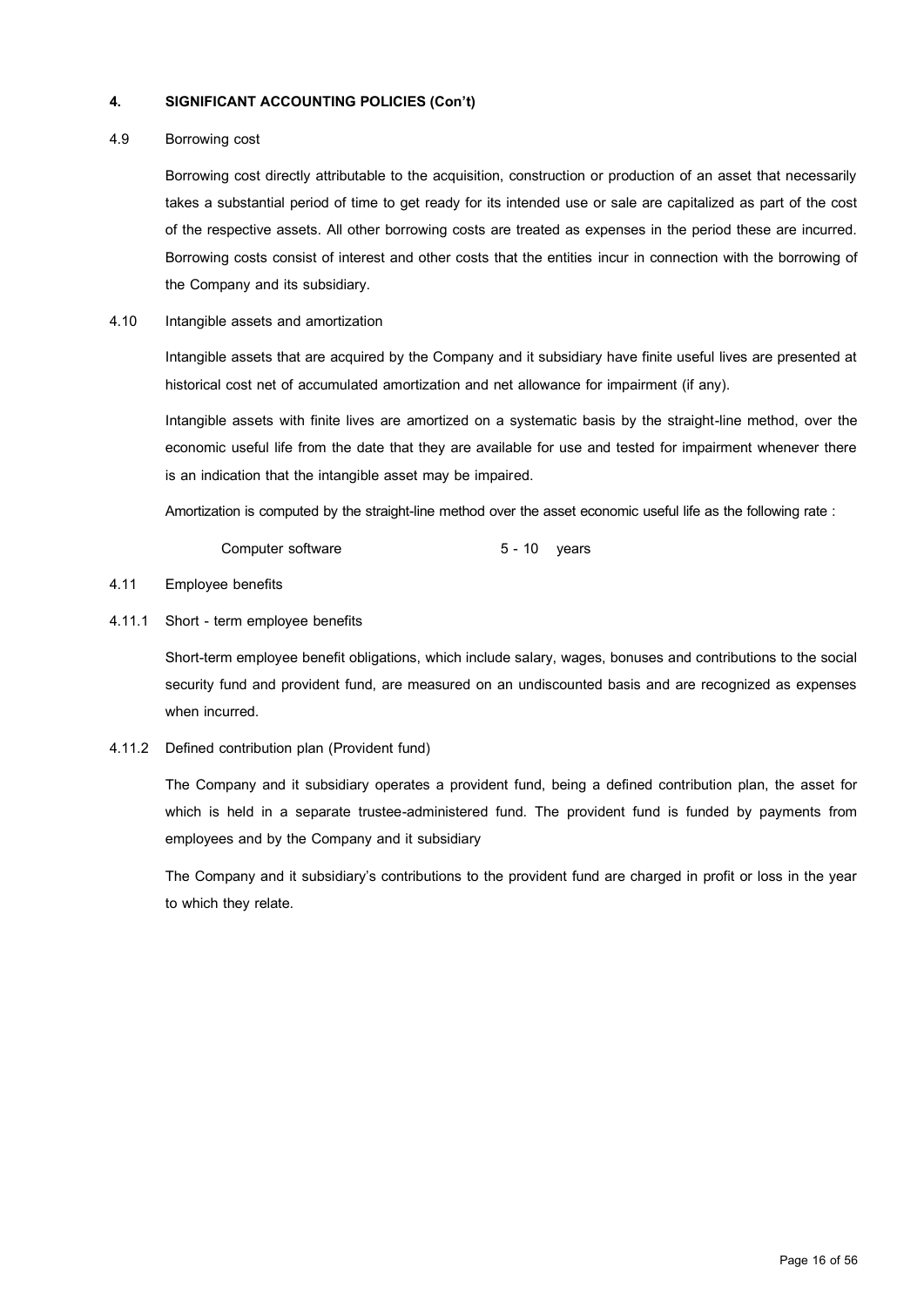### 4.11 Employee benefits (Con't)

### 4.11.3 Defined benefit plan

The retirement benefit is a defined benefit plan that an employee will receive on retirement according to Thai Labor Law depending on age and years of service.

The liability of retirement benefit is recognized in the statement of financial position using the present value of the obligation at the reporting date and past service costs. The retirement benefit is calculated annually by an independent actuary using the projected unit credit method. The present value of the benefit obligations is determined by discounting the estimated future cash outflows using interest rates of referred government bonds that are denominated in the currency in which the benefits will be paid and that have terms to maturity approximating to the terms of the related retirement liability. Actuarial gains and losses arising from experience adjustments and changes in actuarial assumptions are charged or credited in other comprehensive income or loss. Past service costs are recognized in profit or loss on the earlier of the date of the plan amendment or curtailment and the date that the Company and it subsidiary recognizes restructuring-related costs.

## 4.12 Provision

A provision is recognized in the statement of financial position when the Company and its subsidiary has a present legal or constructive obligation as a result of a past event, and it is probable that an outflow of economic benefits will be required to settle the obligation and a reliable estimate can be made of the amount of the obligation.

### 4.13 Dividend

Dividend to the Company's shareholders is recognised as a liability in the consolidated and company financial statements in the period in which the interim dividends are approved by the Board of Directors and the annual dividends are approved by the Company's shareholders.

### 4.14 Transaction in foreign currencies

Transactions in foreign currencies are converted into Baht as the functional currency at the rates of exchange on the transactions date. Monetary assets and liabilities denominated in foreign currencies at the reporting date are converted into Baht at the exchange rate on that date. Gain or losses on exchange rates are recognized as income or expense for the reporting period.

### 4.15 Income tax

The tax expense for the period comprises current and deferred tax. Tax is recognized in profit or loss, except to the extent that they relate to a business combination, or items recognized in other comprehensive income or directly in equity. In this case the tax is also recognized in other comprehensive income or directly in equity, respectively.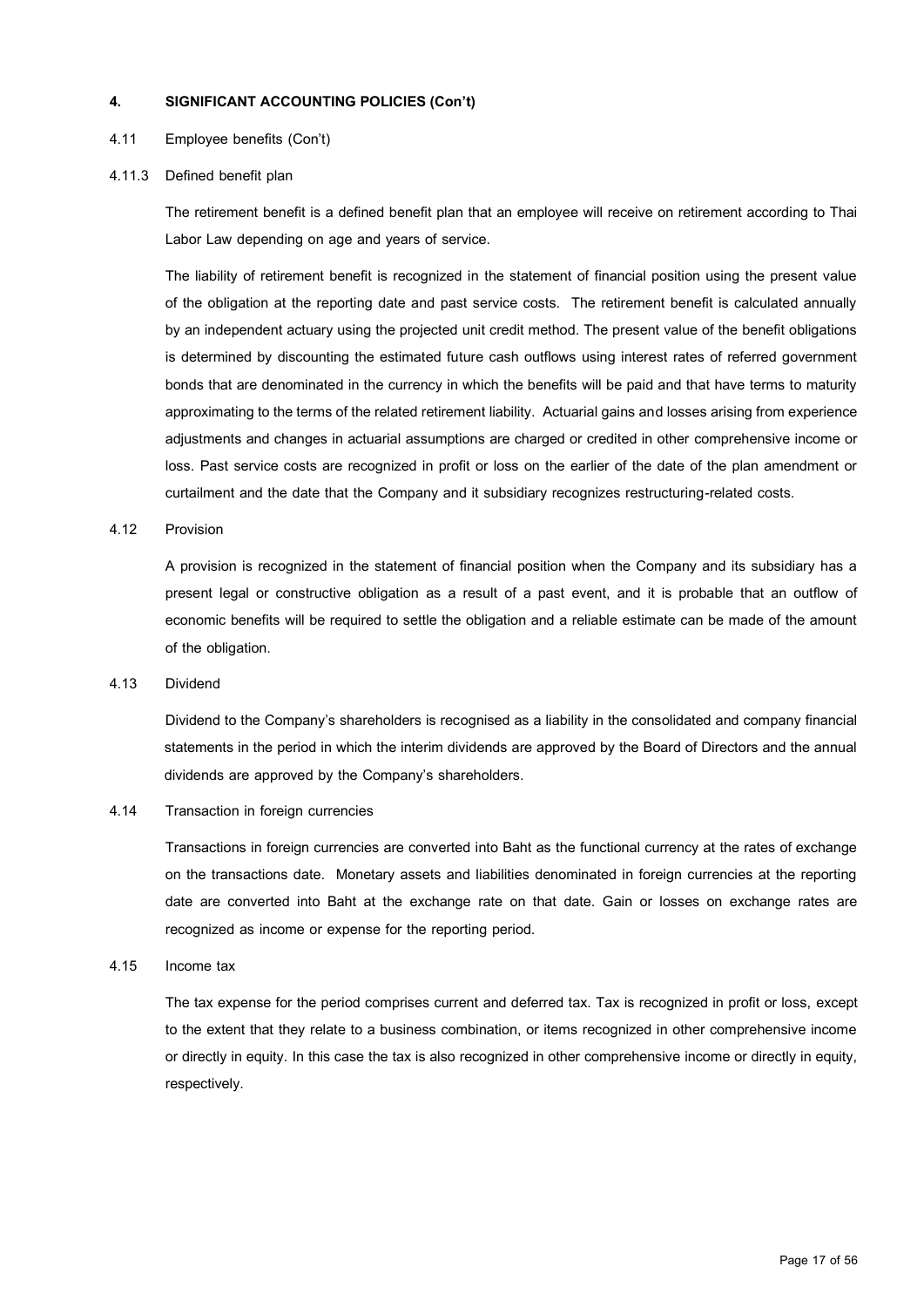#### 4.15 Income tax (Con't)

#### The current income tax

The Company and its subsidiary provide income tax in the accounts at the amount expected to be paid to the taxation authorities, based on taxable profits determined in accordance with tax legislation.

#### Deferred tax

Deferred income tax is recognized, using the liability method, on temporary differences arising from differences between the tax base of assets and liabilities and their carrying amounts in the financial statements. However, the deferred income tax is not accounted for if it arises from initial recognition of an asset or liability in a transaction other than a business combination that at the time of the transaction affects neither accounting nor taxable profit or loss. Deferred income tax is determined using tax rates (and laws) that have been enacted or substantially enacted by the end of the reporting period and are expected to apply when the related deferred income tax asset is realized or the deferred income tax liability is settled.

Deferred income tax assets are recognized only to the extent that it is probable that future taxable profit will be available against which the temporary differences can be utilized. Deferred income tax is provided on temporary differences except where the timing of the reversal of the temporary difference is controlled by the Group and it is probable that the temporary difference will not reverse in the foreseeable future.

Deferred income tax assets and liabilities are offset when there is a legally enforceable right to offset current tax assets against current tax liabilities and when the deferred income tax assets and liabilities relate to income taxes levied by the same taxation authority on either the same taxable entity or different taxable entities where there is an intention to settle the balances on a net basis.

At each reporting date, the Company and its subsidiary review and reduce the carrying amount of deferred tax assets to the extent that it is no longer probable that sufficient taxable profit will be available to allow all or part of the deferred tax asset to be utilized.

The Company and its subsidiary records deferred tax directly to shareholders' equity if the tax relates to items that are recorded directly to shareholders' equity.

In determining the amount of current and deferred tax, the Company and its subsidiary takes into account the impact of uncertain tax positions and whether additional taxes and interest may be due. The Company and its subsidiary believe that its accruals for tax liabilities are adequate for all open tax years based on its assessment of many factors, including interpretations of tax law and prior experience. This assessment relies on estimates and assumptions and may involve a series of judgements about future events. New information may become available that causes the Company and its subsidiary to change its judgement regarding the adequacy of existing tax liabilities; such changes to tax liabilities will impact tax expense in the period that such a determination is made.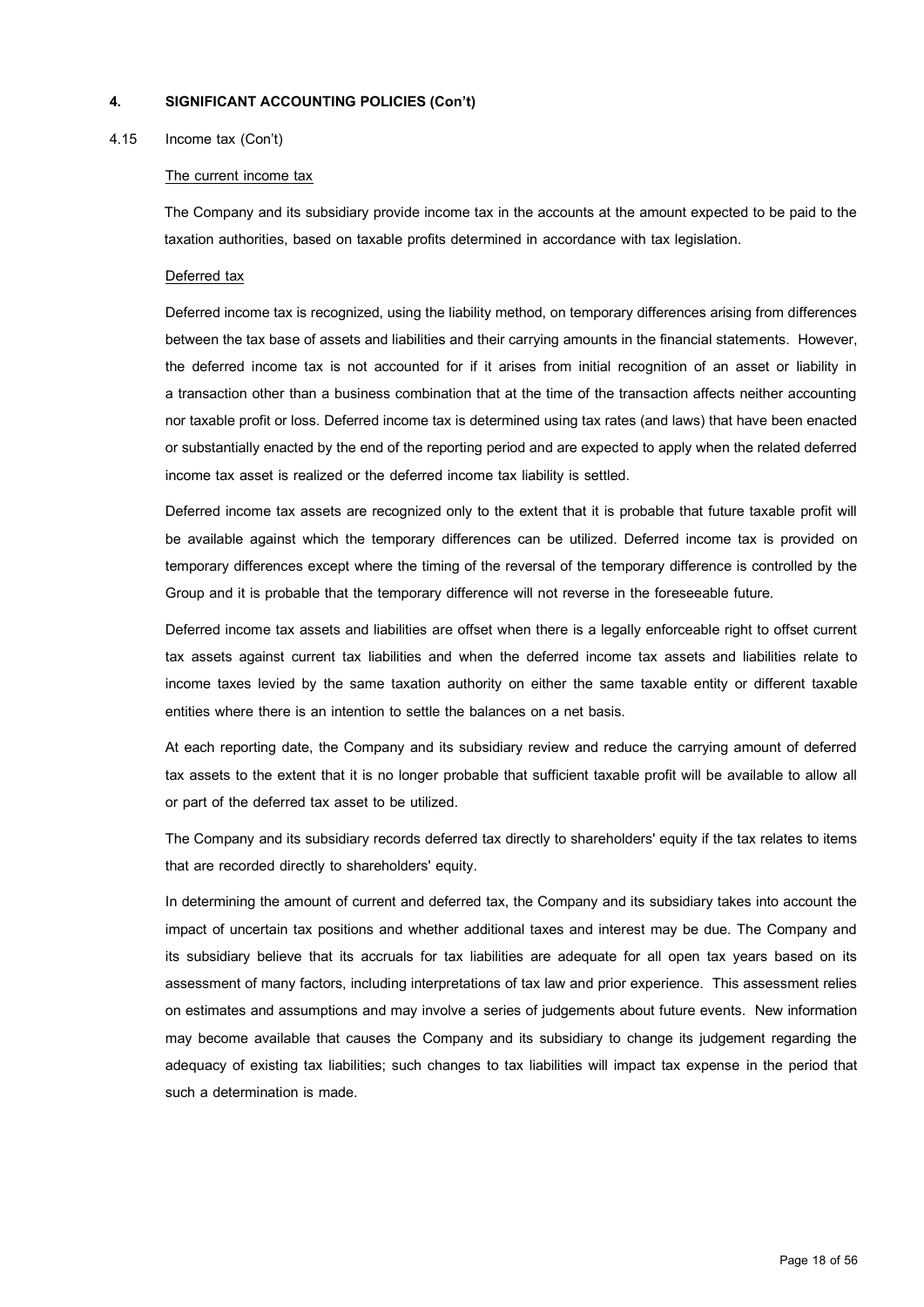#### 4.16 Basic earnings per share

Basic earnings per share is determined by dividing the net income for the year by the number of weighted average common shares issued and paid - up during the year, adjusted for own shares held (if any).

#### 4.17 Related party transactions

Related parties comprise enterprises and individuals that control, or are controlled by, the Company, whether directly or indirectly, or which are under common control with the Company including holding companies, subsidiary and fellow subsidiary are related parties of the Company.

They also include associate companies and individuals which directly or indirectly own a voting interest in the Company and its subsidiary that gives them significant influence over the Company and its subsidiary, key management personnel, directors and officers with authority in the planning and direction of the Company and its subsidiary operations, including the close family members who can persuade or have power to persuade to act in compliance with said persons and businesses that said persons who have control power or significant influence, either directly or indirectly.

In considering each possible related party relationship, attention is directed to the substance of the relationship, and not merely the legal form.

### 4.18 Impairment of non-financial assets

At the end of each reporting period, the Company and its subsidiary performs impairment reviews in respect of the property, plant and equipment, right-of-use assets, investment properties and other intangible assets whenever events or changes in circumstances indicate that an asset may be impaired. If any indication exists, or when annual impairment testing for an asset is required, the Company and its subsidiary estimates the asset's recoverable amount.

The recoverable amount of assets is the greater of the asset's value in use and fair value less costs to sell. In assessing value in use, the estimated future cash flows are discounted to their present value using a pre-tax discount rate that reflects current market assessments of the time value of money and the risks specific to the asset. For an asset that does not generate cash inflows largely independent of those from other assets, the recoverable amount is determined for the cash-generating unit to which the asset belongs.

#### An impairment loss is recognized in profit or loss.

For assets other than goodwill, an assessment is made at each reporting date as to whether there is any indication that previously recognized impairment losses may no longer exist or may have decreased. If such indication exists, the Company and its subsidiary estimate the asset's recoverable amount in which case an impairment loss recognized in prior periods for an asset other than goodwill shall be reversed.

An impairment loss in respect of other non-financial assets is reversed only to the extent that the asset's carrying amount does not exceed the carrying amount that would have been determined, net of depreciation or amortization, if no impairment loss had been recognized.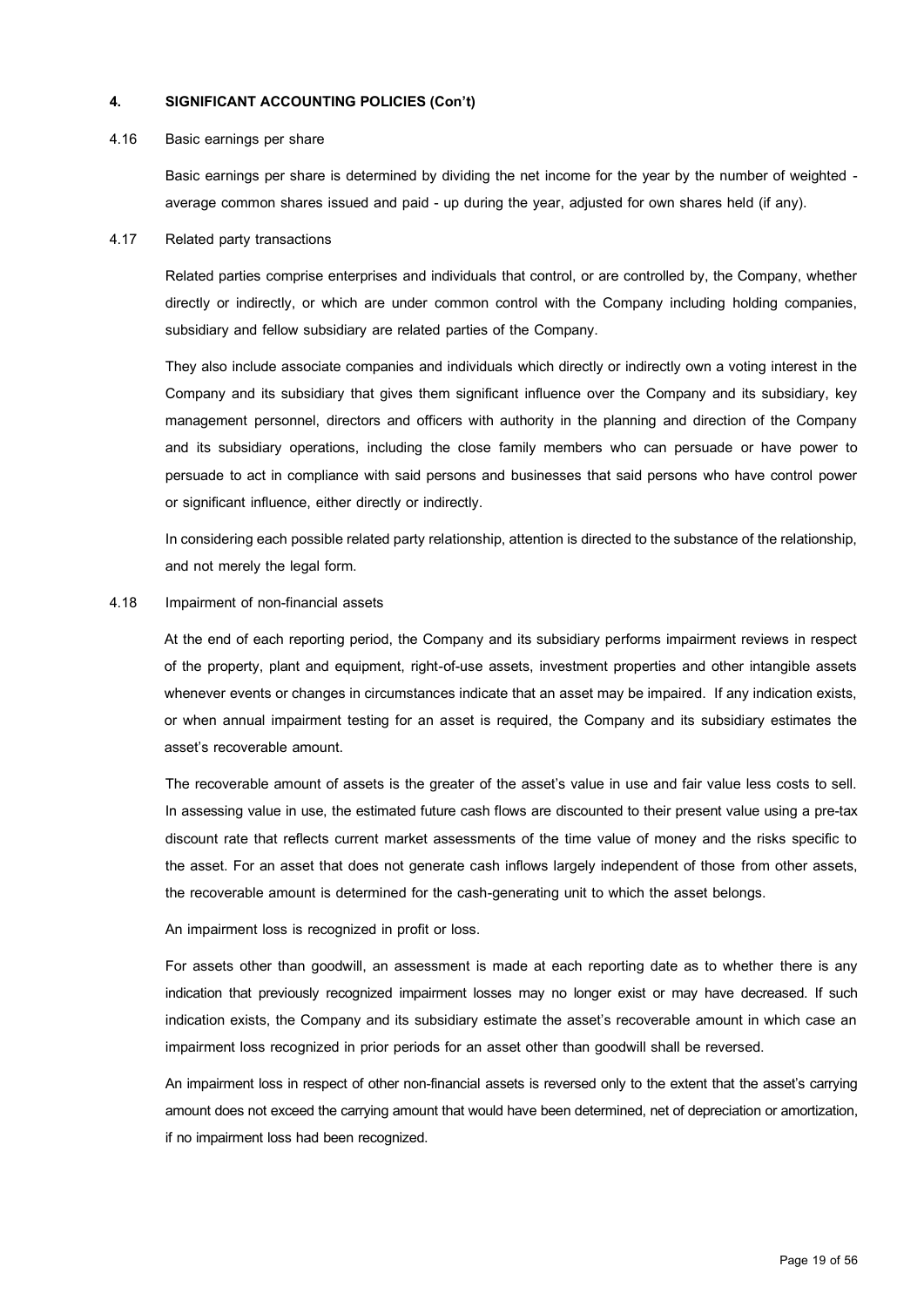#### 4.19 Operating segments

Business segments provide products or services that are subject to risks and returns that are different from those of other business segments. Geographical segments provide products or services within a particular economic environment that is subject to risks and returns that are different from those of components operating in other economic environments.

#### 4.20 Financial Instruments

The Company and its subsidiary initially measure financial assets at its fair value plus, in the case of financial assets that are not measured at fair value through profit or loss, transaction costs. However, trade receivables, that do not contain a significant financing component are measured at the transaction price as disclosed in the accounting policy relating to revenue recognition.

### *Classification and measurement of financial assets*

Financial assets are classified, at initial recognition, as to be subsequently measured at fair value through profit or loss (FVTPL), fair value through other comprehensive income (FVOCI) or amortized cost. The classification of financial assets at initial recognition is driven by the Company and its subsidiary's business model for managing the financial assets and the contractual cash flows characteristics of the financial assets.

#### *Financial assets at amortized cost*

The Company and its subsidiary measures financial assets at amortized cost if the financial asset is held in order to collect contractual cash flows and the contractual terms of the financial asset give rise on specified dates to cash flows that are solely payments of principal and interest on the principal amount outstanding.

Financial assets at amortized cost are subsequently measured using the effective interest rate (EIR) method and are subject to impairment. Gains and losses are recognized in the income statement when the asset is derecognized, modified or impaired.

### *Classification and measurement of financial liabilities*

#### *Other financial liabilities*

Except for derivative liabilities, at initial recognition the Company and its subsidiary financial liabilities are recognized at fair value net of transaction costs and classified as liabilities to be subsequently measured at amortized cost using the EIR method. Gains and losses are recognized in the profit or loss when the liabilities are derecognized as well as through the EIR amortization process. In determining amortized cost, the Company and its subsidiary takes into account any fees or costs that are an integral part of the EIR. The EIR amortization is included in finance costs in the income statement.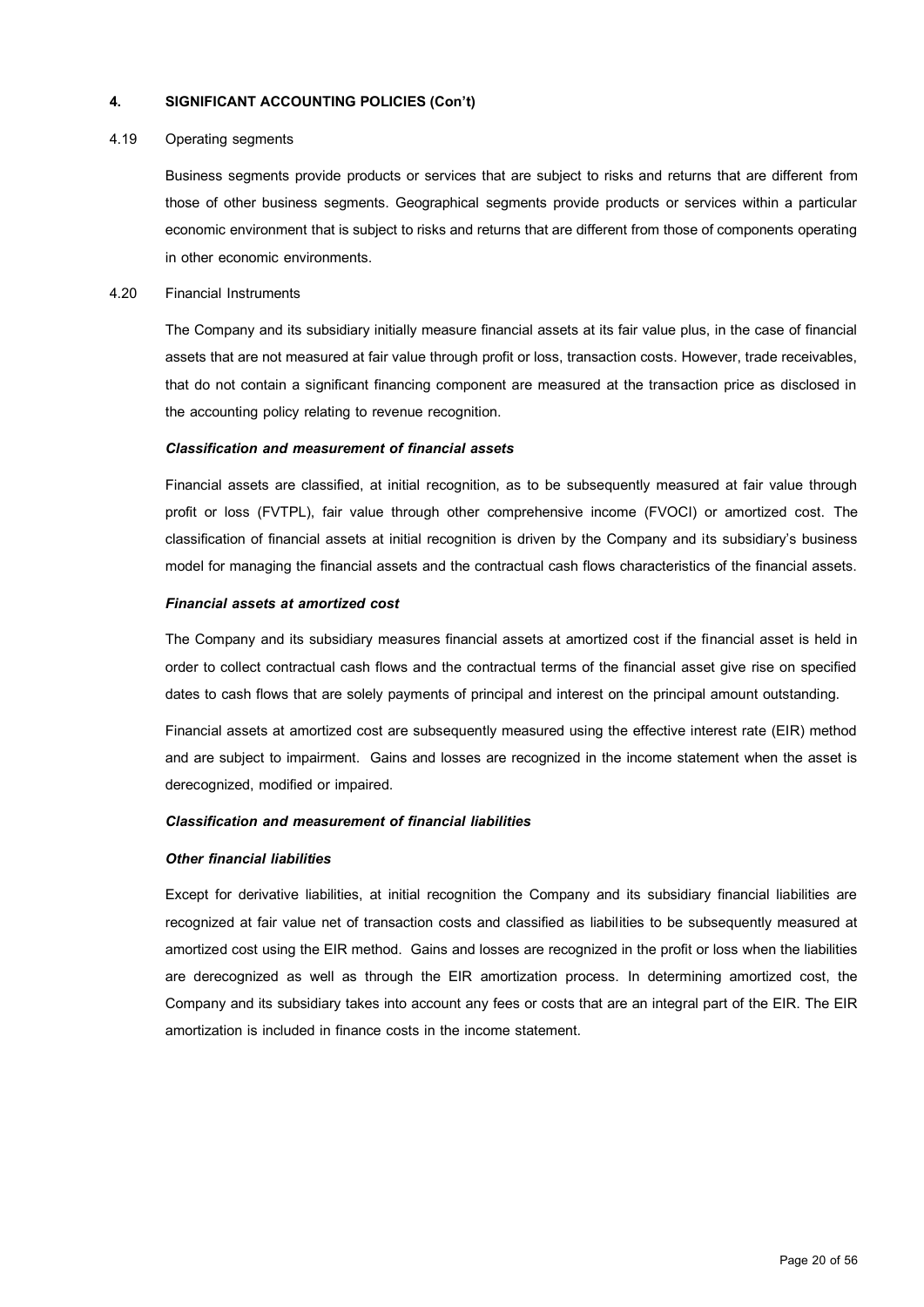### 4.20 Financial Instruments (Con't)

### *Derecognition of financial instruments*

A financial asset is primarily derecognized when the rights to receive cash flows from the asset have expired or have been transferred and either the Company and its subsidiary has transferred substantially all the risks and rewards of the asset, or the Company and its subsidiary has neither transferred nor retained substantially all the risks and rewards of the asset, but has transferred control of the asset.

A financial liability is derecognized when the obligation under the liability is discharged or cancelled or expires. When an existing financial liability is replaced by another from the same lender on substantially different terms, or the terms of an existing liability are substantially modified, such an exchange or modification is treated as the derecognition of the original liability and the recognition of a new liability. The difference in the respective carrying amounts is recognized in the profit or loss.

### *Impairment of financial assets*

### *Trade receivables and contract assets*

For trade receivables and contract assets, the Company and its subsidiary applies a simplified approach in calculating ECLs. Therefore, the Company and its subsidiary does not track changes in credit risk, but instead recognizes a loss allowance based on lifetime ECLs at each reporting date. It is based on its historical credit loss experience and adjusted for forward-looking factors specific to the debtors and the economic environment.

### *ECL Calculation*

For credit exposures for which there has not been a significant increase in credit risk since initial recognition, ECLs are provided for credit losses that result from default events that are possible within the next 12-months (a 12-month ECL). For those credit exposures for which there has been a significant increase in credit risk since initial recognition, a loss allowance is required for credit losses expected over the remaining life of the exposure (a lifetime ECL).

The Company and its subsidiary consider a significant increase in credit risk to have occurred when contractual payments are more than 30 days past due, and considers a financial asset in default when contractual payments are 90 days past due. However, in certain cases, the Company and its subsidiary may also consider a financial asset to have a significant increase in credit risk and to be in default using other internal or external information, such as credit rating of issuers.

# *Written-off*

A financial asset is written-off when there is no reasonable expectation of recovering the contractual cash flows.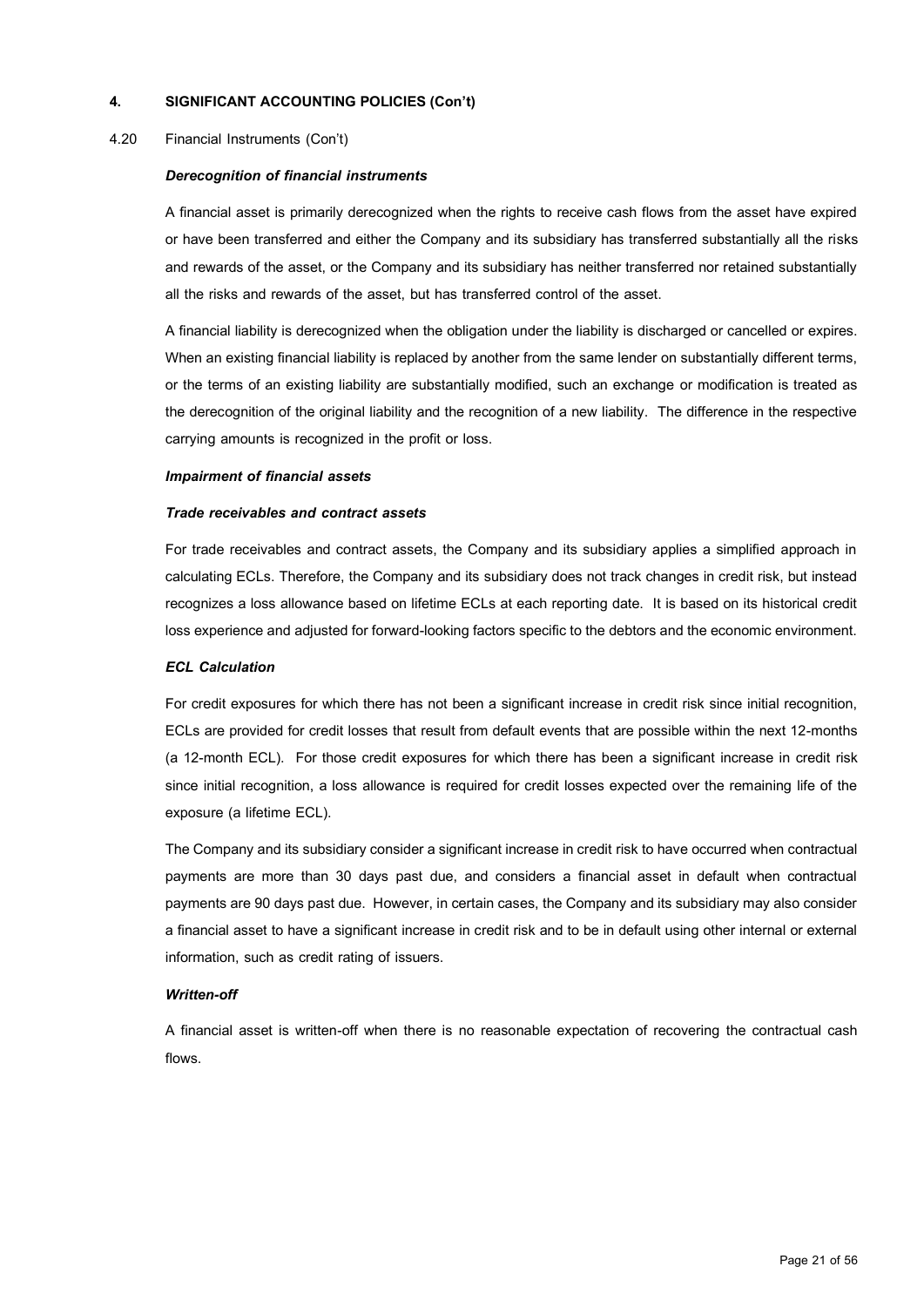### 4.21 Fair Value Measurement

Fair value is the price that would be received to sell an asset or paid to transfer a liability in an orderly transaction between buyer and seller (market participants) at the measurement date.

The Company and its subsidiary apply a quoted market price in an active market to measure their assets and liabilities that are required to be measured at fair value by relevant financial reporting standards. Except in case of no active market of an identical asset or liability or when a quoted market price is not available, the Company and its subsidiary measure fair value using valuation technique that are appropriate in the circumstances and maximizes the use of relevant observable inputs related to assets and liabilities that are required to be measured at fair value.

In applying the above-mentioned valuation techniques, the Company and its subsidiary endeavor to use relevant observable inputs as much as possible. TFRS 13, Fair Value Measurement establishes a fair value hierarchy categorizing such inputs into three levels as follows :

Level 1 Use of quoted market prices in an observable active market for such assets or liabilities (unadjusted)

Level 2 Use of other observable inputs for such assets or liabilities, whether directly or indirectly

Level 3 Use of unobservable inputs such as estimates of future cash flows

If the inputs used to measure the fair value of an asset or liability might be categorized in different levels of the fair value hierarchy, then the fair value measurement is categorized in its entirety in the same level of the fair value hierarchy as the lowest level input that is significant to the entire measurement.

At the end of each reporting period, the Company and its subsidiary determine whether transfers have occurred between levels within the fair value hierarchy for assets and liabilities held at the end of the reporting period that are measured at fair value on a recurring basis.

#### 4.22 Significant accounting judgments and estimates

The preparation of financial statements in conformity with TFRS requires management to make judgments, estimates and assumptions that affect the application of policies and reported amounts of assets, liabilities, income and expenses. The estimates and associated assumptions are based on historical experience and various other factors that are believed to be reasonable under the circumstances, thus, the actual results may differ from carrying amounts of assets and liabilities based on the estimates and assumptions.

Estimates and underlying assumptions are reviewed on an ongoing basis. Revisions to accounting estimates are recognized in the period in which estimates are revised and in any future periods affected.

All other estimates mentioned above are further detailed in the corresponding disclosures except significant accounting judgments and estimates are as follow: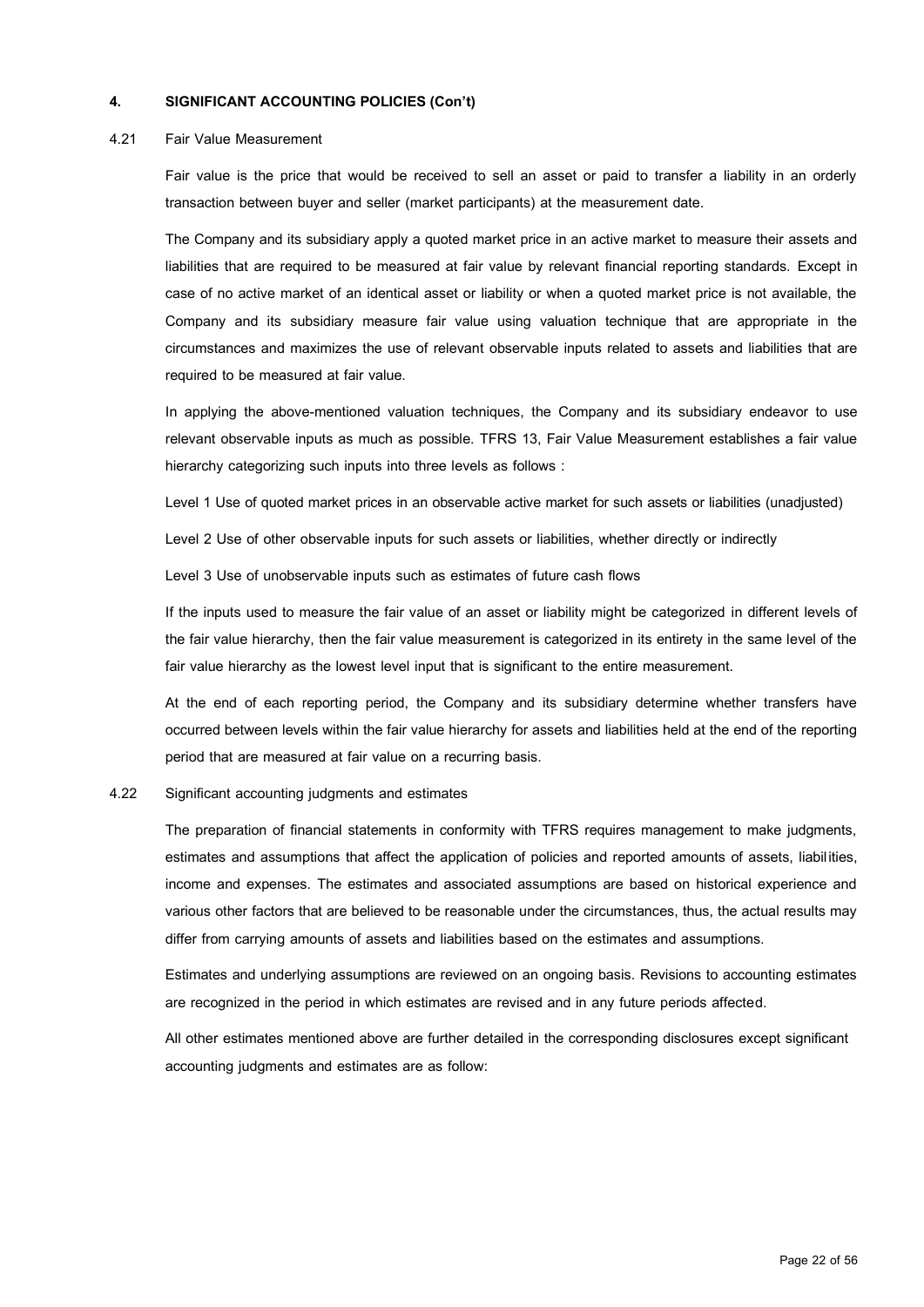- 4.22 Significant accounting judgments and estimates (Con't)
- 4.22.1 Revenue from contracts with customers

Identification of performance obligations :

In identifying performance obligations, the management is required to use judgement regarding whether each promise to deliver goods or services is considered distinct, taking into consideration terms and conditions of the arrangement. In other words, if a good or service is separately identifiable from other promises in the contract and if the customer can benefit from it, it is accounted for separately.

Determination of timing of revenue recognition :

In determining the timing of revenue recognition, the management is required to use judgement regarding whether performance obligations are satisfied over time or at a point in time, taking into consideration terms and conditions of the arrangement. The Company and its subsidiary recognize revenue over time in the following circumstances :

- the customer simultaneously receives and consumes the benefits provided by the entity's performance as the entity performs.
- the entity's performance creates or enhances an asset that the customer controls as the asset is created or enhanced; or
- the entity's performance does not create an asset with an alternative use to the entity and the entity has an enforceable right to payment for performance completed to date.

Where the above criteria are not met, revenue is recognized at a point in time. Where revenue is recognized at a point in time, the management is required to determine when the performance obligation under the contract is satisfied.

Costs to obtain contracts :

The recognition of costs incurred to obtain a contract as an asset requires management to use judgement regarding whether such costs are the incremental costs of obtaining a contract with a customer as well as what amortization method should be used.

4.22.2 Recognition and derecognition of assets and liabilities

In considering whether to recognize or to derecognize assets or liabilities, the management is required to make judgment on whether significant risk and rewards of those assets or liabilities have been transferred, based on their best knowledge of the current events and arrangements.

4.22.3 Allowance for expected credit losses of trade receivables

In determining an allowance for expected credit losses of trade receivables, the management needs to make judgement and estimates based upon, among other things, past collection history, aging profile of outstanding debts and the forecast economic condition for groupings of various customer segments with similar credit risks. The Group's historical credit loss experience and forecast economic conditions may also not be representative of whether a customer will actually default in the future.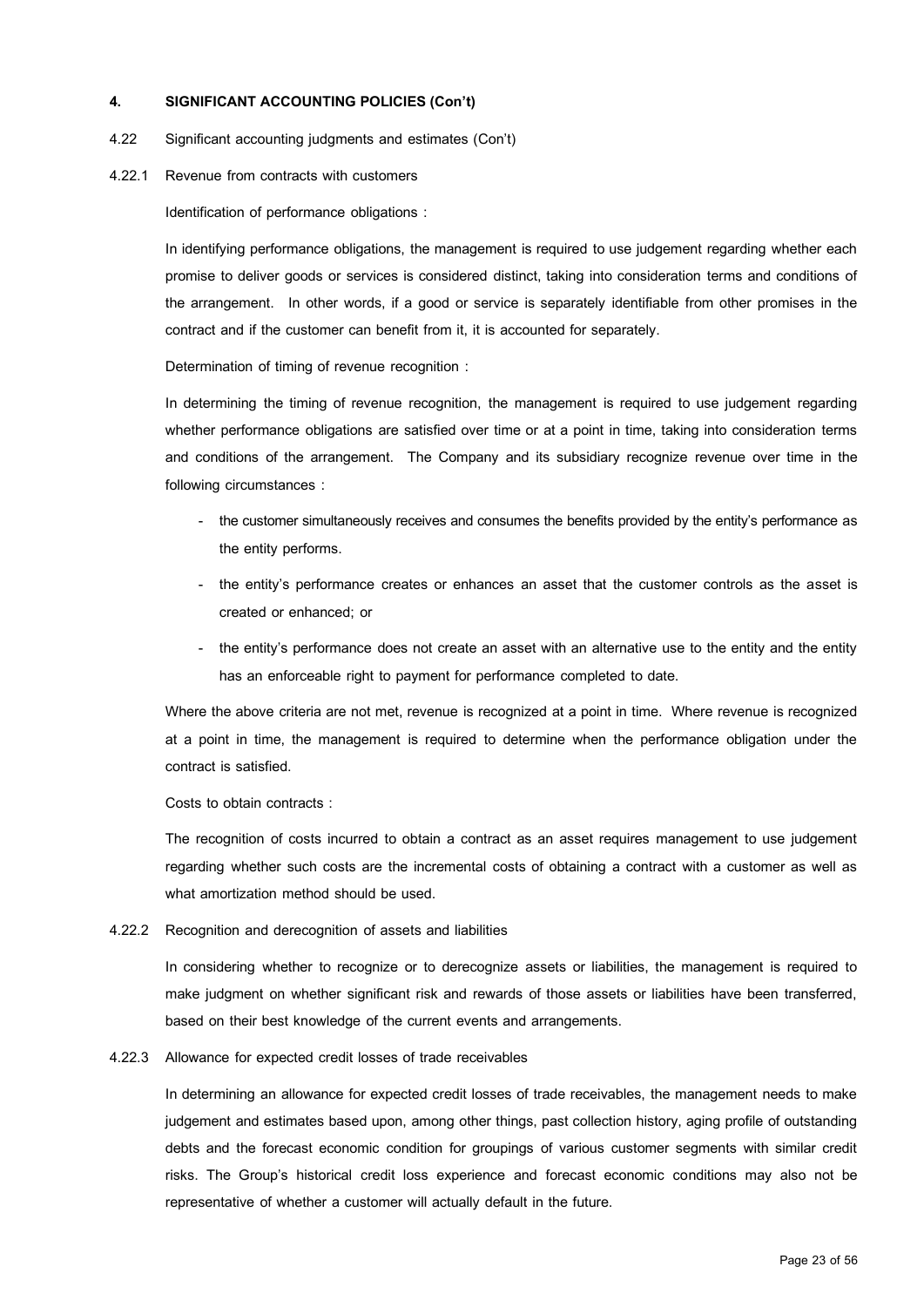- 4.22 Significant accounting judgments and estimates (Con't)
- 4.22.4 Allowance for obsolescence and diminution

Allowance for obsolescence and diminution in value of inventories are intended to adjust the value of inventories for probable losses. The management uses judgment to establish allowances for estimated losses for each outstanding inventories. The allowances for obsolescence and diminution in value of inventories are determined through a combination of analysis of inventories aging.

4.22.5 Impairment of investments in subsidiary

The Company treats investments as impaired in subsidiaries when the management judges that there has been a significant or prolonged decline in the fair value below their cost or where other objective evidence of impairment exists. The determination of what is significant or prolonged requires judgement.

4.22.6 Depreciation of Property plant and equipment and right-of-use assets and amortization of intangible assets

In determining depreciation of plant and equipment and right-of-use assets and amortization of intangible assets, the management is required to make estimates of the useful lives and residual values (if any) and to review useful lives and residual values when there are any changes.

4.22.7 Deferred tax assets

Deferred tax assets are recognized in respect of temporary differences only to the extent that it is probable that taxable profit will be available against which these differences can be recognized. Significant management judgment is required to determine the amount of deferred tax assets that can be recognized, based upon the likely timing and level of estimate future taxable profits.

4.22.8 Impairment of assets

The management is required to review property, plant and equipment, investment property, right-of-use assets and intangible assets if there is an indication they may be impaired, and impairment losses are recorded in the period when it is determined that their recoverable amount is lower than the carrying amount.

Indications include significant falls in the market value of assets or the future economic benefits of assets, significant changes in the overall business strategy impacting to the future utilization of assets, significant negative industry or economic trends, significant loss of market share, and significant unfavorable regulatory and court decisions that impact the business.

The impairment analysis of property, plant and equipment, investment property, right-of-use assets and intangible assets requires management to make subjective judgments concerning estimates of cash flows to be generated by the assets or the cash generating units and to choose a suitable discount rate in order to determine the present value of those cash flows. The cash flow estimates are based on currently available information about the operations and require management to make judgments regarding future market conditions and future revenues and expenses relevant to the assets or the cash generating units subject to the review. Events and factors that may significantly affect the estimates include, among others, competitive forces, changes in revenue growth trends, cost structures, changes in discount rates and specific industry or market sector conditions.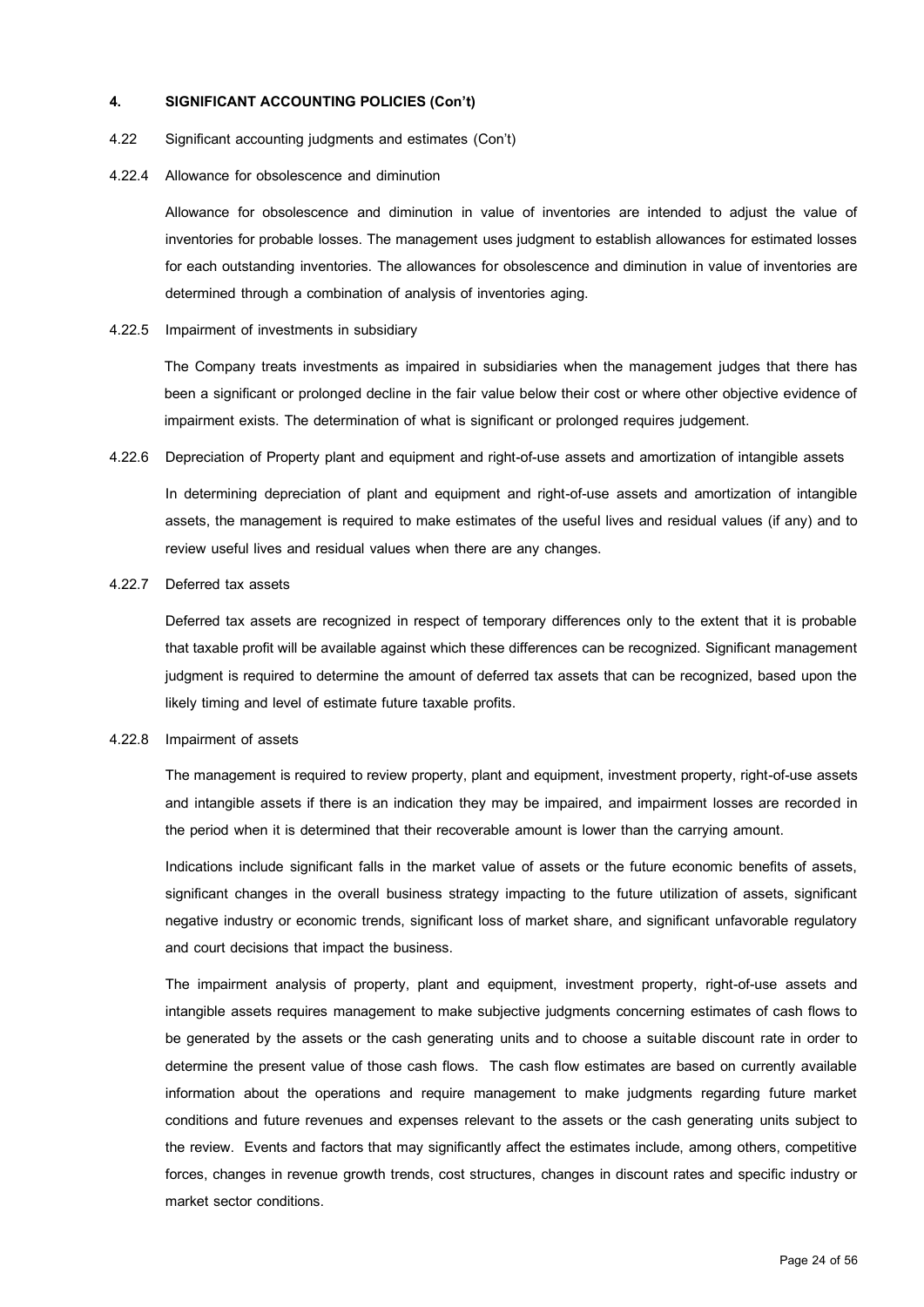- 4.22 Significant accounting judgments and estimates (Con't)
- 4.22.9 Provision for employee benefit

In providing retirement employee benefit, the management is required to use judgment to determine the probability that its employee will work until retired by considering the past information which will be revised annually. The assumptions applied in the annual calculation are based on cost of service in the past and terms of employment benefit.

### 4.22.10 Leases

#### As a lessee

Determining the lease term with extension and termination options - as a lessee

In determining the lease term, the management is required to exercise judgement in assessing whether the Company and its subsidiary is reasonably certain to exercise the option to extend or terminate the lease considering all relevant facts and circumstances that create an economic incentive for the Company and its subsidiary to exercise either the extension or termination option. After the commencement date, the Company and its subsidiary reassesses the lease term if there is a significant event or change in circumstances that is within its control and affects its ability to exercise or not to exercise the option to extend or to terminate.

Estimating the incremental borrowing rate - as a lessee

The Company and its subsidiary cannot readily determine the interest rate implicit in the lease, therefore, the management is required to exercise judgement in estimating its incremental borrowing rate (IBR) to discount lease liabilities. The IBR is the rate of interest that the Company and its subsidiary would have to pay to borrow over a similar term, and with a similar security, the funds necessary to obtain an asset of a similar value to the right-of-use asset in a similar economic environment.

### 4.22.11 Fair value of financial instruments

In determining the fair value of financial instruments disclosed in the financial statements that are not actively traded and for which quoted market prices are not readily available, the management exercise judgment, using a variety of valuation techniques and models. The input to these models is taken from observable markets, and includes consideration of credit risk (bank and counterparty, both), liquidity, correlation and longer-term volatility of financial instruments. Changes in assumptions about these factors could affect the fair value disclosed in the financial statements and disclosures of fair value hierarchy.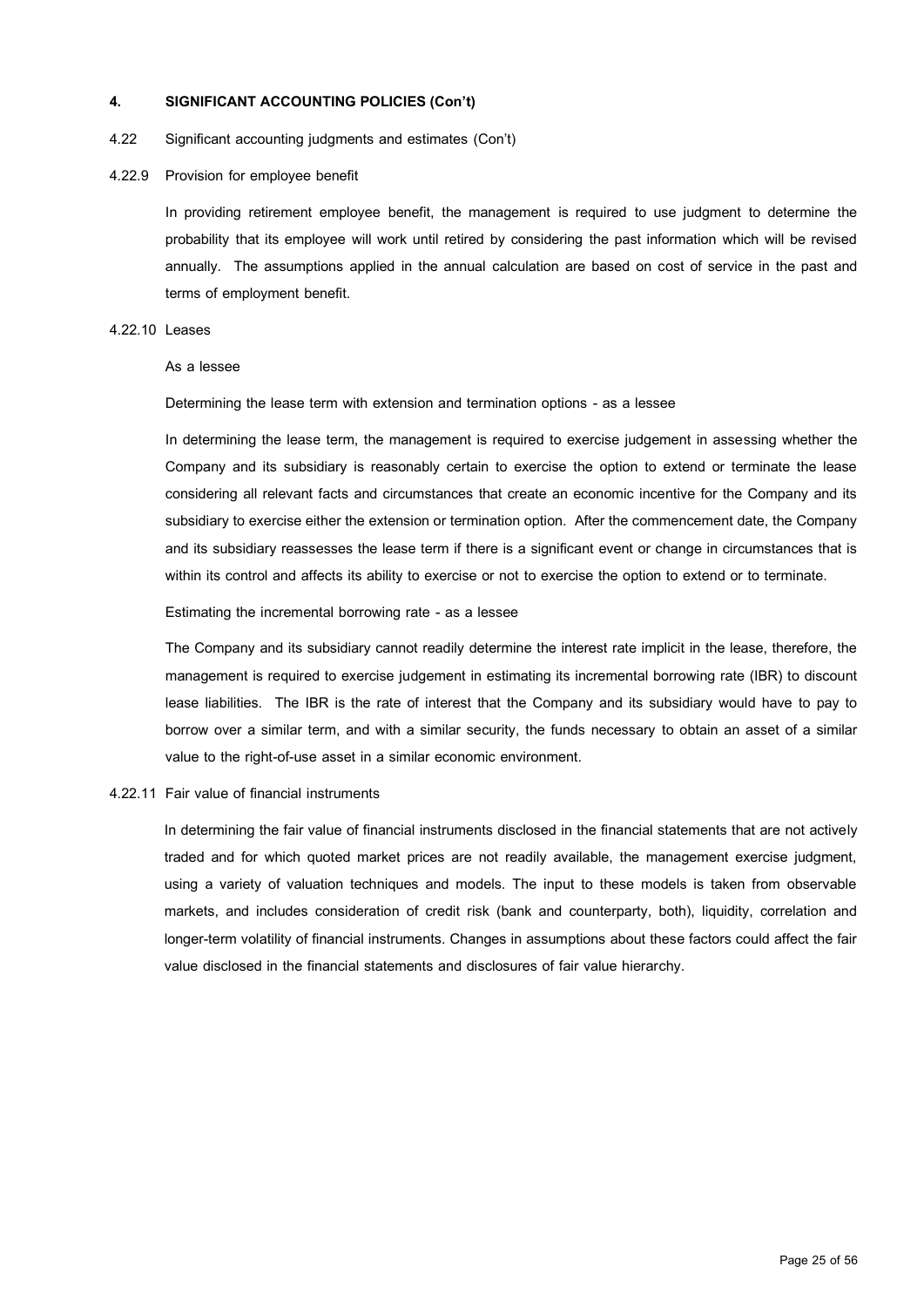# **5. RELATED PARTY TRANSACTIONS**

The Company has certain transactions with subsidiary and related parties. Part of assets, liabilities, income and expenses are incurred from such related transactions. These companies are related through common shareholdings and/or directorships as follows :

|                                               |                |                                 |            |      | <b>Percentage or</b> |
|-----------------------------------------------|----------------|---------------------------------|------------|------|----------------------|
|                                               |                | Operation                       | Holding    |      |                      |
| The Related Company                           | Relationship   | Type of business                | Location   | 2021 | 2020                 |
| Oji Holdings Corporation Co., Ltd.            |                | Management                      | Japan      |      |                      |
| Sahakij Packaging Co., Ltd.                   | $\overline{2}$ | Produce and sell packaging      | Thailand   | 100  | 100                  |
|                                               |                | production                      |            |      |                      |
| Kyokuyo Pulp & Paper Co., Ltd.                | 3              | Trading                         | Japan      |      |                      |
| Oji Industrial Materials Management Co., Ltd. | 3              | Management                      | Japan      |      |                      |
| GS Paperboard & Packaging Sdn Bhd.            | 3              | Produce and sell packaging      | Malaysia   |      |                      |
|                                               |                | products                        |            |      |                      |
| Oji Fibre Solutions (NZ) Ltd.                 | 3              | Produce and sell paper and      | <b>New</b> |      |                      |
|                                               |                | packaging products              | Zealand    |      |                      |
| Oji Paper (Thailand) Ltd.                     | 3              | Produce and sell paper products | Thailand   |      |                      |
| OJI Asia Packaging Sdn Bhd                    | 3              | Management                      | Malaysia   |      |                      |
| Oji Interpack India Private Limited           | 3              | Produce and sell packaging      | India      |      |                      |
|                                               |                | products                        |            |      |                      |
| Union and Oji Interpack Co., Ltd.             | 4              | Produce and sell packaging      | Thailand   |      |                      |
|                                               |                | products                        |            |      |                      |

The nature of relationship with the Company and its subsidiary and related companies are as follows :

- 1. The Company's parent company
- 2. Subsidiary
- 3. Subsidiary of the parent company
- 4. Indirect associated of the parent company
- 5.1 The significant transactions with related companies are as follows :

|                       |                | Unit: Baht                    |            |              |               |  |  |  |  |
|-----------------------|----------------|-------------------------------|------------|--------------|---------------|--|--|--|--|
|                       |                | For the year end December 31, |            |              |               |  |  |  |  |
|                       | Pricing        | Consolidated                  |            | Separate     |               |  |  |  |  |
|                       | policies       | 2021                          | 2020       |              | 2020          |  |  |  |  |
| <b>Parent company</b> |                |                               |            |              |               |  |  |  |  |
| Guarantee fee         |                | 337,766.64                    | 457,617.53 |              |               |  |  |  |  |
| <b>Subsidiary</b>     |                |                               |            |              |               |  |  |  |  |
| Sales income          | $\overline{2}$ |                               |            | 984,955.54   | 962,394.49    |  |  |  |  |
| Other income          | $\overline{2}$ |                               |            |              | 336,403.55    |  |  |  |  |
| <b>Purchases</b>      | 2              |                               |            | 4,129,272.67 | 13,936,633.62 |  |  |  |  |
| Management fees       | 3              |                               |            | 495,000.00   |               |  |  |  |  |
| Other expenses        | 3              |                               |            |              | 189,340.50    |  |  |  |  |

Percentage of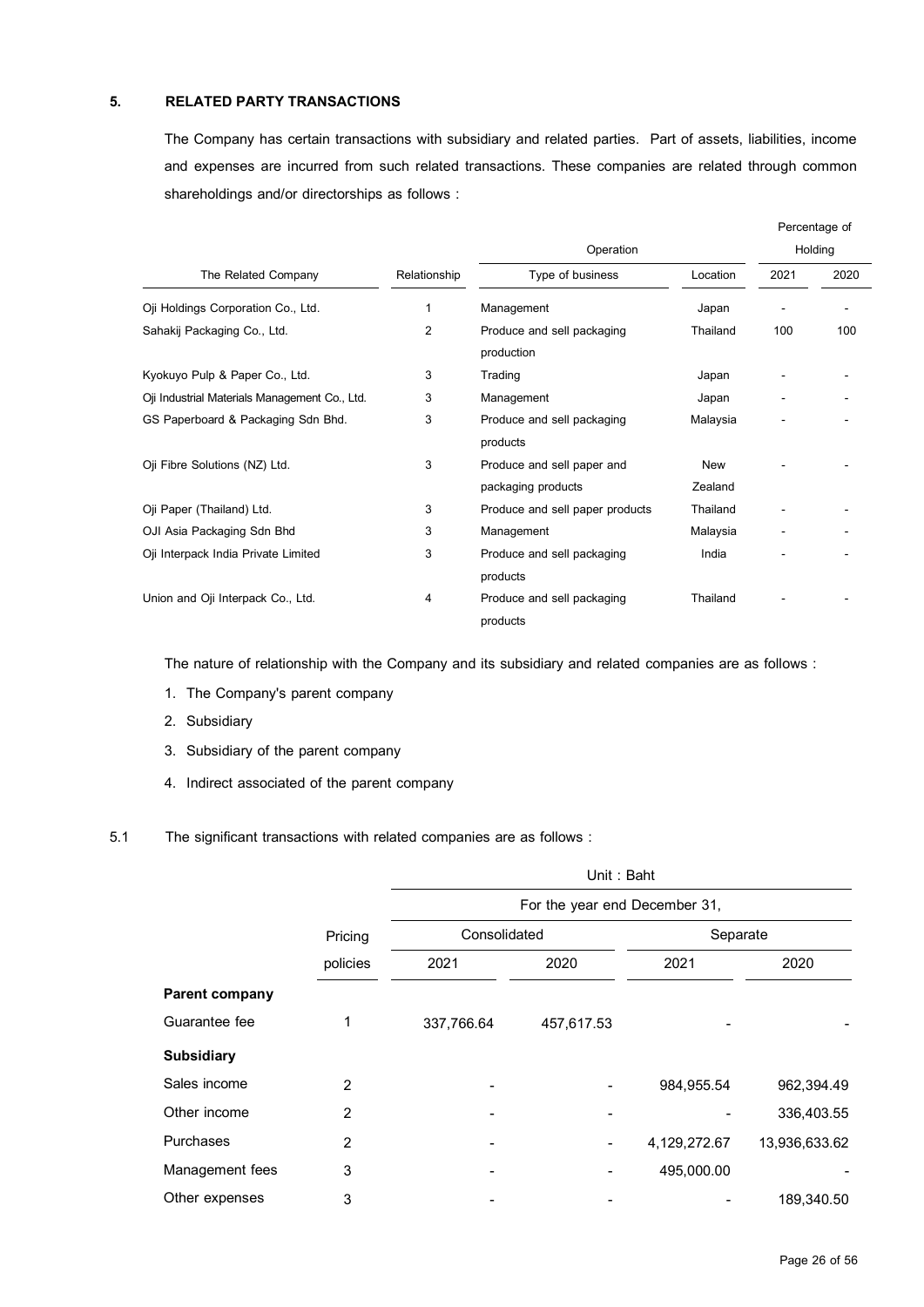# **5. RELATED PARTY TRANSACTIONS (Con't)**

# 5.1 The significant transactions with related companies are as follows : (Con't)

|                          |                |                | Unit: Baht                    |                |                |  |  |  |  |
|--------------------------|----------------|----------------|-------------------------------|----------------|----------------|--|--|--|--|
|                          |                |                | For the year end December 31, |                |                |  |  |  |  |
|                          | Pricing        | Consolidated   |                               | Separate       |                |  |  |  |  |
|                          | policies       | 2021<br>2020   |                               | 2021           | 2020           |  |  |  |  |
| <b>Related companies</b> |                |                |                               |                |                |  |  |  |  |
| Sales income             | 2              | 366,946.79     | 270,565.00                    |                |                |  |  |  |  |
| Purchases                | 2              | 387,040,313.14 | 335,583,475.35                | 219,752,071.70 | 204,420,041.12 |  |  |  |  |
| Management fees          | 3              | 726,187.10     | 626,506.77                    | 726,187.10     | 626,506.77     |  |  |  |  |
| Other expenses           | $\overline{2}$ |                | 1,680.00                      |                |                |  |  |  |  |
| Interest expense         | 4              | 2,988,742.98   | 2,526,739.73                  |                |                |  |  |  |  |

## **Pricing policies**

- 1. As stipulated in the Memorandum of the Guarantee Fee Agreement between Oji Holdings Corporation Limited and the Company and its subsidiary at the rate of 0.20% per annum of the outstanding loan balance at each quarter.
- 2. Market price
- 3. Actual price
- 4. Interest rate at 0.68% 0.88% per annum and 0.42% 1.14% par annum respectively

# **Management's benefit expenses**

The Company and its subsidiary had salaries, bonus, meeting allowances, contributions to the social security fund, provident funds, other welfare and post-employment benefits to their directors and management recognized as expenses as follows :

|                            |               | Unit: Baht<br>For the year end December 31. |               |               |  |  |  |  |
|----------------------------|---------------|---------------------------------------------|---------------|---------------|--|--|--|--|
|                            |               |                                             |               |               |  |  |  |  |
|                            | Consolidated  |                                             |               | Separate      |  |  |  |  |
|                            | 2021          | 2020                                        | 2021          | 2020          |  |  |  |  |
| Short - term benefits      | 17,257,094.51 | 26,525,046.33                               | 14,532,175.51 | 20,114,683.39 |  |  |  |  |
| Post - employment benefits | 748,047.00    | 468,109.00                                  | 714,937.00    | 354,710.00    |  |  |  |  |
| Total                      | 18,005,141.51 | 26,993,155.33                               | 15,247,112.51 | 20,469,393.39 |  |  |  |  |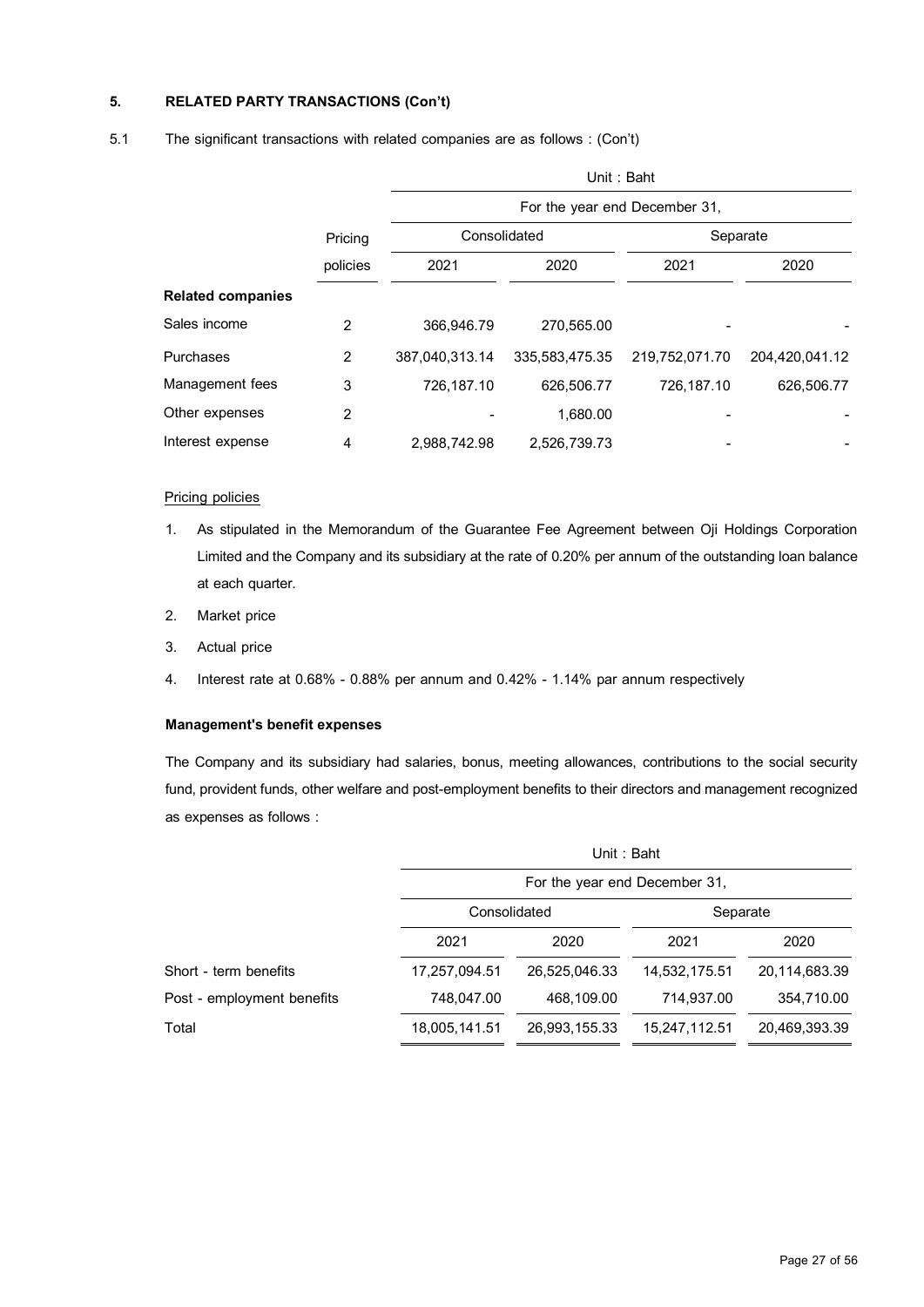# **5. RELATED PARTY TRANSACTIONS (Con't)**

# 5.2 The outstanding balances of accounts with related companies are as follows :

|                                             | Unit: Baht     |               |               |               |  |  |
|---------------------------------------------|----------------|---------------|---------------|---------------|--|--|
|                                             | Consolidated   |               | Separate      |               |  |  |
|                                             | 2021           | 2020          | 2021          | 2020          |  |  |
| Trade accounts and other current receivable |                |               |               |               |  |  |
| Trade accounts receivable                   |                |               |               |               |  |  |
| Subsidiary                                  |                |               |               | 560,208.78    |  |  |
| Related company                             | 89,481.96      | 56,496.00     |               |               |  |  |
| Total Trade accounts receivable             | 89,481.96      | 56,496.00     |               | 560,208.78    |  |  |
| Advance payment                             |                |               |               |               |  |  |
| Subsidiary                                  |                |               | 148,800.00    | 1,300.00      |  |  |
| Assets receivable                           |                |               |               |               |  |  |
| Subsidiary                                  |                |               |               | 338,624.02    |  |  |
| Total Trade accounts and                    |                |               |               |               |  |  |
| other current receivable                    | 89,481.96      | 56,496.00     | 148,800.00    | 900,132.80    |  |  |
| Property, plant and equipment - net         |                |               |               |               |  |  |
| Subsidiary                                  |                |               |               | 13,150,043.97 |  |  |
| Trade accounts and other current payable    |                |               |               |               |  |  |
| Trade accounts payable                      |                |               |               |               |  |  |
| Subsidiary                                  |                |               | 1,625,160.51  | 1,337,407.63  |  |  |
| Related companies                           | 103,303,379.74 | 40,072,488.46 | 55,570,209.65 | 25,577,508.87 |  |  |
| Total Trade accounts payable                | 103,303,379.74 | 40,072,488.46 | 57,519,370.16 | 26,914,916.50 |  |  |
| Other pavable                               |                |               |               |               |  |  |
| Subsidiary                                  |                |               | 56,040.00     | 8,000.00      |  |  |
| Accrued expenses                            |                |               |               |               |  |  |
| Parent company                              | 77,008.24      | 99,514.51     |               |               |  |  |
| Related company                             | 14,517.33      | 124,198.81    | 14,517.33     | 124,198.81    |  |  |
| Total accrued expenses                      | 91,525.57      | 223,713.32    | 14,517.33     | 124,198.81    |  |  |
| Total Trade accounts and                    |                |               |               |               |  |  |
| other current payable                       | 103,394,905.31 | 40,296,201.78 | 57,265,927.49 | 27,047,115.31 |  |  |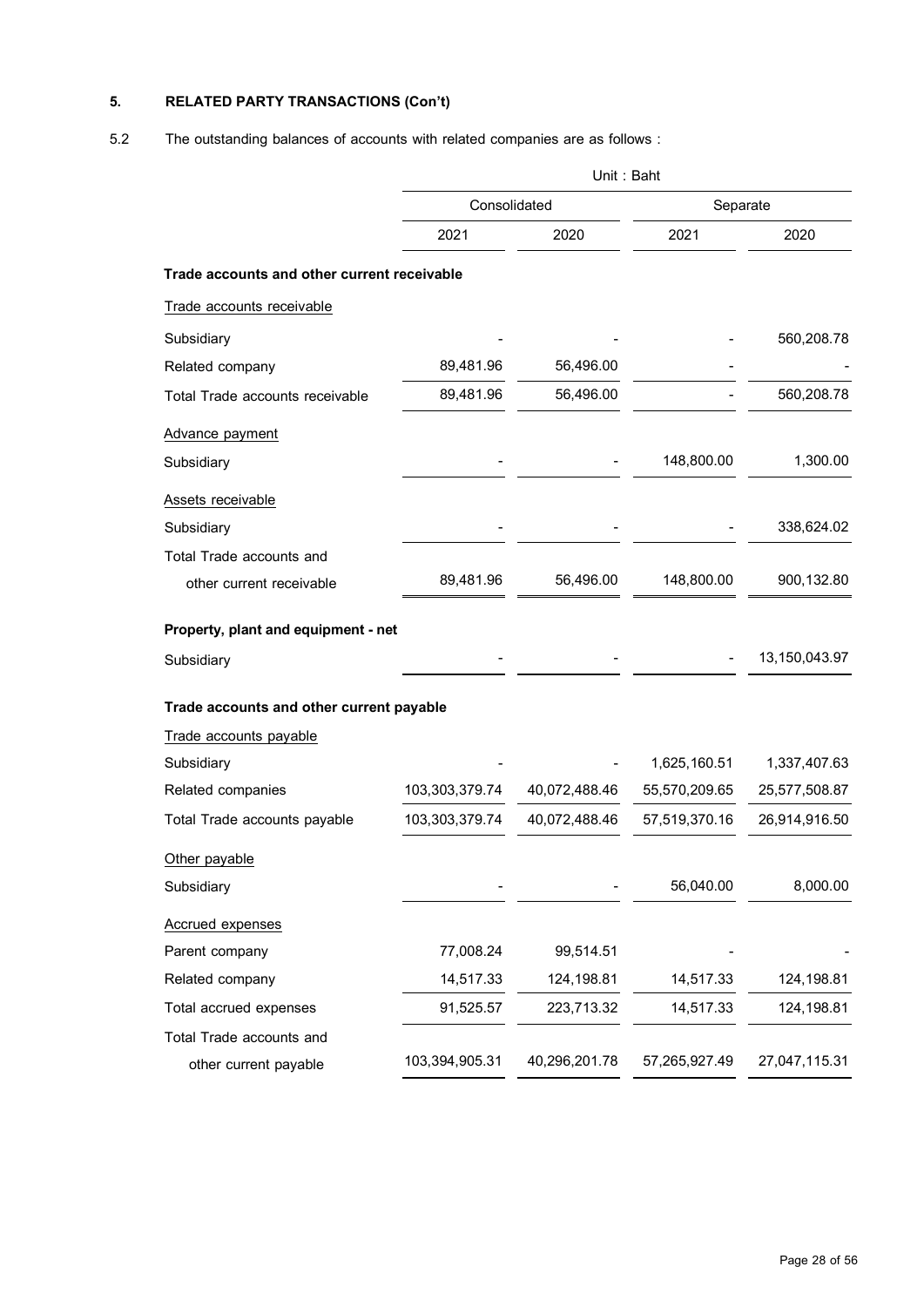# **5. RELATED PARTY TRANSACTIONS (Con't)**

# 5.2 The outstanding balances of accounts with related companies are as follows : (Con't)

## **Short-term loan from related company**

The movement of short-term loans from related company is as follows :

|                                 | Unit: Baht     |                |  |
|---------------------------------|----------------|----------------|--|
|                                 | Consolidated   |                |  |
|                                 | 2021           | 2020           |  |
| Beginning balance for the year  | 320,000,000.00 | 200,000,000.00 |  |
| Increase during the year<br>Add | 100,000,000.00 | 120,000,000.00 |  |
| Ending balance for the year     | 420,000,000.00 | 320,000,000.00 |  |

As at December 31, 2021 and 2020, the subsidiary has loans from related company in respect of loan agreement which were due on demand charged interest at the rate of 0.68% - 0.88% and 0.42% - 1.14% per annum respectively.

# **Other matters**

The ultimate parent company has guaranteed it's subsidiary's facilities of Baht 430 million.

# **6. CASH AND CASH EQUIVALENTS**

Cash and cash equivalents consist of :

|                                 |                  | Unit: Baht    |               |               |  |  |  |
|---------------------------------|------------------|---------------|---------------|---------------|--|--|--|
|                                 | Consolidated     |               | Separate      |               |  |  |  |
|                                 | 2021             | 2020          | 2021          | 2020          |  |  |  |
| Cash in hand                    | 89,972.00        | 80,742.75     | 80,000.00     | 80,000.00     |  |  |  |
| Outstanding cheque - net        | 1,238,549.00     | 106,311.19    |               |               |  |  |  |
| Deposits at banks -<br>savings  | 49, 192, 859. 47 | 35,496,241.51 | 16,648,540.48 | 30,430,343.14 |  |  |  |
| - current                       | 5,301,070.60     | 33,320,248.06 | 3,344,876.93  | 4,778,164.78  |  |  |  |
| Total Cash and cash equivalents | 55,822,451.07    | 69,003,279.51 | 20,073,417.41 | 35,288,507.92 |  |  |  |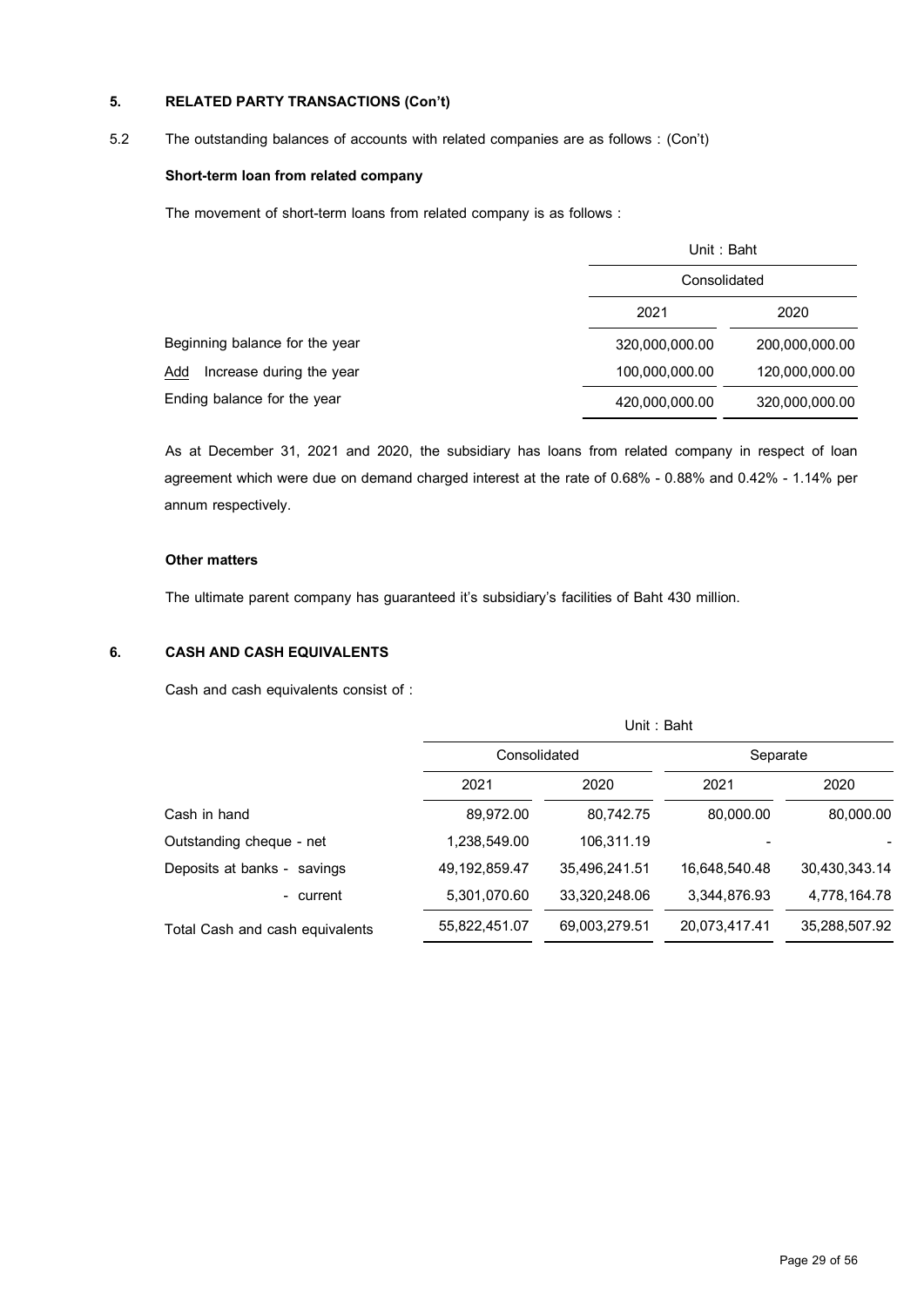# **7. TRADE ACCOUNTS AND OTHER CURRENT RECEIVABLE - NET**

Trade accounts and other current receivable consist of :

|                                            | Unit: Baht     |                  |                |                |  |
|--------------------------------------------|----------------|------------------|----------------|----------------|--|
|                                            | Consolidated   |                  | Separate       |                |  |
|                                            | 2021           | 2020             | 2021           | 2020           |  |
| Trade accounts and notes receivable        |                |                  |                |                |  |
| Note receivables                           | 136,425.00     | 1,690,218.67     |                |                |  |
| Trade account - Related company            | 89,481.96      | 56,496.00        |                | 560,208.78     |  |
| - Other companies                          | 264,466,981.96 | 204, 180, 231.52 | 130,512,448.88 | 118,819,046.73 |  |
| Total                                      | 264,692,888.92 | 205,926,946.19   | 130,512,448.88 | 119,379,255.51 |  |
| Less Allowances for expected credit losses | (2,792,289.98) | (4,998,607.85)   |                | (3,321,911.87) |  |
| Trade accounts and                         |                |                  |                |                |  |
| note receivables - net                     | 261,900,598.94 | 200,928,338.34   | 130,512,448.88 | 116,057,343.64 |  |
| Others current receivable                  |                |                  |                |                |  |
| Prepaid expense                            | 3,942,764.55   | 3,526,164.02     | 2,465,179.44   | 1,926,709.08   |  |
| Deposit of machinery                       | 888,199.40     | 13,646,623.50    |                | 1,242,090.00   |  |
| Receivable from the Revenue Department     | 1,465,176.61   | 347,897.07       | 1,465,176.61   | 347,897.07     |  |
| Other receivable                           | 1,026,124.55   | 1,018,350.66     | 660,452.05     | 897,253.31     |  |
| Prepaid expense - Goods                    | 1,273,512.00   |                  |                |                |  |
| Advance payment                            | 1,314,273.26   | 555,962.26       | 643,546.00     | 423,579.00     |  |
| Total Others current receivable            | 9,910,050.37   | 19,094,997.51    | 5,234,354.10   | 4,837,528.46   |  |
| Total Trade accounts and                   |                |                  |                |                |  |
| Other current receivable - net             | 271,810,649.31 | 220,023,335.85   | 135,746,802.98 | 120,894,872.10 |  |
|                                            |                |                  |                |                |  |

Trade account and note receivables aged by number of days are as follows :

|                                            | Unit: Baht     |                |                |                |  |  |
|--------------------------------------------|----------------|----------------|----------------|----------------|--|--|
|                                            |                | Consolidated   |                | Separate       |  |  |
|                                            | 2021           | 2020           | 2021           | 2020           |  |  |
| Accounts receivables not yet due           | 232,341,487.96 | 186,119,439.14 | 122,868,553.66 | 108,896,072.63 |  |  |
| Accounts receivables over due              |                |                |                |                |  |  |
| Under or equal to 3 months                 | 28,574,740.60  | 14,515,851.88  | 7,624,136.87   | 7,161,271.01   |  |  |
| Over 3 months to 6 months                  | 1,049,082.87   | 293,047.32     |                |                |  |  |
| Over 6 months to 12 months                 | 760,339.15     |                | 19,758.35      |                |  |  |
| Over 12 months                             | 1,967,238.34   | 4,998,607.85   |                | 3,321,911.87   |  |  |
| Total                                      | 264,692,888.92 | 205,926,946.19 | 130,512,448.88 | 119,379,255.51 |  |  |
| Less Allowances for expected credit losses | (2,792,289.98) | (4,998,607.85) |                | (3,321,911.87) |  |  |
| Trade accounts and note receivable - net   | 261,900,598.94 | 200,928,338.34 | 130,512,448.88 | 116,057,343.64 |  |  |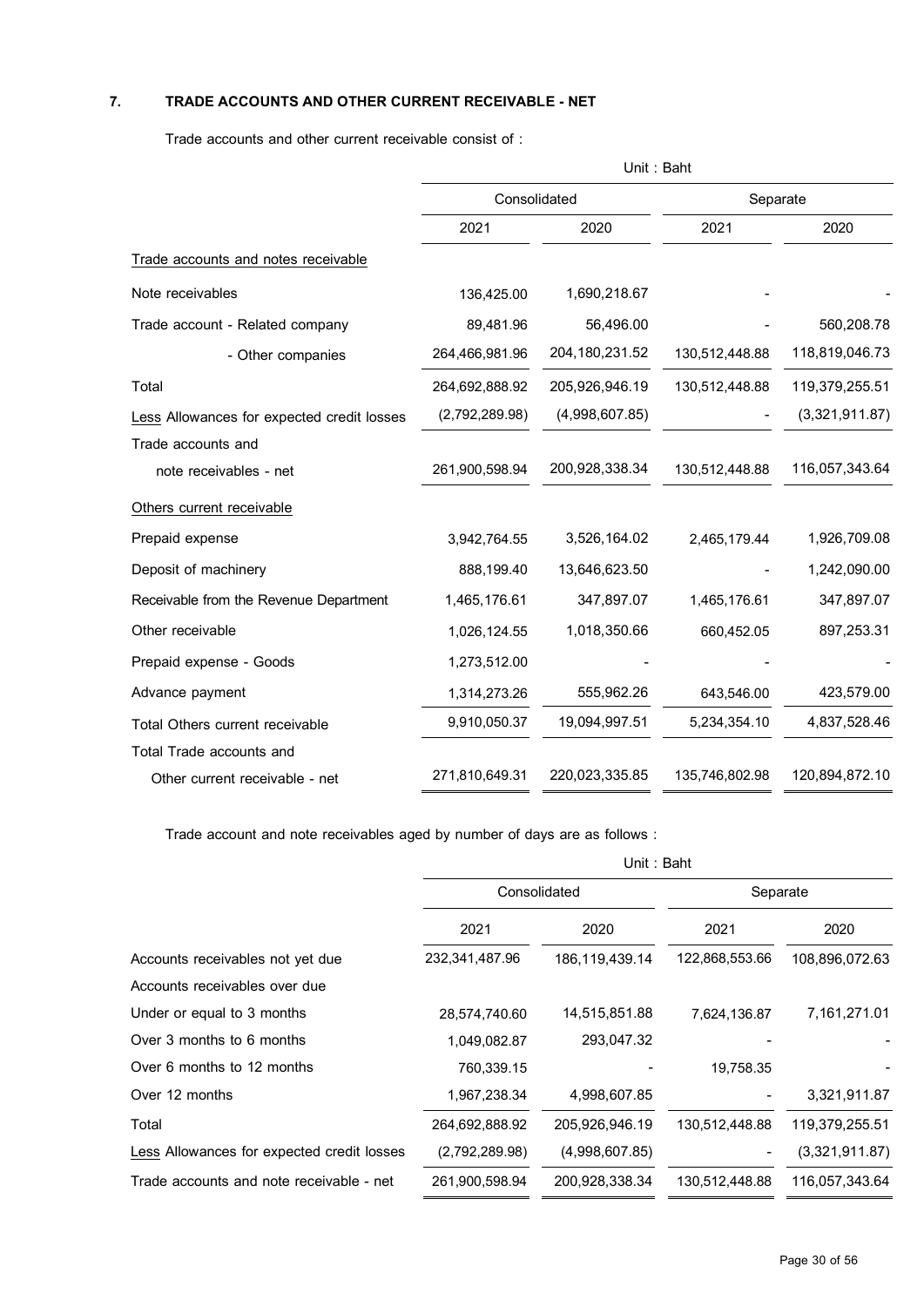# **7. TRADE ACCOUNTS AND OTHER CURRENT RECEIVABLE - NET (Con't)**

Movements of allowances for expected credit losses are as follows :

|                                           | Unit: Baht     |              |                |              |  |
|-------------------------------------------|----------------|--------------|----------------|--------------|--|
|                                           | Consolidated   |              | Separate       |              |  |
|                                           | 2021           | 2020         | 2021           | 2020         |  |
| Beginning balance of theyear              | 4,998,607.85   | 4,998,607.85 | 3,321,911.87   | 3,321,911.87 |  |
| Increase during the year<br>Add           | 1,115,594.00   |              |                |              |  |
| Less Reversal to bad debs during the year | (3,321,911.87) | ۰            | (3,321,911.87) |              |  |
| Ending balance of the year                | 2,792,289.98   | 4,998,607.85 |                | 3,321,911.87 |  |

# **8. INVENTORIES - NET**

Inventories are as follows :

|                                          | Unit: Baht     |                |                |                 |  |  |
|------------------------------------------|----------------|----------------|----------------|-----------------|--|--|
|                                          | Consolidated   |                |                | Separate        |  |  |
|                                          | 2021           | 2020           | 2021           | 2020            |  |  |
| Finished goods                           | 23,854,304.94  | 16,096,319.36  | 4,926,619.17   | 4, 157, 321. 75 |  |  |
| Work-in-process                          | 22,657,887.62  | 15,006,304.87  | 2,865,426.09   | 2,886,965.43    |  |  |
| Raw materials                            | 153,862,767.03 | 113,755,388.02 | 83,442,860.76  | 54,429,670.28   |  |  |
| Supplies and packing materials           | 7,221,219.43   | 4,748,170.88   | 3,290,788.46   | 2,749,628.38    |  |  |
| Spare parts                              | 12,380,697.89  | 9,551,489.92   | 9,299,632.05   | 7,535,151.05    |  |  |
| Raw materials and spare parts in transit | 36,502,851.11  | 9,052,391.43   | 25,324,664.82  | 2,511,255.00    |  |  |
| Total                                    | 256,479,728.02 | 168,210,064.48 | 129,149,991.35 | 74,269,991.89   |  |  |
| Less Allowance for obsolete goods        | (3,067,893.61) | (3,604,466.41) | (705, 213.92)  | (813,908.84)    |  |  |
| Total inventories - net                  | 253,411,834.41 | 164,605,598.07 | 128,444,777.43 | 73,456,083.05   |  |  |

Movements in allowance for obsolete in value of inventories are as follows :

|                                 | Unit: Baht     |                  |              |               |  |  |
|---------------------------------|----------------|------------------|--------------|---------------|--|--|
|                                 | Consolidated   |                  | Separate     |               |  |  |
|                                 | 2021           | 2020             | 2021         | 2020          |  |  |
| Beginning balance for the year  | 3,604,466.41   | 3,501,955.20     | 813,908.84   | 542,045.07    |  |  |
| Increase during the year<br>Add | 2,692,934.08   | 2,294,671.03     |              | 787,724.91    |  |  |
| Less Reversal during the year   | (3,229,506.88) | (2, 192, 159.82) | (108,694.92) | (515, 861.14) |  |  |
| Ending balance for the year     | 3,067,893.61   | 3,604,466.41     | 705,213.92   | 813,908.84    |  |  |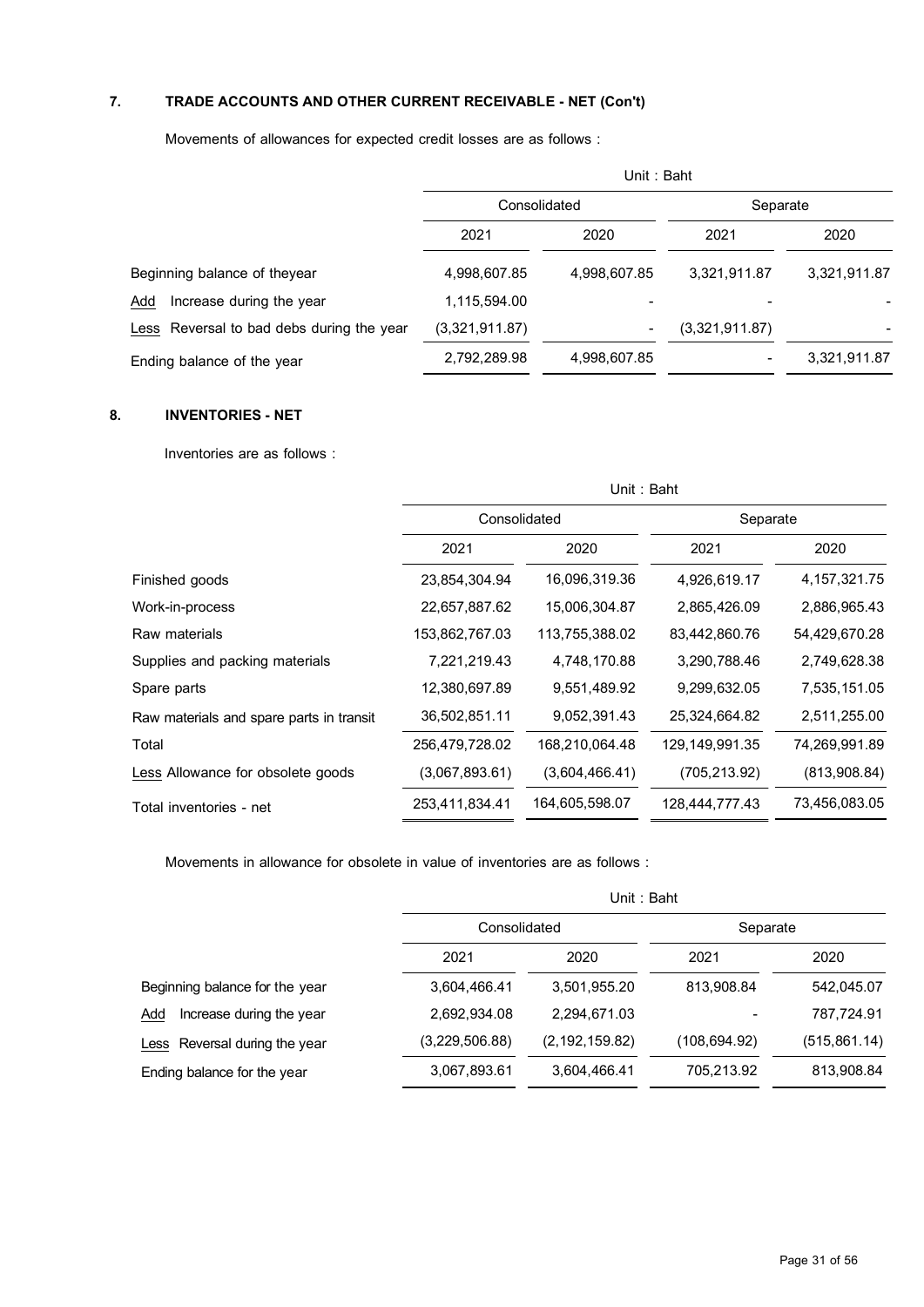# **9. INVESTMENT IN SUBSIDIARY**

Investment in subsidiary is as follows :

|                        |                |      |      |               | Unit: Baht     |                |                          |      |
|------------------------|----------------|------|------|---------------|----------------|----------------|--------------------------|------|
|                        |                |      |      |               | Investment     |                |                          |      |
|                        | Paid - up      |      |      | Investment    | Separate       |                | Dividend income          |      |
|                        | (Million Baht) |      |      | ownership (%) | Cost method    |                | for the year             |      |
| Company                | 2021           | 2020 | 2021 | 2020          | 2021           | 2020           | 2021                     | 2020 |
| Subsidiary             |                |      |      |               |                |                |                          |      |
| Sahakit Packaging      |                |      |      |               |                |                |                          |      |
| <b>Company Limited</b> | 600            | 600  | 100  | 100           | 500,100,399.40 | 500,100,399.40 | $\overline{\phantom{0}}$ |      |

### **10. INVESTMENT PROPERTY - NET**

Investment property are as consist of :

|                                       | Unit: Baht<br>Consolidated |                  |  |  |
|---------------------------------------|----------------------------|------------------|--|--|
|                                       |                            |                  |  |  |
|                                       | 2021                       | 2020             |  |  |
| Investment property - land            |                            |                  |  |  |
| Cost                                  | 17,475,660.00              | 17,475,660.00    |  |  |
| Less<br>Allowance for impairment loss | (3, 176, 910.00)           | (3, 176, 910.00) |  |  |
| Net book value                        | 14,298,750.00              | 14,298,750.00    |  |  |
| Fair value                            | 14,298,750.00              | 14,298,750.00    |  |  |

# **11. PROPERTY, PLANT AND EQUIPMENT - NET**

See Note to the financial statement Page 33 to 36

- 11.1 In 2021 and 2020 the Company and its subsidiary had acquired land, building and equipment by cash payment amounting to Baht 93.39 million and Baht 48.79 million respectively for the consolidate financial statements. And Baht 58.23 million and Baht 46.52 million for the separate financial statements.
- 11.2 As at December 31, 2021 and 2020, the Company and its subsidiary have mortgaged their land and buildings and certain machinery with commercial banks as collaterals for their loans as described in Notes 17 to the financial statements at cost amounting to Baht 619.83 million and carrying amounting to Baht 456.71 million and Baht 469.73 million respectively for the consolidated financial statements (cost amounting to Baht 133.43 million and carrying amounting to Baht 83.22 million and Baht 87.06 million respectively for the separate financial statements).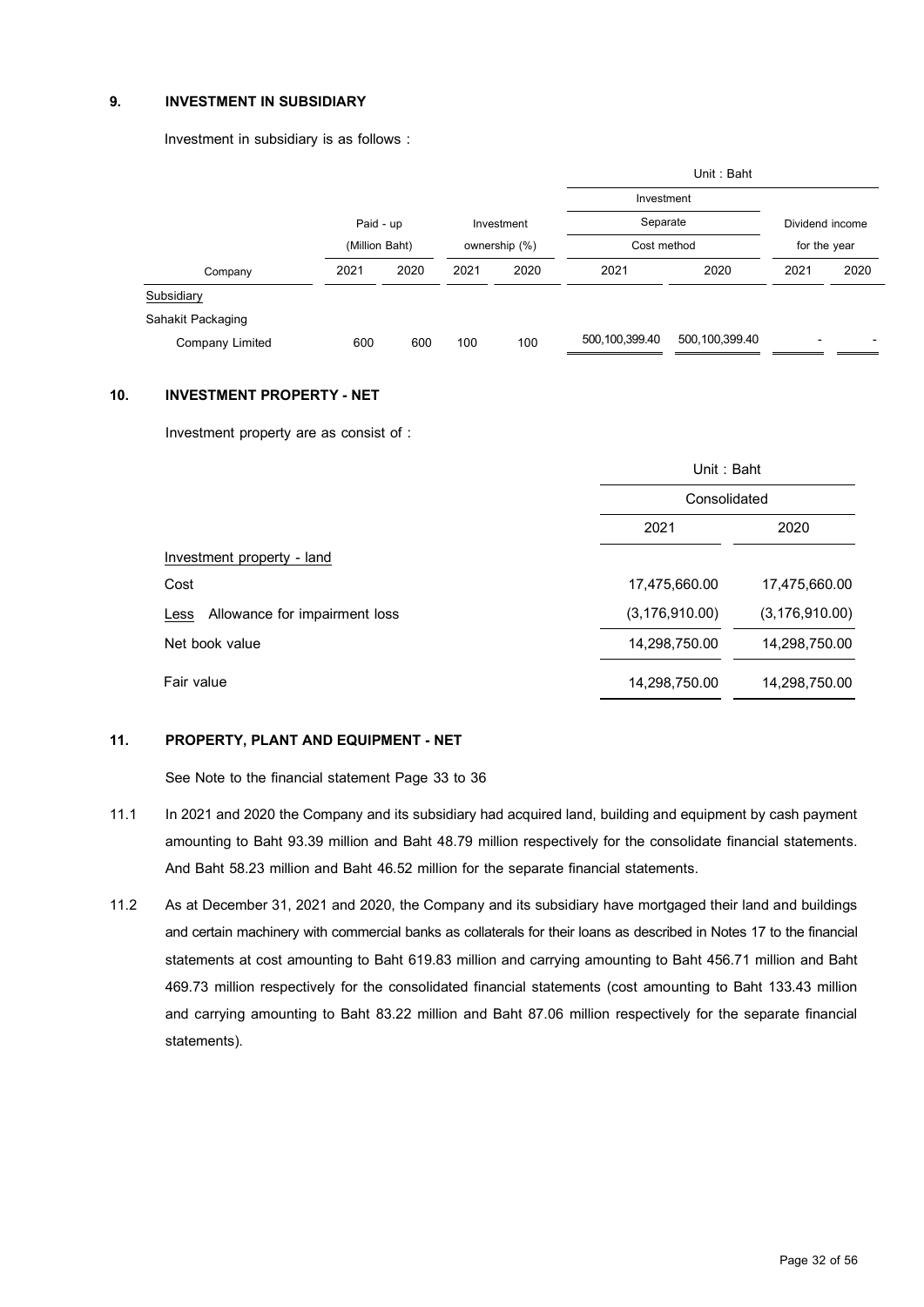Property, plant and equipment are as consist of :

|                                        | Unit: Baht              |                  |               |              |                   |               |                  |                |                   |                   |
|----------------------------------------|-------------------------|------------------|---------------|--------------|-------------------|---------------|------------------|----------------|-------------------|-------------------|
|                                        | Consolidated (Restated) |                  |               |              |                   |               |                  |                |                   |                   |
|                                        |                         | <b>Buildings</b> |               | Wastewater   |                   |               |                  |                |                   |                   |
|                                        | Land and land           | and              | Electric      | treatment    | Machinery and     | Tools and     | Furniture and    |                | Assets in         |                   |
|                                        | improvement             | improvement      | system        | system       | equipment         | equipment     | office equipment | Vehicles       | progress          | Total             |
| Cost                                   |                         |                  |               |              |                   |               |                  |                |                   |                   |
| As at January 1, 2020                  | 219,385,390.40          | 433,752,672.65   | 63,616,037.09 | 6,185,880.43 | 784, 154, 231.42  | 19,562,299.33 | 67,873,540.89    | 1,003,096.45   | 10,242,977.19     | 1,605,776,125.85  |
| Purchase during the year               |                         | 743,840.00       |               |              | 40,808,405.78     | 1,436,264.15  | 959,507.65       | 3,595,000.00   | 1,428,795.37      | 48,971,812.95     |
| Transferred in (out)                   |                         | 185,960.00       |               |              | 10,057,017.19     |               |                  | $\blacksquare$ | (10, 242, 977.19) |                   |
| Transfer deposit to fixed assets       |                         |                  |               |              | 508,440.15        | 53,550.00     |                  |                | 603,800.00        | 1,165,790.15      |
| Disposal/written - off during the year |                         |                  |               |              | (33,612,204.12)   | (38, 588.79)  | (381, 747.50)    |                |                   | (34,032,540.41)   |
| As at December 31, 2020                | 219,385,390.40          | 434,682,472.65   | 63,616,037.09 | 6,185,880.43 | 801,915,890.42    | 21,013,524.69 | 68,451,301.04    | 4,598,096.45   | 2,032,595.37      | 1,621,881,188.54  |
| Accumulated depreciation               |                         |                  |               |              |                   |               |                  |                |                   |                   |
| As at January 1, 2020                  | 412,608.40              | 226,533,363.86   | 48,071,402.43 | 5,294,413.07 | 460,361,547.27    | 18,517,123.01 | 53,999,384.68    | 1,003,092.45   |                   | 814, 192, 935. 17 |
| Depreciation for the year              |                         | 12,917,315.59    | 5,701,612.85  | 372,884.29   | 31,937,296.14     | 571,530.35    | 5,198,123.92     | 30,645.90      |                   | 56,729,409.04     |
| Depreciation - disposals/written - off |                         |                  |               |              | (22, 570, 802.62) | (38, 584.79)  | (375,500.86)     |                | $\blacksquare$    | (22, 984, 888.27) |
| As at December 31, 2020                | 412,608.40              | 239,450,679.45   | 53,773,015.28 | 5,667,297.36 | 469,728,040.79    | 19,050,068.57 | 58,822,007.74    | 1,033,738.35   |                   | 847,937,455.94    |
| Net Book Value                         |                         |                  |               |              |                   |               |                  |                |                   |                   |
| As at January 1, 2020                  | 218,972,782.00          | 207,219,308.79   | 15,544,634.66 | 891,467.36   | 323,792,684.15    | 1,045,176.32  | 13,874,156.21    | 4.00           | 10,242,977.19     | 791,583,190.68    |
| As at December 31, 2020                | 218,972,782.00          | 195,231,793.20   | 9,843,021.81  | 518,583.07   | 332, 187, 849.63  | 1,963,456.12  | 9,629,293.30     | 3,564,358.10   | 2,032,595.37      | 773,943,732.60    |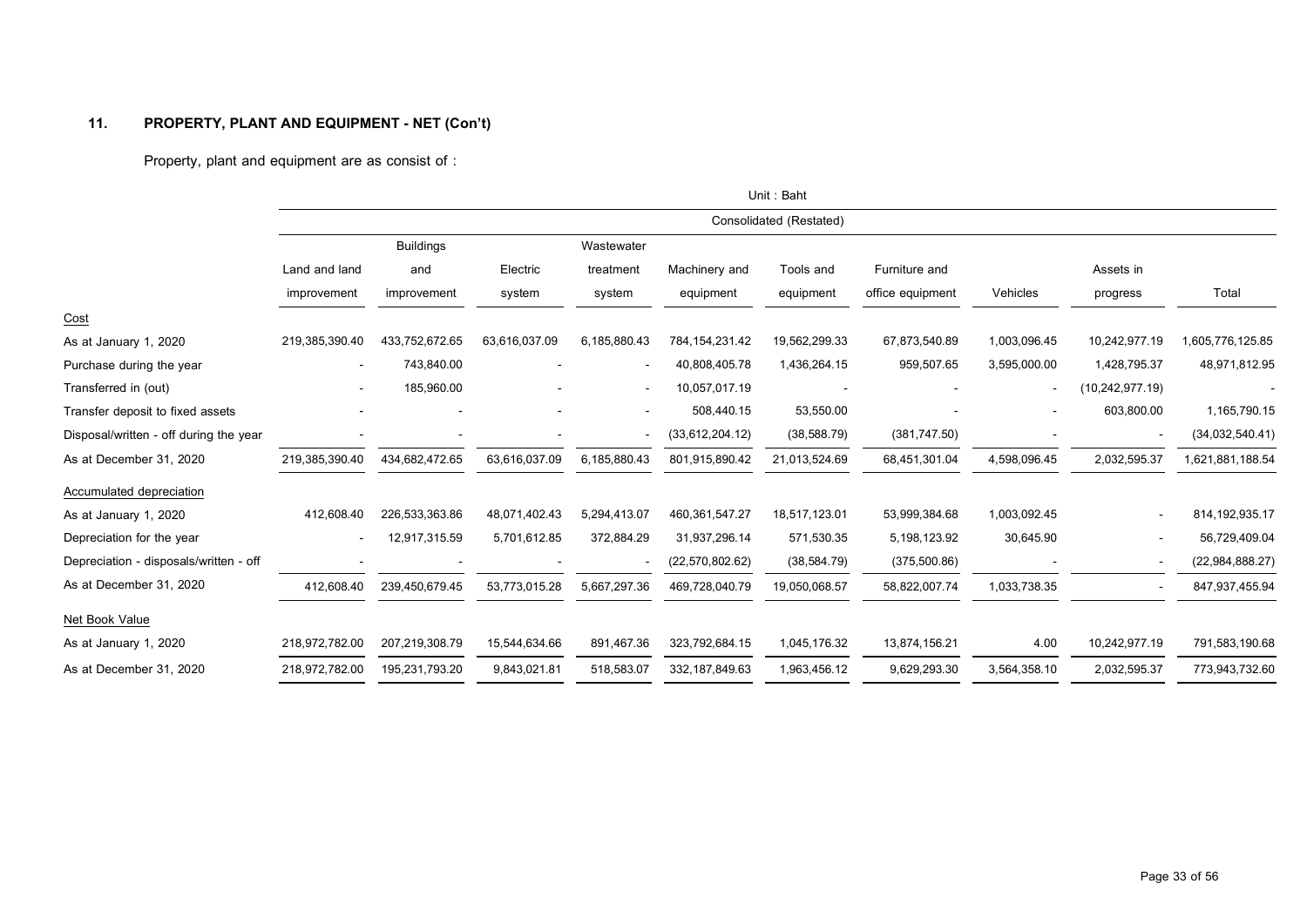|                                        | Unit: Baht     |                  |               |                |                  |               |                  |                          |                          |                  |
|----------------------------------------|----------------|------------------|---------------|----------------|------------------|---------------|------------------|--------------------------|--------------------------|------------------|
|                                        |                | Consolidated     |               |                |                  |               |                  |                          |                          |                  |
|                                        |                | <b>Buildings</b> |               | Wastewater     |                  |               |                  |                          |                          |                  |
|                                        | Land and land  | and              | Electric      | treatment      | Machinery and    | Tools and     | Furniture and    |                          | Assets in                |                  |
|                                        | improvement    | improvement      | system        | system         | equipment        | equipment     | office equipment | Vehicles                 | progress                 | Total            |
| <u>Cost</u>                            |                |                  |               |                |                  |               |                  |                          |                          |                  |
| As at January 1, 2021                  | 219,385,390.40 | 434,682,472.65   | 63,616,037.09 | 6,185,880.43   | 801,915,890.42   | 21,013,524.69 | 68,451,301.04    | 4,598,096.45             | 2,032,595.37             | 1,621,881,188.54 |
| Purchase during the year               |                | 372,235.34       |               |                | 33,718,585.44    | 973,235.29    | 5,679,812.32     | $\overline{\phantom{a}}$ | 53,439,408.27            | 94, 183, 276.66  |
| Transferred in (out)                   |                | 211,285.98       |               |                | 1,605,713.59     |               |                  |                          | (1,816,999.57)           |                  |
| Assets transferred to expenses         |                |                  |               |                |                  |               |                  |                          | (215, 595.81)            | (215, 595.81)    |
| Transfer deposit to fixed assets       |                |                  |               | $\blacksquare$ | 13,612,121.00    |               |                  |                          |                          | 13,612,121.00    |
| Disposal/written - off during the year |                |                  |               |                | (3,840,550.27)   | (10, 730.37)  | (65,688.38)      |                          |                          | (3,916,969.02)   |
| As at December 31, 2021                | 219,385,390.40 | 435,265,993.97   | 63,616,037.09 | 6,185,880.43   | 847,011,760.18   | 21,976,029.61 | 74,065,424.98    | 4,598,096.45             | 53,439,408.26            | 1,725,544,021.37 |
| Accumulated depreciation               |                |                  |               |                |                  |               |                  |                          |                          |                  |
| As at January 1, 2021                  | 412,608.40     | 239,450,679.45   | 53,773,015.28 | 5,667,297.36   | 469,728,040.79   | 19,050,068.57 | 58,822,007.74    | 1,033,738.35             |                          | 847,937,455.94   |
| Depreciation for the year              |                | 9,778,312.19     | 5,608,402.68  | 372,884.29     | 32,905,768.27    | 746,390.09    | 5,607,384.57     | 431,400.01               | $\blacksquare$           | 55,450,542.10    |
| Depreciation - disposals/written - off |                |                  |               |                | (3,840,547.27)   | (10, 727.37)  | (65, 683.38)     |                          | $\sim$                   | (3,916,958.02)   |
| As at December 31, 2021                | 412,608.40     | 249,228,991.64   | 59,381,417.96 | 6,040,181.65   | 498,793,261.79   | 19,785,731.29 | 64,363,708.93    | 1,465,138.36             |                          | 899,471,040.02   |
| Allowance for impairment loss          |                |                  |               |                |                  |               |                  |                          |                          |                  |
| As at January 1, 2021                  |                |                  |               |                |                  |               |                  |                          |                          |                  |
| Allowance for impairment loss          |                |                  |               | $\blacksquare$ | 5,555,726.98     |               |                  |                          | $\overline{\phantom{a}}$ | 5,555,726.98     |
| As at December 31, 2021                |                |                  |               |                | 5,555,726.98     |               |                  |                          |                          | 5,555,726.98     |
| Net Book Value                         |                |                  |               |                |                  |               |                  |                          |                          |                  |
| As at January 1, 2021                  | 218,972,782.00 | 195,231,793.20   | 9,843,021.81  | 518,583.07     | 332, 187, 849.63 | 1,963,456.12  | 9,629,293.30     | 3,564,358.10             | 2,032,595.37             | 773,943,732.60   |
| As at December 31, 2021                | 218,972,782.00 | 186,037,002.33   | 4,234,619.13  | 145,698.78     | 342,662,771.41   | 2,190,298.32  | 9,701,716.05     | 3,132,958.09             | 53,439,408.26            | 820,517,254.37   |
|                                        |                |                  |               |                |                  |               |                  |                          |                          |                  |

| Depreciation for the year end December 31, consist of : |               | Unit: Baht    |  |
|---------------------------------------------------------|---------------|---------------|--|
|                                                         | 2021          | 2020          |  |
| Cost of sales and services                              | 51,965,630.99 | 52,843,224.98 |  |
| Administrative expenses                                 | 3,484,911.11  | 3,886,184.06  |  |
| Total                                                   | 55,450,542.10 | 56,729,409.04 |  |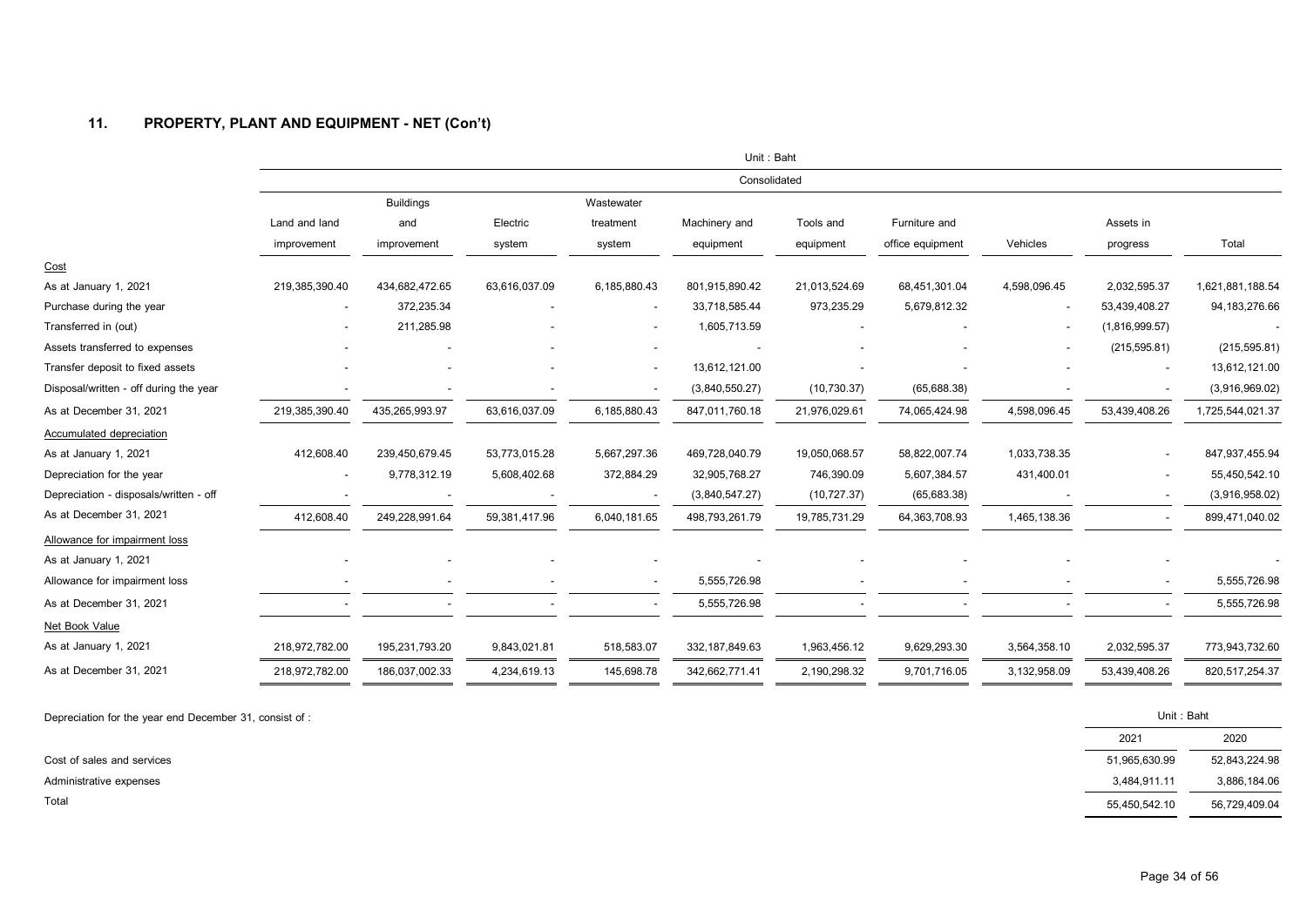|                                        |                          | Unit: Baht       |              |                          |                |              |                  |                          |              |                  |
|----------------------------------------|--------------------------|------------------|--------------|--------------------------|----------------|--------------|------------------|--------------------------|--------------|------------------|
|                                        |                          | Separate         |              |                          |                |              |                  |                          |              |                  |
|                                        |                          | <b>Buildings</b> |              | Wastewater               |                |              |                  |                          |              |                  |
|                                        | Land and land            | and              | Electric     | treatment                | Machinery and  | Tools and    | Furniture and    |                          | Assets in    |                  |
| Cost                                   | improvement              | improvement      | system       | system                   | equipment      | equipment    | Office equipment | Vehicles                 | progress     | Total            |
| As at January 1, 2020                  | 30,591,390.40            | 146,895,641.16   | 3,601,000.00 | 3,859,880.43             | 322,977,650.61 | 5,327,340.74 | 7,515,569.94     | 1,003,096.45             | 185,960.00   | 521,957,529.73   |
| Purchase during the year               | $\sim$                   | 743,840.00       |              | $\overline{\phantom{a}}$ | 39,865,985.78  | 933,960.37   | 440,953.65       | 3,595,000.00             | 938,324.33   | 46,518,064.13    |
| Transferred in (out)                   | $\overline{\phantom{a}}$ | 185,960.00       |              |                          |                |              |                  | $\overline{\phantom{a}}$ | (185,960.00) |                  |
| Transfer deposit to fixed assets       |                          |                  |              |                          | 346,440.15     |              |                  |                          | 603,800.00   | 950,240.15       |
| Disposal/written - off during the year |                          |                  |              |                          | (3,697,472.13) | (38,588.79)  | (381,747.50)     |                          |              | (4, 117, 808.42) |
| As at December 31, 2020                | 30,591,390.40            | 147,825,441.16   | 3,601,000.00 | 3,859,880.43             | 359,492,604.41 | 6,222,712.32 | 7,574,776.09     | 4,598,096.45             | 1,542,124.33 | 565,308,025.59   |
| Accumulated depreciation               |                          |                  |              |                          |                |              |                  |                          |              |                  |
| As at January 1, 2020                  | 412,608.40               | 139,531,973.92   | 3,481,463.70 | 2,968,420.07             | 213,672,154.83 | 4,896,822.70 | 6,968,563.44     | 1,003,092.45             |              | 372,935,099.51   |
| Depreciation for the year              | $\sim$                   | 4,091,680.08     | 97,809.16    | 372,884.29               | 8,293,682.22   | 230,358.60   | 300,190.24       | 30,645.90                |              | 13,417,250.49    |
| Depreciation - disposals/written - off |                          |                  |              |                          | (3,388,187.60) | (38, 584.79) | (375,500.86)     |                          |              | (3,802,273.25)   |
| As at December 31, 2020                | 412,608.40               | 143,623,654.00   | 3,579,272.86 | 3,341,304.36             | 218,577,649.45 | 5,088,596.51 | 6,893,252.82     | 1,033,738.35             |              | 382,550,076.75   |
| Net Book Value                         |                          |                  |              |                          |                |              |                  |                          |              |                  |
| As at January 1, 2020                  | 30,178,782.00            | 7,363,667.24     | 119,536.30   | 891,460.36               | 109,305,495.78 | 430,518.04   | 547,006.50       | 4.00                     | 185,960.00   | 149,022,430.22   |
| As at December 31, 2020                | 30,178,782.00            | 4,201,787.16     | 21,727.14    | 518,576.07               | 140,914,954.96 | 1,134,115.81 | 681,523.27       | 3,564,358.10             | 1,542,124.33 | 182,757,948.84   |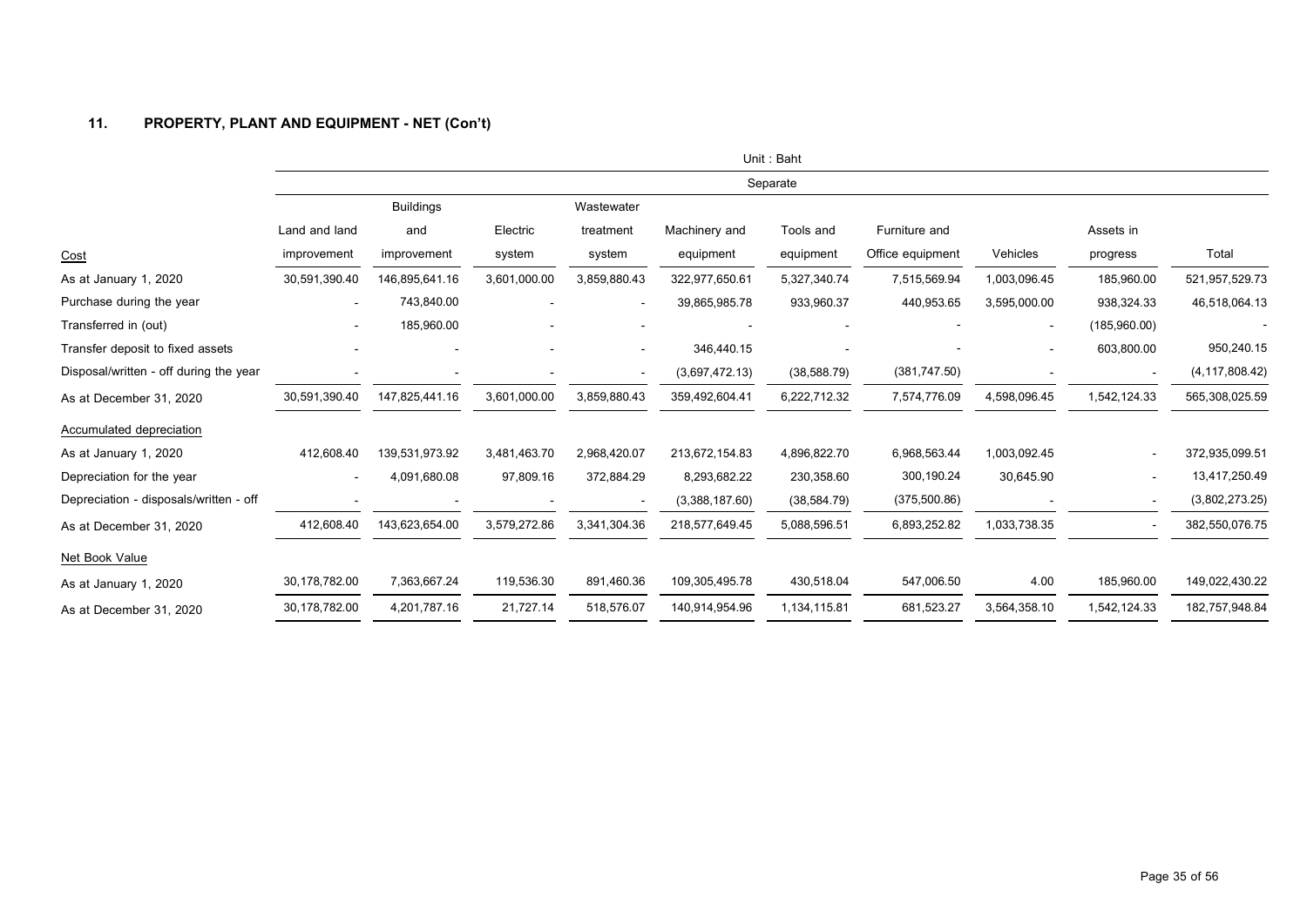|                                        |                          | Unit: Baht       |                          |                          |                |              |                  |                          |                |                |
|----------------------------------------|--------------------------|------------------|--------------------------|--------------------------|----------------|--------------|------------------|--------------------------|----------------|----------------|
|                                        |                          |                  |                          |                          |                | Separate     |                  |                          |                |                |
|                                        |                          | <b>Buildings</b> |                          | Wastewater               |                |              |                  |                          |                |                |
|                                        | Land and land            | and              | Electric                 | treatment                | Machinery and  | Tools and    | Furniture and    |                          | Assets in      |                |
| Cost                                   | improvement              | improvement      | system                   | system                   | equipment      | equipment    | office equipment | Vehicles                 | progress       | Total          |
| As at January 1, 2021                  | 30,591,390.40            | 147,825,441.16   | 3,601,000.00             | 3,859,880.43             | 359,492,604.41 | 6,222,712.32 | 7,574,776.09     | 4,598,096.45             | 1,542,124.33   | 565,308,025.59 |
| Purchase during the year               |                          | 372,235.34       |                          |                          | 4,133,824.01   | 473,333.43   | 2,303,313.82     |                          | 51,200,372.85  | 58,483,079.45  |
| Transferred in (out)                   | ۰                        | 211,285.98       |                          | $\blacksquare$           | 1,115,242.54   |              |                  | $\blacksquare$           | (1,326,528.52) |                |
| Assets transferred to expenses         | $\overline{\phantom{0}}$ |                  | $\overline{\phantom{a}}$ |                          |                |              |                  | $\overline{\phantom{a}}$ | (215, 595.81)  | (215, 595.81)  |
| Transfer deposit to fixed assets       | $\overline{\phantom{a}}$ |                  | $\overline{\phantom{0}}$ | $\blacksquare$           | 1,242,090.00   |              |                  |                          |                | 1,242,090.00   |
| Disposal/written - off during the year |                          |                  |                          | $\overline{\phantom{a}}$ | (3,840,550.27) | (10, 730.37) | (65,688.38)      |                          |                | (3,916,969.02) |
| As at December 31, 2021                | 30,591,390.40            | 148,408,962.48   | 3,601,000.00             | 3,859,880.43             | 362,143,210.69 | 6,685,315.38 | 9,812,401.53     | 4,598,096.45             | 51,200,372.85  | 620,900,630.21 |
| Accumulated depreciation               |                          |                  |                          |                          |                |              |                  |                          |                |                |
| As at January 1, 2021                  | 412,608.40               | 143,623,654.00   | 3,579,272.86             | 3,341,304.36             | 218,577,649.45 | 5,088,596.51 | 6,893,252.82     | 1,033,738.35             |                | 382,550,076.75 |
| Depreciation for the year              | $\overline{\phantom{a}}$ | 952,676.70       | 4,599.02                 | 372,884.29               | 10,742,287.39  | 367,735.95   | 391,538.41       | 431,400.01               |                | 13,263,121.77  |
| Depreciation - disposals/written - off |                          |                  |                          |                          | (3,840,547.27) | (10, 727.37) | (65, 683.38)     |                          |                | (3,916,958.02) |
| As at December 31, 2021                | 412,608.40               | 144,576,330.70   | 3,583,871.88             | 3,714,188.65             | 225,479,389.57 | 5,445,605.09 | 7,219,107.85     | 1,465,138.36             |                | 391,896,240.50 |
| Net Book Value                         |                          |                  |                          |                          |                |              |                  |                          |                |                |
| As at January 1, 2021                  | 30,178,782.00            | 4,201,787.16     | 21,727.14                | 518,576.07               | 140,914,954.96 | 1,134,115.81 | 681,523.27       | 3,564,358.10             | 1,542,124.33   | 182,757,948.84 |
| As at December 31, 2021                | 30,178,782.00            | 3,832,631.78     | 17,128.12                | 145,691.78               | 136,663,821.12 | 1,239,710.29 | 2,593,293.68     | 3,132,958.09             | 51,200,372.85  | 229,004,389.71 |

| Depreciation for the year end December 31, consist of : |               | Unit: Baht    |
|---------------------------------------------------------|---------------|---------------|
|                                                         | 2021          | 2020          |
| Cost of sales and services                              | 12,165,708.40 | 11,614,742.34 |
| Administrative expenses                                 | 1,097,413.37  | 1,802,508.15  |
| Total                                                   | 13,263,121.77 | 13,417,250.49 |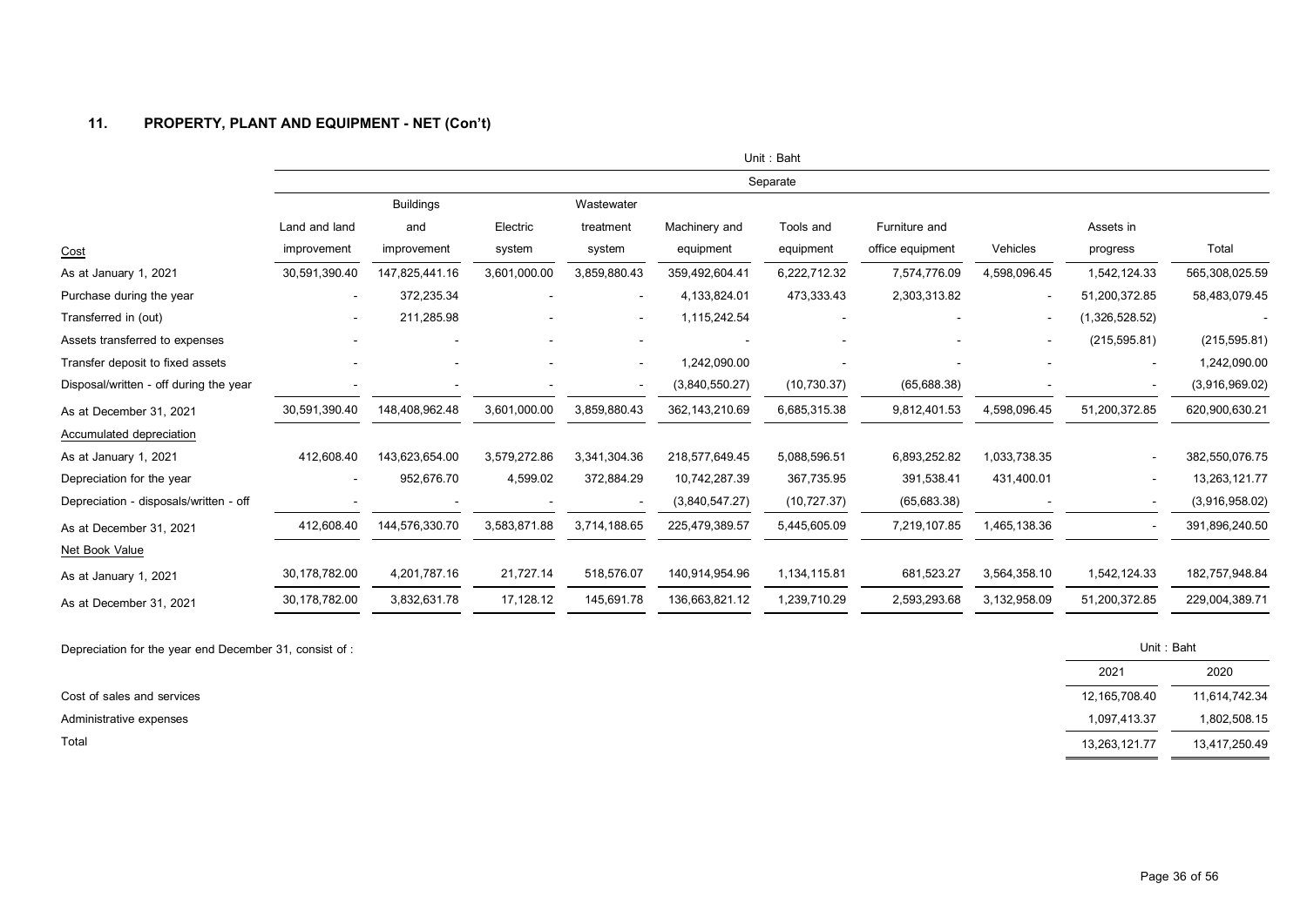# **12. LEASES**

# **12.1 RIGHT-OF-USE ASSETS - NET**

Movements of the right-of-use assets are summarized below :

|                                        | Unit: Baht   |               |                |              |  |  |
|----------------------------------------|--------------|---------------|----------------|--------------|--|--|
|                                        |              | Separate      |                |              |  |  |
|                                        | Office       |               |                |              |  |  |
|                                        | equipment    | Vehicles      | Total          | Vehicles     |  |  |
| Net book value as at January 1, 2021   | 811,358.29   | 979.463.26    | 1.790.821.55   | 979.463.26   |  |  |
| Depreciation for the year              | (347,724.96) | (673, 131.27) | (1,020,856.23) | (673,131.27) |  |  |
| Net book value as at December 31, 2021 | 463,633.33   | 306,331.99    | 769,965.32     | 306,331.99   |  |  |

The Company and its subsidiary leases several assets including office equipment and vehicles. The lease term is 3 - 4 years, with extension options at the end of lease term. The rental is payable monthly as specified in the contract.

# **12.2 LEASE LIABILITIES - NET**

Lease liabilities consist of :

|                         | Unit: Baht    |                |               |               |  |  |  |
|-------------------------|---------------|----------------|---------------|---------------|--|--|--|
|                         | Consolidated  |                | Separate      |               |  |  |  |
|                         | 2021          | 2020           | 2021          | 2020          |  |  |  |
| Lease liabilities       | 820,000.00    | 1,898,500.00   | 324,000.00    | 1,030,500.00  |  |  |  |
| Less Deferred interest  | (19, 111.31)  | (72, 135.43)   | (5,334.65)    | (31, 545.17)  |  |  |  |
| Total                   | 800,888.69    | 1,826,364.57   | 318,665.35    | 998,954.83    |  |  |  |
| Less Current portion    | (677, 915.17) | (1,025,475.88) | (318, 665.35) | (680, 289.48) |  |  |  |
| Lease liabilities - net | 122,973.52    | 800,888.69     |               | 318,665.35    |  |  |  |

Movements of lease liabilities account was summarized below :

|                                 | Unit: Baht     |               |
|---------------------------------|----------------|---------------|
|                                 | Consolidated   | Separate      |
| Balance as at January 1, 2021   | 1,826,364.57   | 998,954.83    |
| Less Payments during the year   | (1,025,475.88) | (680, 289.48) |
| Balance as at December 31, 2021 | 800,888.69     | 318,665.35    |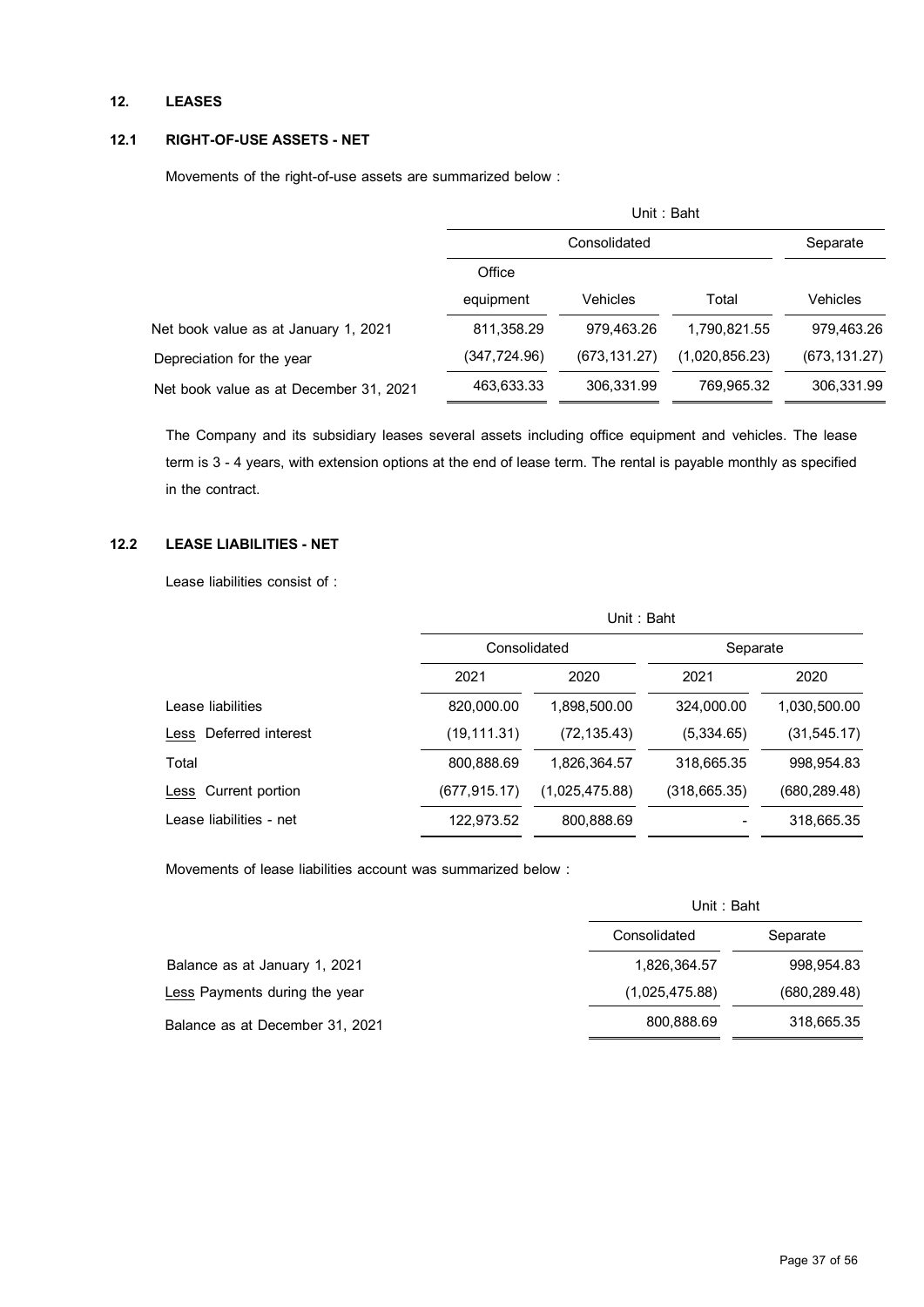# **12. LEASES (Con't)**

# **12.3 Expenses relating to leases that are recognized in the statements of income**

The following are the amounts relating to lease contracts recognized in the statement of income for the year ended 31 December 2021 :

|                                                 | Unit: Baht   |              |            |            |  |  |  |
|-------------------------------------------------|--------------|--------------|------------|------------|--|--|--|
|                                                 | Consolidated |              | Separate   |            |  |  |  |
|                                                 | 2021         | 2020         | 2021       | 2020       |  |  |  |
| Depreciation expenses of right-of-use assets    | 1,020,856.23 | 1,109,086.42 | 673.131.27 | 761,361.46 |  |  |  |
| Interest expenses on lease liabilities          | 53,024.12    | 96.456.60    | 26.210.52  | 56,130.11  |  |  |  |
| Expenses relating to leases of low-value assets | 175,142.82   | 761,707.61   | 175,142.82 | 353,561.29 |  |  |  |

# **13. INTANGIBLE ASSETS - NET**

Movements of the intangible assets are summarized below :

|                                        | Unit: Baht    |                |              |                |  |  |
|----------------------------------------|---------------|----------------|--------------|----------------|--|--|
|                                        | Consolidated  |                | Separate     |                |  |  |
|                                        | 2021          | 2020           | 2021         | 2020           |  |  |
| Computer software                      |               |                |              |                |  |  |
| Net book value as at January 1, 2021   | 608,400.27    | 3.923.853.92   | 140.782.82   | 1.348.934.82   |  |  |
| Acquisition during the year            | 3,879,650.00  |                | 2,930,950.00 |                |  |  |
| Amortization for the year              | (611, 557.71) | (3,315,453.65) | (297,573.48) | (1,208,152.00) |  |  |
| Net book value as at December 31, 2021 | 3,876,492.56  | 608,400.27     | 2,774,159.34 | 140,782.82     |  |  |

# **14. DEFERRED TAX**

Deferred tax assets and liability are as follows :

|                        |                | Unit: Baht     |                          |              |  |  |  |  |
|------------------------|----------------|----------------|--------------------------|--------------|--|--|--|--|
|                        | Consolidated   |                | Separate                 |              |  |  |  |  |
|                        | 2021           | 2020           | 2021                     | 2020         |  |  |  |  |
| Deferred tax assets    | 11,333,597.16  | 12,445,863.69  | 6,663,067.78             | 7,242,791.13 |  |  |  |  |
| Deferred tax liability | (4,520,048.96) | (4,504,955.50) | $\overline{\phantom{0}}$ |              |  |  |  |  |
| <b>Net</b>             | 6,813,548.20   | 7,940,908.19   | 6,663,067.78             | 7,242,791.13 |  |  |  |  |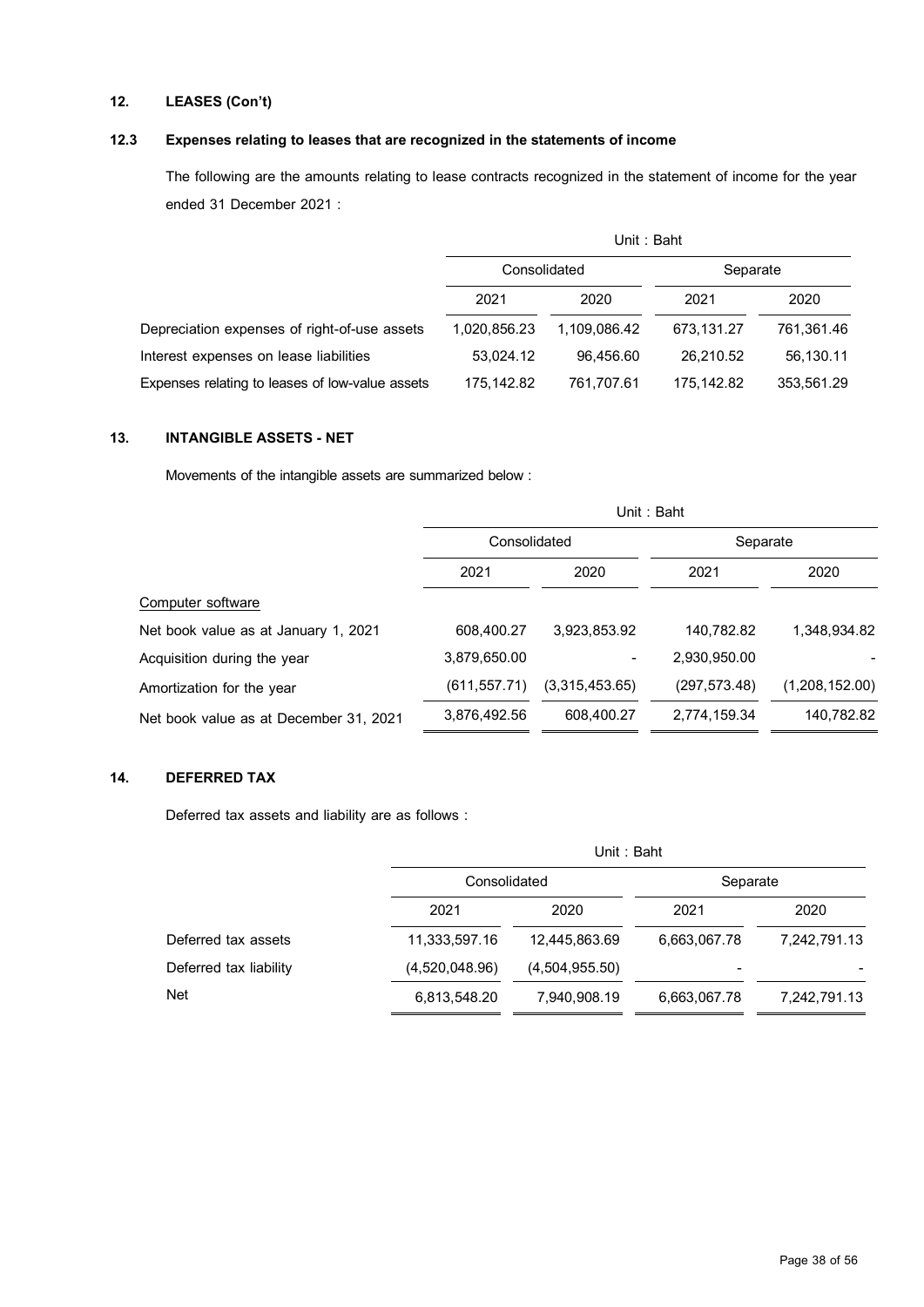| 14.1 | Movements in deferred tax assets and liability during the years were as follows : |  |  |  |  |
|------|-----------------------------------------------------------------------------------|--|--|--|--|
|      |                                                                                   |  |  |  |  |

|                                 | Unit: Baht     |                                  |                |                |  |  |  |
|---------------------------------|----------------|----------------------------------|----------------|----------------|--|--|--|
|                                 | Consolidated   |                                  |                |                |  |  |  |
|                                 |                | (Changed) Credit for the year to |                |                |  |  |  |
|                                 |                |                                  | Other          |                |  |  |  |
|                                 | As at          |                                  | comprehensive  | As at          |  |  |  |
|                                 | Jan 1, 2021    | Profit or loss                   | income         | Dec 31, 2021   |  |  |  |
| Deferred tax assets             |                |                                  |                |                |  |  |  |
| Trade accounts and other        |                |                                  |                |                |  |  |  |
| current receivable              | 986,211.63     | (441, 263.58)                    |                | 544,948.05     |  |  |  |
| Inventories                     | 720,893.27     | (107, 314.56)                    |                | 613,578.71     |  |  |  |
| Provisions for employee benefit | 10,103,376.79  | 829,863.54                       | (1,393,551.93) | 9,539,688.40   |  |  |  |
| Investment property             | 635,382.00     |                                  |                | 635,382.00     |  |  |  |
| Total                           | 12,445,863.69  | 281,285.40                       | (1,393,551.93) | 11,333,597.16  |  |  |  |
| Deferred tax liability          |                |                                  |                |                |  |  |  |
| Property, plant and equipment   | (4,504,955.50) | (15,093.46)                      |                | (4,520,048.96) |  |  |  |
| <b>Net</b>                      | 7,940,908.19   | 266,191.94                       | (1,393,551.93) | 6,813,548.20   |  |  |  |
|                                 |                |                                  |                |                |  |  |  |

|                                 | Unit: Baht     |                |               |                |  |  |  |  |
|---------------------------------|----------------|----------------|---------------|----------------|--|--|--|--|
|                                 |                | Consolidated   |               |                |  |  |  |  |
|                                 |                |                |               |                |  |  |  |  |
|                                 |                |                | Other         |                |  |  |  |  |
|                                 | As at          |                | comprehensive | As at          |  |  |  |  |
|                                 | Jan 1, 2020    | Profit or loss | income        | Dec 31, 2020   |  |  |  |  |
| Deferred tax assets             |                |                |               |                |  |  |  |  |
| Trade accounts and other        |                |                |               |                |  |  |  |  |
| current receivable              | 986,211.63     |                |               | 986,211.63     |  |  |  |  |
| Inventories                     | 700,391.03     | 20,502.24      |               | 720,893.27     |  |  |  |  |
| Provisions for employee benefit | 9,902,843.60   | 173,255.79     | 27,277.40     | 10,103,376.79  |  |  |  |  |
| Investment property             | 635,382.00     |                |               | 635,382.00     |  |  |  |  |
| Total                           | 12,224,828.26  | 193,758.03     | 27,277.40     | 12,445,863.69  |  |  |  |  |
| Deferred tax liability          |                |                |               |                |  |  |  |  |
| Property, plant and equipment   | (4,020,625.94) | (484, 329.56)  |               | (4,504,955.50) |  |  |  |  |
| <b>Net</b>                      | 8,204,202.32   | (290, 571.53)  | 27,277.40     | 7,940,908.19   |  |  |  |  |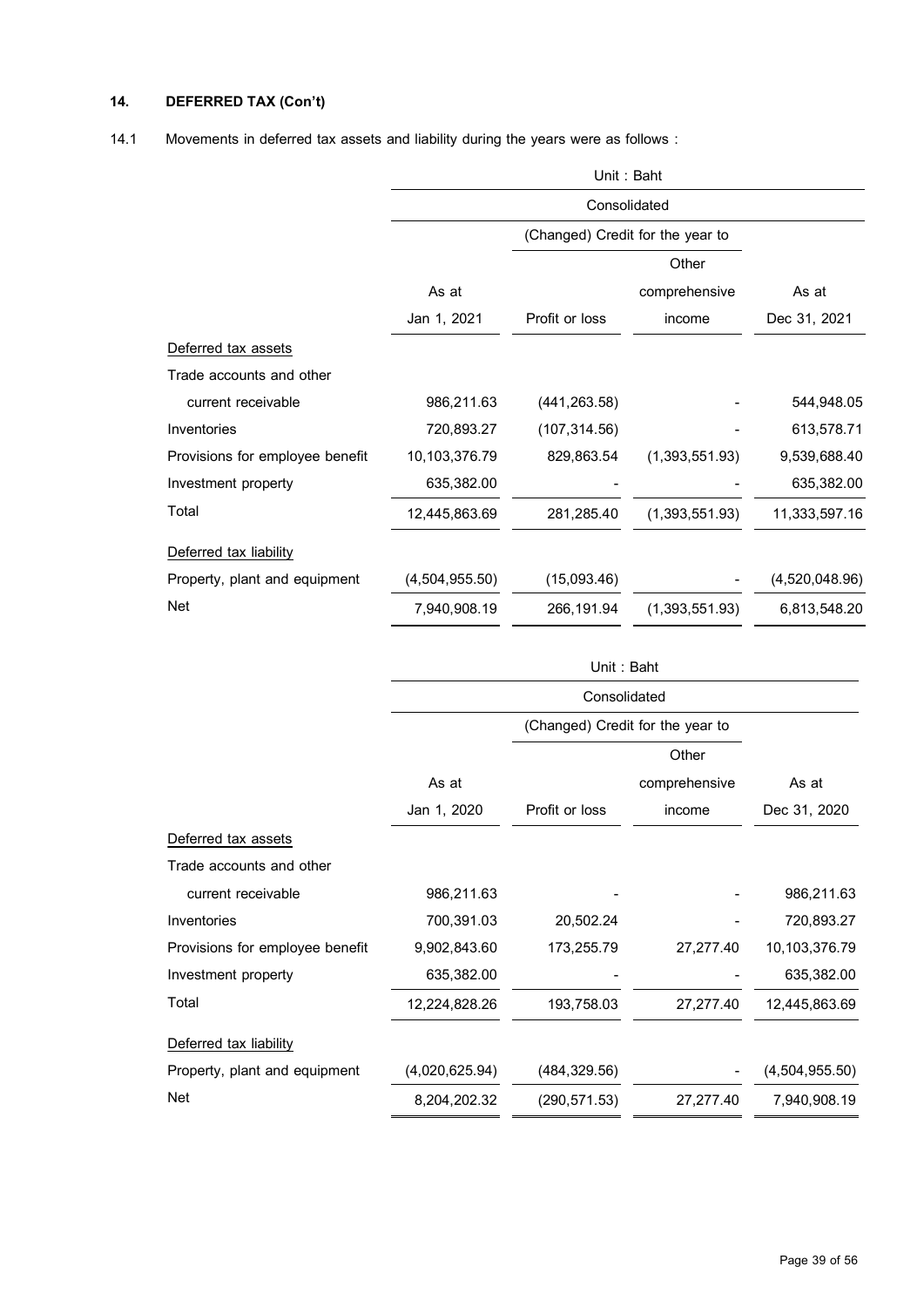| Movements in deferred tax assets and liability during the years were as follows : (Con't)<br>14.1 |
|---------------------------------------------------------------------------------------------------|
|---------------------------------------------------------------------------------------------------|

|                                 | Unit: Baht                       |                |               |              |  |  |
|---------------------------------|----------------------------------|----------------|---------------|--------------|--|--|
|                                 | Separate                         |                |               |              |  |  |
|                                 | (Changed) Credit for the year to |                |               |              |  |  |
|                                 |                                  |                | Other         |              |  |  |
|                                 | As at                            |                | comprehensive | As at        |  |  |
|                                 | Jan 1, 2021                      | Profit or loss | income        | Dec 31, 2021 |  |  |
| Deferred tax assets             |                                  |                |               |              |  |  |
| Trade accounts and other        |                                  |                |               |              |  |  |
| current receivable              | 664,382.38                       | (664,382.38)   |               |              |  |  |
| Inventories                     | 162,781.75                       | (21, 738.98)   |               | 141,042.77   |  |  |
| Provisions for employee benefit | 6,415,627.00                     | 610,705.75     | (504, 307.74) | 6,522,025.01 |  |  |
| Total                           | 7,242,791.13                     | (75, 415.61)   | (504, 307.74) | 6,663,067.78 |  |  |

|                                 | Unit: Baht<br>Separate           |                |               |              |  |  |  |
|---------------------------------|----------------------------------|----------------|---------------|--------------|--|--|--|
|                                 |                                  |                |               |              |  |  |  |
|                                 | (Changed) Credit for the year to |                |               |              |  |  |  |
|                                 |                                  |                | Other         |              |  |  |  |
|                                 | As at                            |                | comprehensive | As at        |  |  |  |
|                                 | Jan 1, 2020                      | Profit or loss | income        | Dec 31, 2020 |  |  |  |
| Deferred tax assets             |                                  |                |               |              |  |  |  |
| Trade accounts and other        |                                  |                |               |              |  |  |  |
| current receivable              | 664,382.38                       |                |               | 664,382.38   |  |  |  |
| Inventories                     | 108,409.00                       | 54,372.75      |               | 162,781.75   |  |  |  |
| Provisions for employee benefit | 5,974,068.80                     | (3,891.94)     | 445,450.14    | 6,415,627.00 |  |  |  |
| Total                           | 6,746,860.18                     | 50,480.81      | 445,450.14    | 7,242,791.13 |  |  |  |
| Deferred tax liability          |                                  |                |               |              |  |  |  |
| Property, plant and equipment   | (641,909.33)                     | 641,909.33     |               |              |  |  |  |
| <b>Net</b>                      | 6,104,950.85                     | 692,390.14     | 445,450.14    | 7,242,791.13 |  |  |  |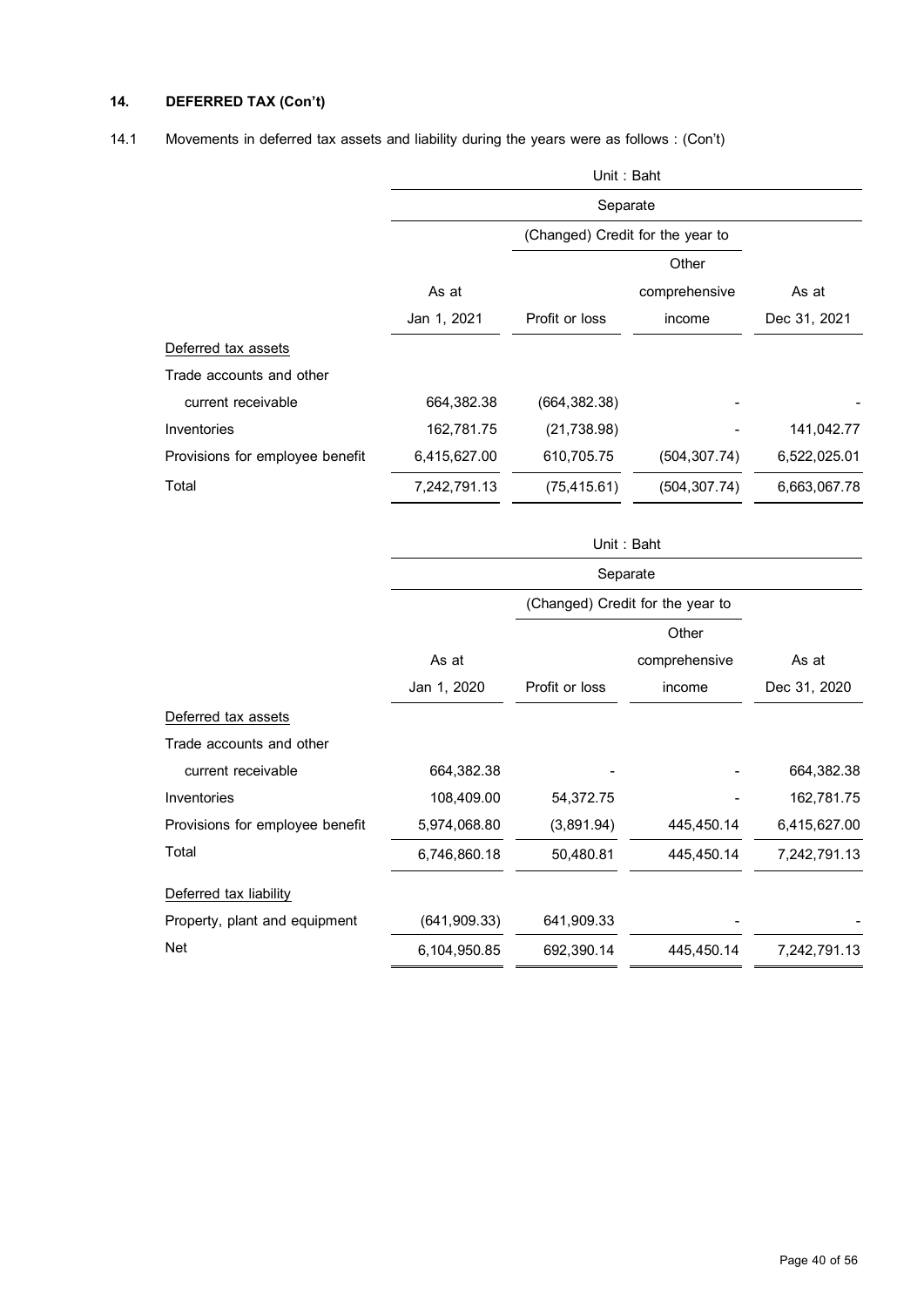# 14.2 Income tax expenses for the year are as follows :

|                                          | Unit: Baht                    |               |               |               |  |  |
|------------------------------------------|-------------------------------|---------------|---------------|---------------|--|--|
|                                          | For the year end December 31, |               |               |               |  |  |
|                                          | Consolidated                  |               | Separate      |               |  |  |
|                                          | 2021                          | 2020          | 2021          | 2020          |  |  |
| Current income tax                       |                               |               |               |               |  |  |
| Corporate income tax charge for the year | 11,850,911.56                 | 10,025,695.24 | 11,850,911.56 | 10,025,695.24 |  |  |
| Deferred tax                             |                               |               |               |               |  |  |
| Deferred tax expense (income)            |                               |               |               |               |  |  |
| relating to the original and reversal    |                               |               |               |               |  |  |
| of temporary differences                 | (266,191.94)                  | 290,571.53    | 75,415.61     | (692, 390.14) |  |  |
| Income tax expenses (income)             | 11,584,719.62                 | 10,316,266.77 | 11,926,327.17 | 9,333,305.10  |  |  |

|                                                   | Unit: Baht                         |                |              |  |
|---------------------------------------------------|------------------------------------|----------------|--------------|--|
|                                                   | Consolidated                       |                |              |  |
|                                                   | For the year end December 31, 2021 |                |              |  |
|                                                   | Tax (expense)                      |                |              |  |
|                                                   | Before tax                         | income         | Net tax      |  |
| Deferred tax for:                                 |                                    |                |              |  |
| Defined benefit plans remeasurements gains (loss) | 6,967,759.70                       | (1,393,551.93) | 5,574,207.77 |  |
| Income tax recognized in other                    |                                    |                |              |  |
| comprehensive income (loss)                       | 6,967,759.70                       | (1,393,551.93) | 5,574,207.77 |  |

|                                                   | Unit: Baht                         |           |               |  |  |
|---------------------------------------------------|------------------------------------|-----------|---------------|--|--|
|                                                   | Consolidated                       |           |               |  |  |
|                                                   | For the year end December 31, 2020 |           |               |  |  |
|                                                   | Tax (expense)                      |           |               |  |  |
|                                                   | Before tax                         | income    | Net tax       |  |  |
| Deferred tax for:                                 |                                    |           |               |  |  |
| Defined benefit plans remeasurements gains (loss) | (136, 387.06)                      | 27,277.40 | (109, 109.66) |  |  |
| Income tax recognized in other                    |                                    |           |               |  |  |
| comprehensive income (loss)                       | (136, 387.06)                      | 27,277.40 | (109, 109.66) |  |  |
|                                                   |                                    |           |               |  |  |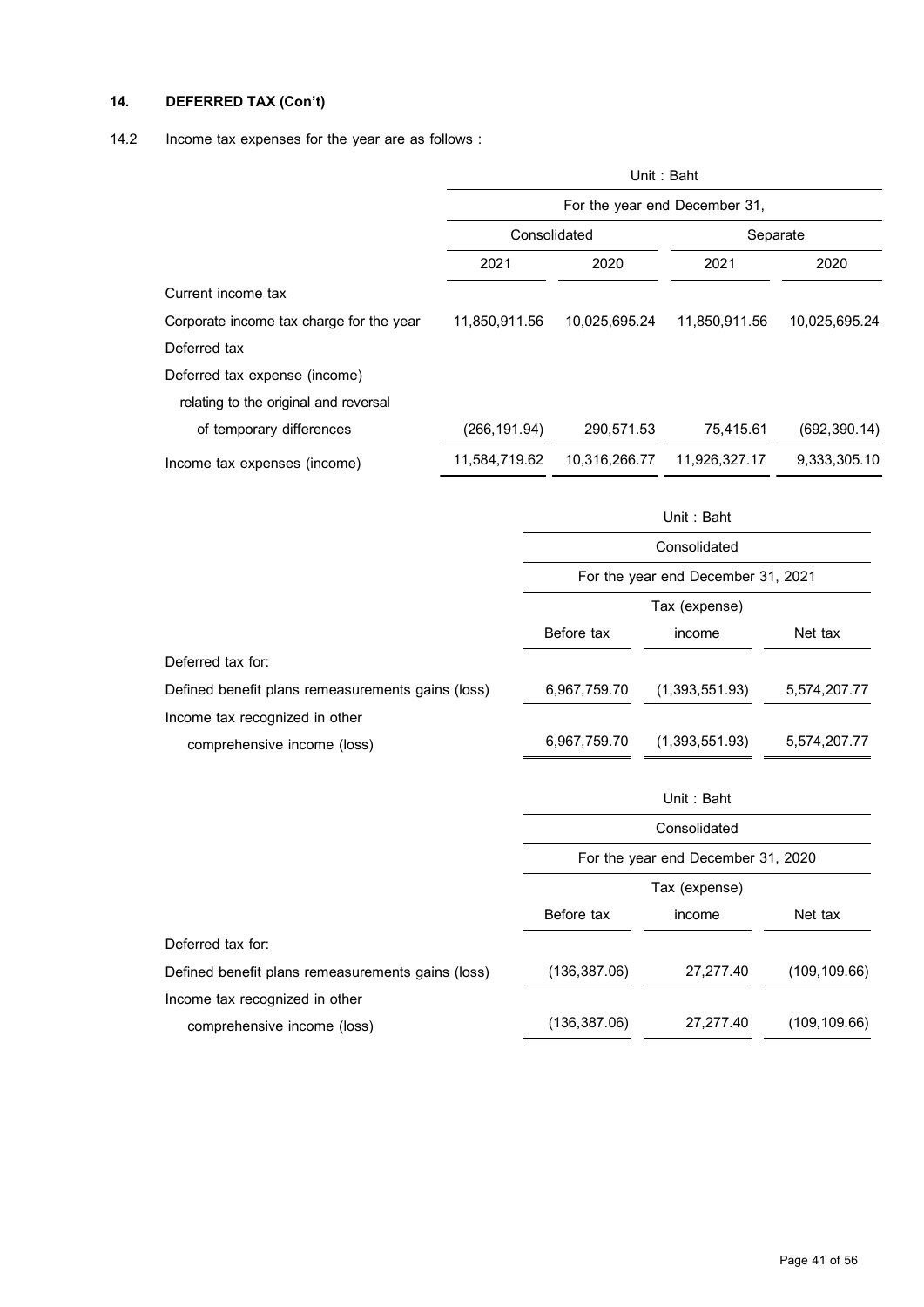# 14.2 Income tax expenses for the year are as follows : (Con't)

|                                                   | Unit: Baht     |                                    |                |  |  |
|---------------------------------------------------|----------------|------------------------------------|----------------|--|--|
|                                                   |                | Separate                           |                |  |  |
|                                                   |                | For the year end December 31, 2021 |                |  |  |
|                                                   | Tax (expense)  |                                    |                |  |  |
|                                                   | Before tax     | income                             | Net tax        |  |  |
| Deferred tax for:                                 |                |                                    |                |  |  |
| Defined benefit plans remeasurements gains (loss) | 2,521,538.70   | (504, 307.74)                      | 2,017,230.96   |  |  |
| Income tax recognized in other                    |                |                                    |                |  |  |
| comprehensive income (loss)                       | 2,521,538.70   | (504, 307.74)                      | 2,017,230.96   |  |  |
|                                                   |                |                                    |                |  |  |
|                                                   |                | Unit: Baht                         |                |  |  |
|                                                   |                | Separate                           |                |  |  |
|                                                   |                | For the year end December 31, 2020 |                |  |  |
|                                                   |                | Tax (expense)                      |                |  |  |
|                                                   | Before tax     | income                             | Net tax        |  |  |
| Deferred tax for:                                 |                |                                    |                |  |  |
| Defined benefit plans remeasurements gains (loss) | (2,227,250.70) | 445,450.14                         | (1,781,800.56) |  |  |
| Income tax recognized in other                    |                |                                    |                |  |  |
| comprehensive income (loss)                       | (2,227,250.70) | 445,450.14                         | (1,781,800.56) |  |  |

# 14.3 Reconciliation for effective tax rate

|                                         | Consolidated                  |                 |          |                   |  |  |
|-----------------------------------------|-------------------------------|-----------------|----------|-------------------|--|--|
|                                         | For the year end December 31, |                 |          |                   |  |  |
|                                         | 2021                          |                 | 2020     |                   |  |  |
|                                         | Tax rate                      | Tax amount      | Tax rate | Tax amount        |  |  |
|                                         | $(\% )$                       | (Baht)          | $(\%)$   | (Baht)            |  |  |
| Net profit (loss) before income tax     |                               | 75,376,388.54   |          | 87,315,838.21     |  |  |
| Profit before income tax of the Company |                               | 95,805,757.40   |          | 92,108,589.61     |  |  |
| Less Profit from Promotional privileges |                               | (33,066,163.60) |          | (40, 613, 204.12) |  |  |
| Profit before income tax - net          |                               | 62,739,593.80   |          | 51,495,385.49     |  |  |
| Tax expense                             | 20.00                         | 12,547,918.76   | 20.00    | 10,299,077.10     |  |  |
| Tax effect of expenses that are not     |                               |                 |          |                   |  |  |
| deductible for tax purposes             |                               | (963, 199, 14)  |          | 17,189.67         |  |  |
| Tax expense (effective rate)            | 18.46                         | 11,584,719.62   | 20.03    | 10,316,266.77     |  |  |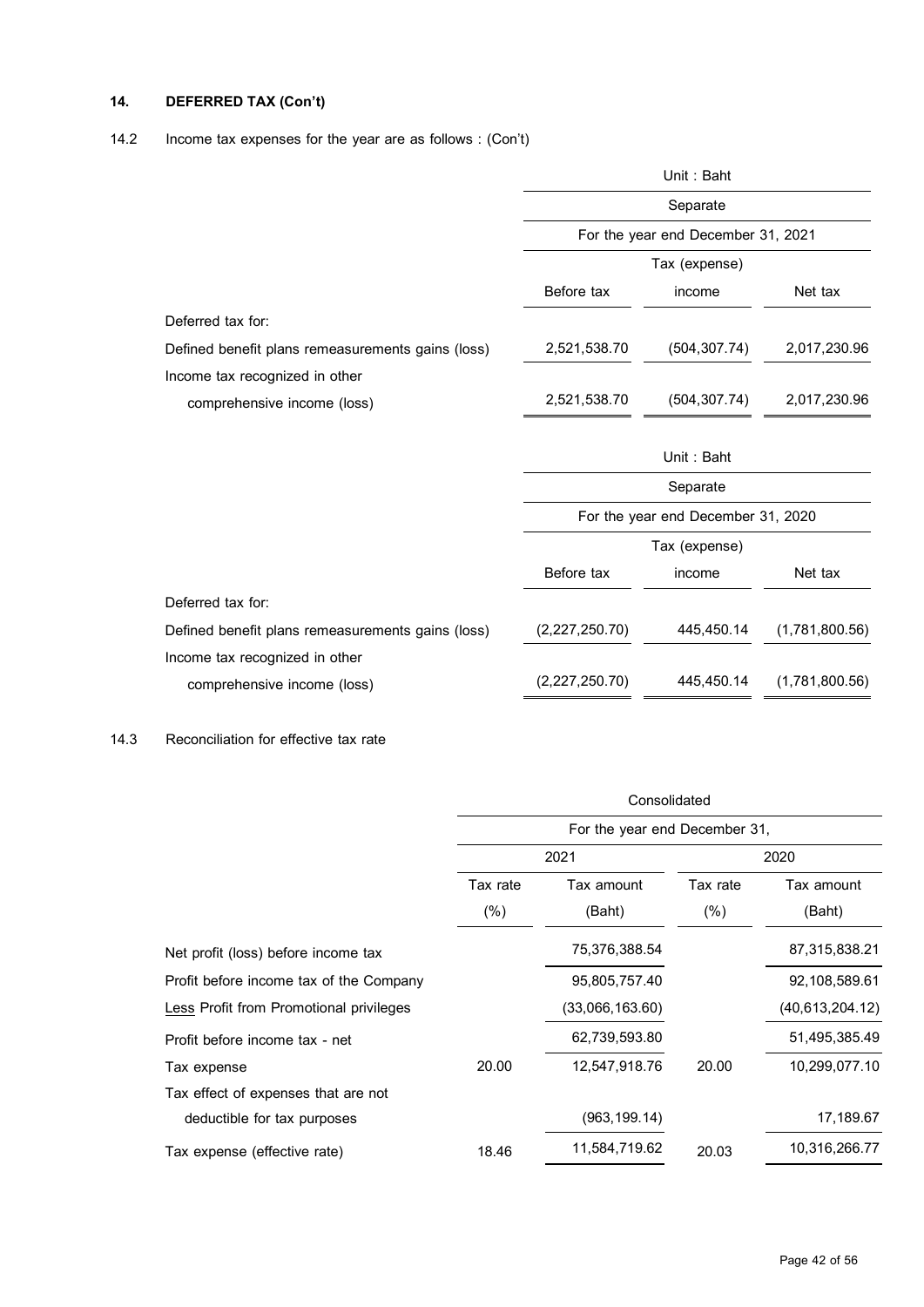### 14.3 Reconciliation for effective tax rate (Con't)

|                                         | Separate                      |                 |          |                   |  |  |
|-----------------------------------------|-------------------------------|-----------------|----------|-------------------|--|--|
|                                         | For the year end December 31, |                 |          |                   |  |  |
|                                         |                               | 2021            |          | 2020              |  |  |
|                                         | Tax rate                      | Tax amount      | Tax rate | Tax amount        |  |  |
|                                         | (% )                          | (Baht)          | (% )     | (Baht)            |  |  |
| Profit before income tax                |                               | 95,805,757.40   |          | 92,108,589.61     |  |  |
| Less Profit from Promotional privileges |                               | (33,066,163.60) |          | (40, 613, 204.12) |  |  |
| Profit before income tax - net          |                               | 62,739,593.80   |          | 51,495,385.49     |  |  |
| Tax expense                             | 20.00                         | 12,547,918.76   | 20.00    | 10,299,077.10     |  |  |
| Tax effect of expenses that are not     |                               |                 |          |                   |  |  |
| deductible for tax purposes             |                               | (621, 591.59)   |          | (965, 772.00)     |  |  |
| Tax expense (effective rate)            | 19.01                         | 11,926,327.17   | 18.12    | 9,333,305.10      |  |  |

As at December 31, 2021 and 2020 its subsidiary has deductible temporary differences, unused tax losses totaling Baht 159.47 million and Baht 200.85 million respectively. However, its subsidiary did not recognize deferred tax assets as its subsidiary believes that it is not probable that future taxable profit will be available to allow the entire deferred tax assets to be utilized.

#### 14.4 Tax rate

# Current income tax

The Company and its subsidiary calculated tax from the net profit after adjustment for non-taxable expenses and reserves in accordance with the Revenue Code.

The main adjustment items are allowance for obsolete and diminution in value of inventories, employee benefit obligations, expected credit loss, payments for employees' ATK (Covid-19 Antigen Self-Test kits), depreciation and expenses were not in compliance with the Revenue Code.

### Deferred tax

Deferred tax has been measured using the effective rate at 20% announced by the government at reporting date.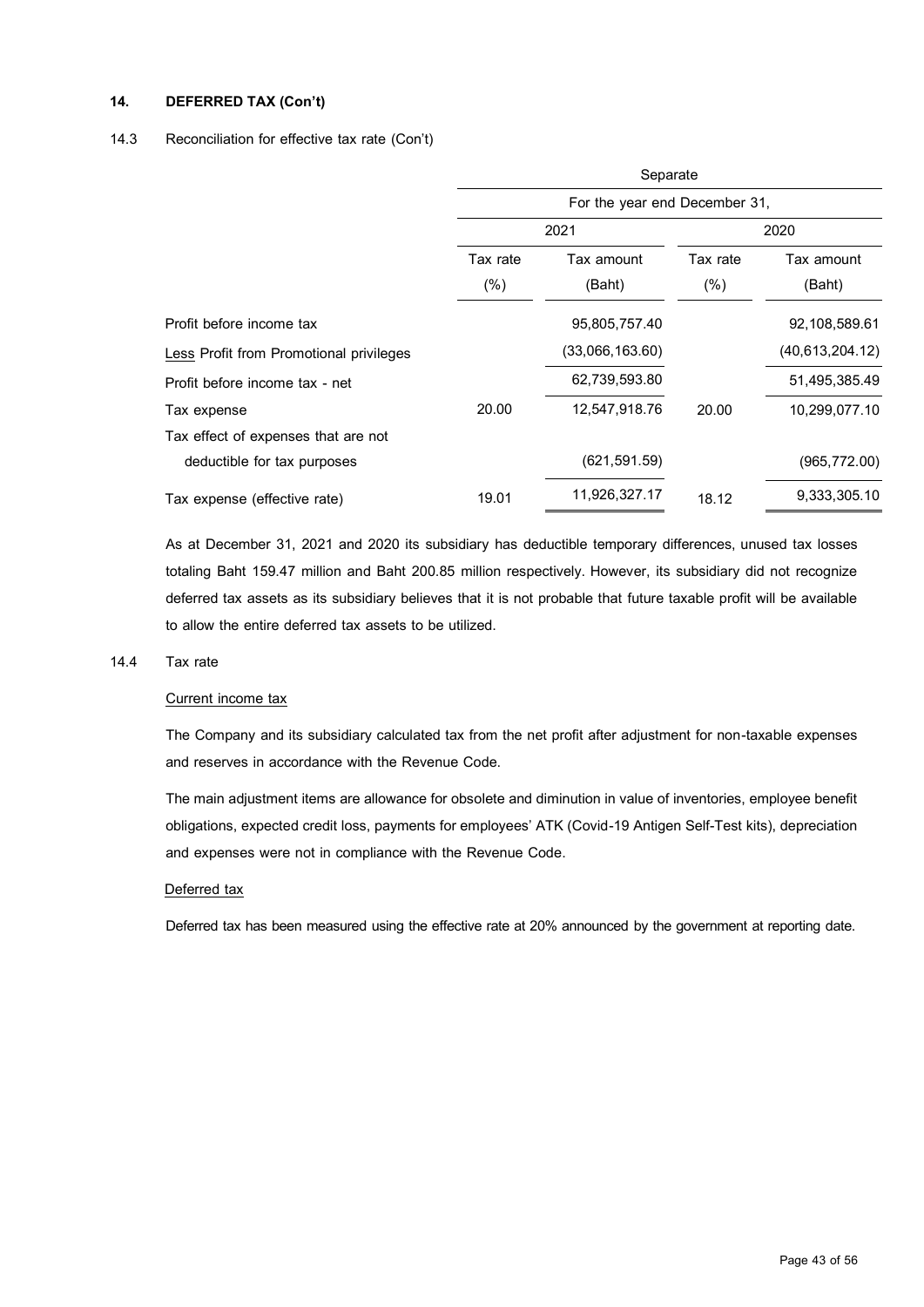# **15. SHORT -TERM LOANS FROM FINANCIAL INSTITUTIONS**

|                  |                           |             |              | Unit: Baht    |          |               |
|------------------|---------------------------|-------------|--------------|---------------|----------|---------------|
|                  | Interest rate $(\%$ p.a.) |             | Consolidated |               | Separate |               |
|                  | 2021                      | 2020        | 2021         | 2020          | 2021     | 2020          |
| Promissory notes | $\overline{\phantom{0}}$  | 1.20 - 1.95 |              | 18,000,000.00 |          | 18,000,000.00 |

Short - term loans from financial institutions consist of :

The Company and its subsidiary was granted loans from a commercial bank by issuing due on demand promissory notes.

The above credit facilities were secured by the mortgage of land, building and certain machinery of the Company and its subsidiary and guaranteed by Oji Holdings Corporation Company Limited, the ultimate parent company.

# **16. TRADE ACCOUNTS AND OTHER CURRENT PAYABLE**

Trade accounts and other current payable consist of :

|                                                 |                | Unit: Baht       |                  |               |
|-------------------------------------------------|----------------|------------------|------------------|---------------|
|                                                 | Consolidated   |                  | Separate         |               |
|                                                 | 2021           | 2020             | 2021             | 2020          |
| Trade accounts payable                          |                |                  |                  |               |
| Trade accounts payable - Related companies      | 103,303,379.74 | 40,072,488.46    | 57, 195, 370, 16 | 26,914,916.50 |
| - Other companies                               | 73,554,001.54  | 42,462,990.06    | 28,476,339.87    | 18,072,286.40 |
| Total trade accounts payable                    | 176,857,381.28 | 82,535,478.52    | 85,671,710.03    | 44,987,202.90 |
| Other current payable                           |                |                  |                  |               |
| Other payable                                   | 4,438,009.17   | 4,640,018.83     | 3,353,273.54     | 4,038,983.63  |
| Accrued expenses                                | 10,120,261.41  | 8,564,788.75     | 3,668,020.37     | 3,836,257.69  |
| Accrued bonus                                   | 2,469,330.50   | 12, 145, 744. 33 | 2,469,330.50     | 10,406,733.33 |
| Asset payable                                   | 1,357,480.75   | 186,180.00       | 787,170.75       |               |
| Advance income                                  | 782,372.97     | 642,772.96       | 507,220.44       | 360,636.85    |
| Total other current payable                     | 19,167,454.80  | 26,179,504.87    | 10,785,015.60    | 18,642,611.50 |
| Total trade accounts and others current payable | 196,024,836.08 | 108,714,983.39   | 96,456,725.63    | 63,629,814.40 |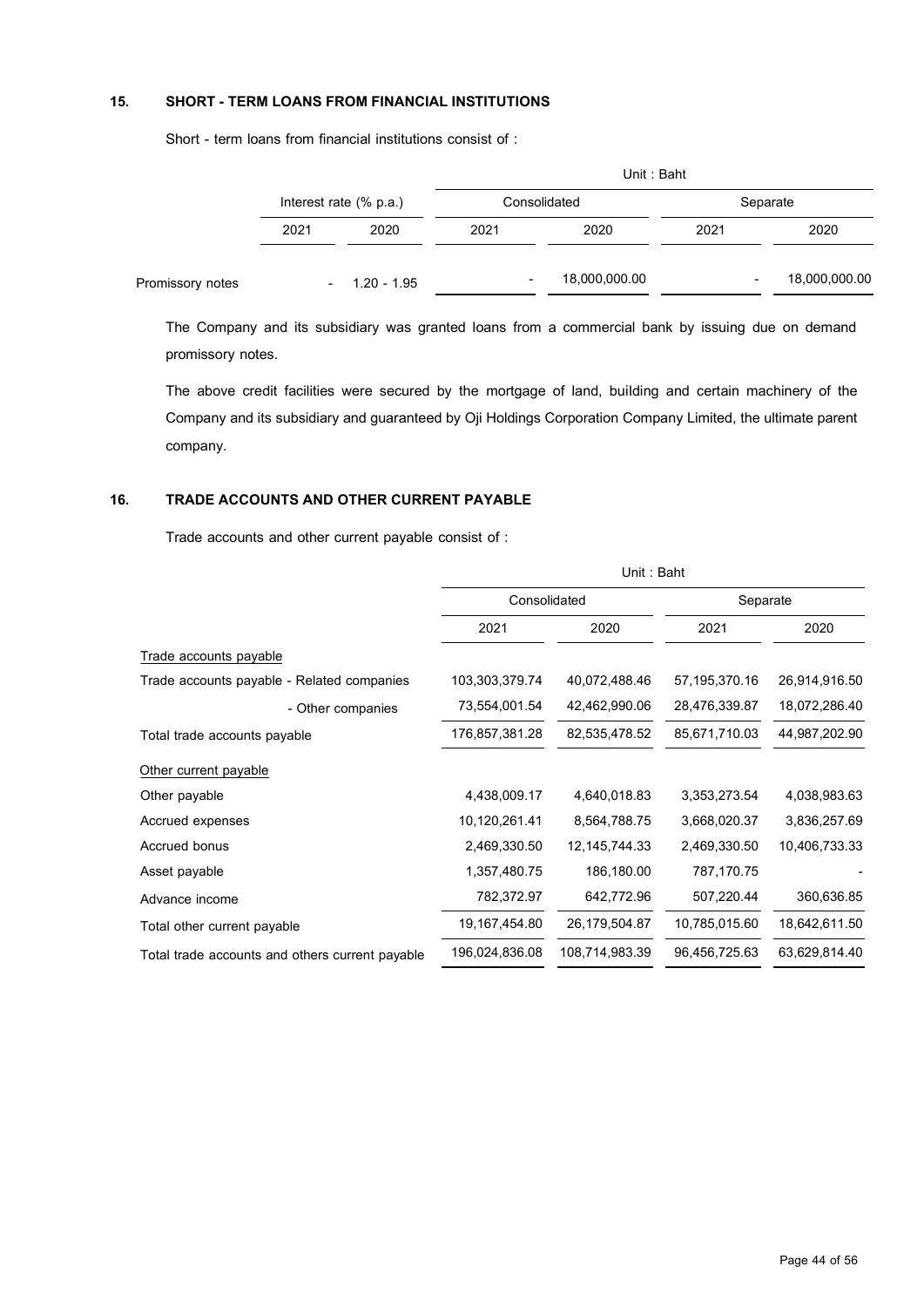# **17. LONG -TERM LOAN FROM FINANCIAL INSTITUTION - NET**

Long - term loan from financial institution consist of :

|                                     | Unit: Baht<br>Consolidated |                   |  |
|-------------------------------------|----------------------------|-------------------|--|
|                                     |                            |                   |  |
|                                     | 2021                       | 2020              |  |
| Beginning balance for the year      | 199,499,500.00             | 260,966,300.00    |  |
| <u>Less</u><br>Paid during the year | (61, 466, 800.00)          | (61, 466, 800.00) |  |
| Total                               | 138,032,700.00             | 199,499,500.00    |  |
| Current portion<br>Less             | (61, 466, 800.00)          | (61, 466, 800.00) |  |
| <b>Net</b>                          | 76,565,900.00              | 138,032,700.00    |  |

The subsidiary had entered into long - term loan agreement with a financial institution with the conditions as follows :

| <b>Facility line</b> |              | Interest rate |                                       |               |              |
|----------------------|--------------|---------------|---------------------------------------|---------------|--------------|
| (Million Baht)       | Objective    | (%)           | Term of repayment                     | Final payment | Collaterals  |
| 430                  | For payment  | 4.77          | Quarterly principal installment of    | Within        | The ultimate |
|                      | short - term |               | Baht 15,366,700 with the first        | March 29,     | parent       |
|                      | loans        |               | principal repayment on June 30,       | 2024          | company      |
|                      |              |               | 2017 and quarterly interest           |               |              |
|                      |              |               | installment with the first payment in |               |              |
|                      |              |               | June 2014                             |               |              |

# **18. PROVISION FOR EMPLOYEE BENEFIT - NET**

The company and its subsidiary operates post-employment benefit and pension based on the requirement of the Thai Labor Protection Act B.E. 2541 to provide retirement benefits and other long-term benefits to employees based on pensionable remuneration and length of service.

Movement in the present value of the provision for employee benefits consist of :

|                                         | Unit: Baht       |                |                |                |
|-----------------------------------------|------------------|----------------|----------------|----------------|
|                                         | Consolidated     |                | Separate       |                |
|                                         | 2021             | 2020           | 2021           | 2020           |
| Opening balance as at January 1,        | 50,516,884.00    | 49,514,218.00  | 32,078,135.00  | 29,870,344.00  |
| Current service cost                    | 5,653,131.00     | 4,598,688.99   | 3,422,347.00   | 2,574,733.00   |
| Interest cost                           | 611,730.37       | 771,906.00     | 384,938.37     | 462,984.00     |
| Employment benefit paid during the year | (2, 115, 543.67) | (4,504,316.05) | (753, 756.67)  | (3,057,176.70) |
| Defined benefit plans remeasurements    |                  |                |                |                |
| (gains) loss                            | (6,967,759.70)   | 136,387.06     | (2,521,538.70) | 2,227,250.70   |
| Ending balance as at December 31,       | 47,698,442.00    | 50,516,884.00  | 32,610,125.00  | 32,078,135.00  |
| Less Current portion                    | (2,296,552.00)   | (1,206,147.00) | (1,434,723.00) | (723, 465.00)  |
| Provisions for employee benefits - net  | 45,401,890.00    | 49,310,737.00  | 31,175,402.00  | 31,354,670.00  |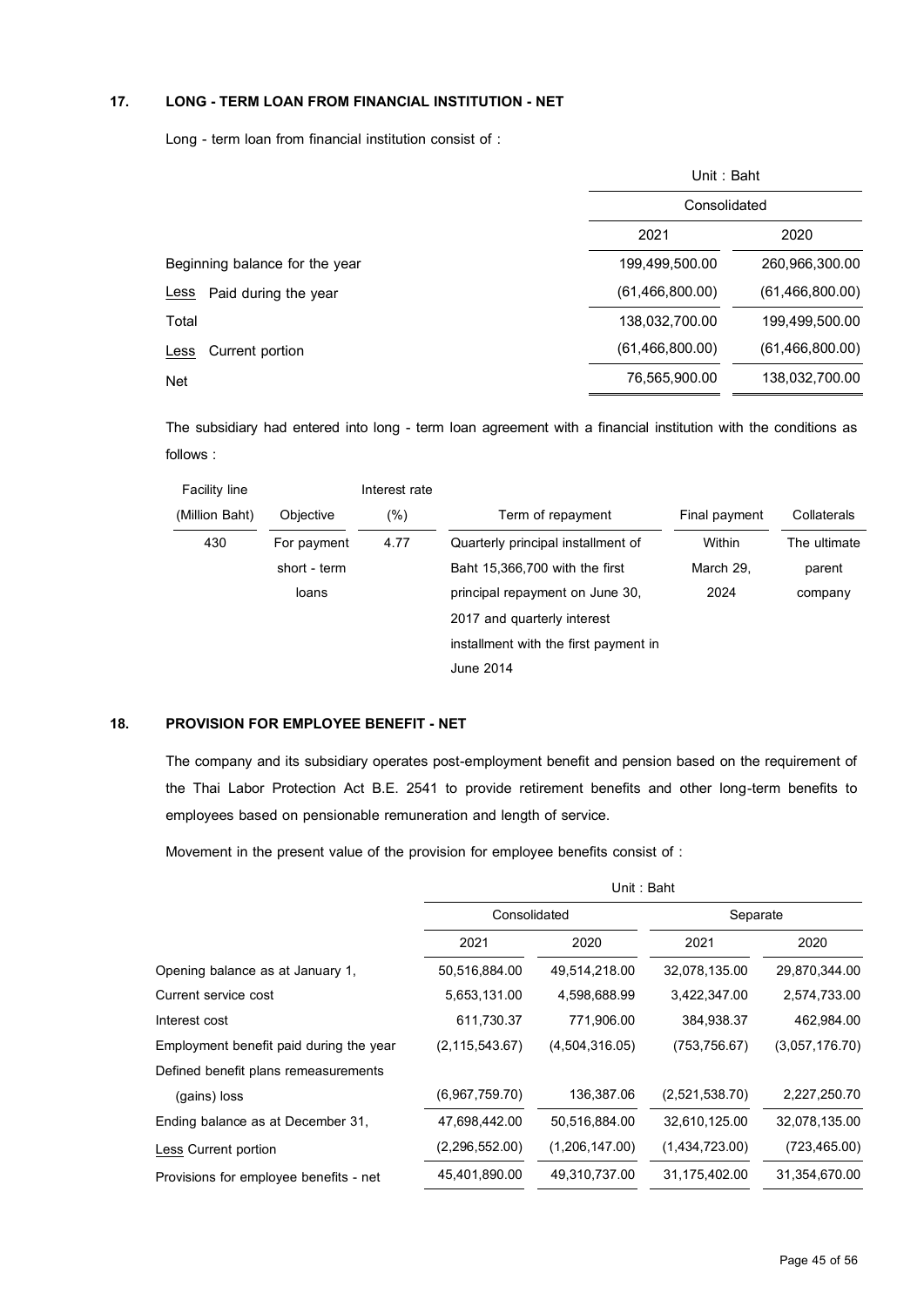# **18. PROVISION FOR EMPLOYEE BENEFIT - NET(Con't)**

As at 31 December 2021 and 2020, the weighted-average duration of the liabilities for long-term employee benefit in the consolidated financial statements are 10 - 11 years and in the separate financial statements are 10 years.

The expense is recognized in the following line items in the profit or loss :

|                                   | Unit: Baht     |                               |                |              |  |
|-----------------------------------|----------------|-------------------------------|----------------|--------------|--|
|                                   |                | For the year end December 31, |                |              |  |
|                                   | Consolidated   |                               | Separate       |              |  |
|                                   | 2021           | 2020                          | 2021           | 2020         |  |
| Profit or loss:                   |                |                               |                |              |  |
| Cost of sale and services         | 4,850,919.38   | 4,377,279.98                  | 2,846,433.38   | 2,505,442.00 |  |
| <b>Distribution costs</b>         | 275,931.37     | 315,875.00                    | 143,193.37     | 185,306.00   |  |
| Administrative expense            | 1,138,010.62   | 677,440.01                    | 817,658.62     | 346,969.00   |  |
| Total                             | 6,264,861.37   | 5,370,594.99                  | 3,807,285.37   | 3,037,717.00 |  |
| Other comprehensive income (loss) |                |                               |                |              |  |
| Defined benefit plans             |                |                               |                |              |  |
| remeasurements (gains)            |                |                               |                |              |  |
| loss - net of income tax          | (5,574,207.77) | 109,109.65                    | (2,017,230.96) | 1,781,800.56 |  |

Actuarial gains and losses recognized in other comprehensive income arising from:

|                         | Unit: Baht<br>For the year end December 31, |                |                  |              |  |
|-------------------------|---------------------------------------------|----------------|------------------|--------------|--|
|                         |                                             |                |                  |              |  |
|                         |                                             | Consolidated   |                  | Separate     |  |
|                         | 2021                                        | 2020           | 2021             | 2020         |  |
| Financial assumptions   | (3,227,618.00)                              | 1,847,039.00   | (2, 124, 175.00) | 1,162,581.00 |  |
| Experience adjustment   | (2,870,824.70)                              | (1,592,955.94) | (523, 316.70)    | 1,182,365.70 |  |
| Demographic assumptions | (869, 317.00)                               | (117, 696.00)  | 125,953.00       | (117,696.00) |  |
| Total                   | (6,967,759.70)                              | 136,387.06     | (2,521,538.70)   | 2,227,250.70 |  |

Principal actuarial assumptions at the reporting date consist of :

|                                  | Consolidated    |               | Separate        |                 |
|----------------------------------|-----------------|---------------|-----------------|-----------------|
|                                  | 2021            | 2020          | 2021            | 2020            |
| Discounted rate $*(\%)$          | $1.84 - 1.89$   | $1.20 - 1.23$ | 1.84            | 1.20            |
| Salary increase rate (%)         | $2.50 - 3.50$   | $2.50 - 3.50$ | 3.50            | 3.50            |
| Retirement age (year)            | 60              | 60            | 60              | 60              |
| Employee turnover rate ** $(\%)$ | $0 - 25$        | $0 - 25$      | $0 - 18$        | $0 - 18$        |
| Mortality rate ***               | <b>TMO 2017</b> | TMO 2017      | <b>TMO 2017</b> | <b>TMO 2017</b> |

\* Market yield from government's bond for legal severance payments plan

\*\* Upon the length of service

\*\* Reference from TMO2017 (TMO2017 : Thai Mortality Ordinary Table of 2017)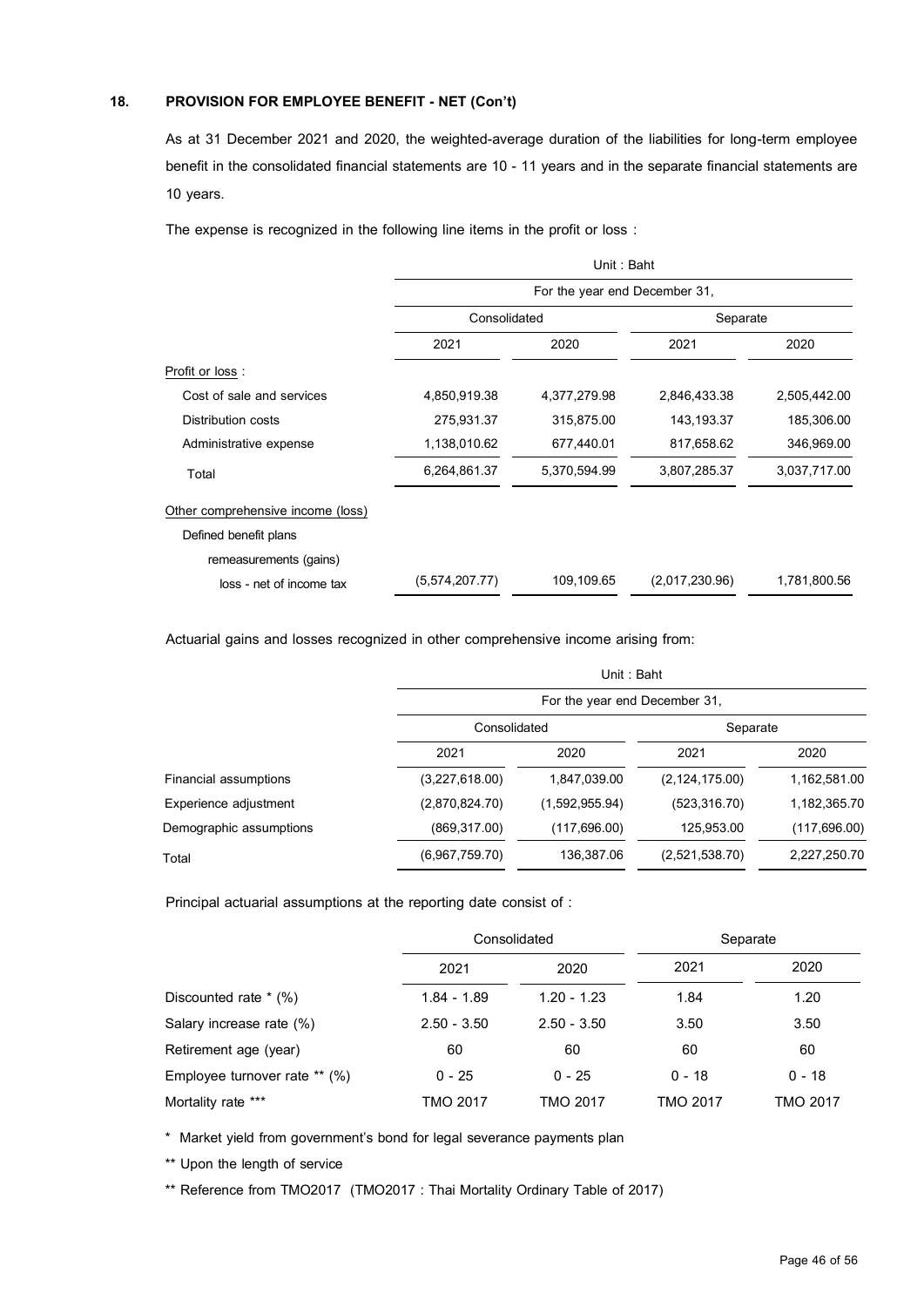## **18. PROVISION FOR EMPLOYEE BENEFIT - NET(Con't)**

#### Sensitivity analysis

Reasonably possible changes at the reporting date to one of the relevant actuarial assumptions, holding other assumptions constant, would have affected the provision for employee benefits obligations by the amounts shown below :

Effect on the provision for provision employee benefits as at December 31, 2021 and 2020 are as follows :

|                        |                  | Unit: Baht     |                |                  |  |  |
|------------------------|------------------|----------------|----------------|------------------|--|--|
|                        | Consolidated     |                | Separate       |                  |  |  |
|                        | 2021             | 2020           | 2021           | 2020             |  |  |
| Discount rate          |                  |                |                |                  |  |  |
| 1% increase            | (4,359,222.00)   | (5,015,321.00) | (2,955,626.00) | (3, 151, 908.00) |  |  |
| 1% decrease            | 5,053,275.00     | 5,845,444.00   | 3,429,549.00   | 3,672,796.00     |  |  |
| Salary increase rate   |                  |                |                |                  |  |  |
| 1% increase            | 4,923,636.00     | 5,656,121.00   | 3,335,613.00   | 3,547,814.00     |  |  |
| 1% decrease            | (4,338,997.00)   | (4,962,381.00) | (2,937,931.00) | (3, 114, 806.00) |  |  |
| Employee turnover rate |                  |                |                |                  |  |  |
| 1% increase            | (4, 552, 042.00) | (5,201,958.00) | (3,078,095.00) | (3,265,247.00)   |  |  |
| 1% decrease            | 1,466,995.00     | 1,765,195.00   | 993,840.00     | 1,106,866.00     |  |  |

Although the analysis does not take account of the full distribution of cash flows expected under the plan, it does provide an approximation of the sensitivity of the assumptions shown.

### **19. LEGAL RESERVE**

### 19.1 COMPANY

Pursuant to Section 116 of the Public Limited Companies Act B.E. 2535, the Company is required to set aside to a statutory reserve of at least 5% of its net income after deducting accumulated deficit brought forward (if any), until the reserve reaches 10% of the registered capital. The statutory reserve is not available for dividend distribution.

At present, the legal reserve has fully been set aside.

# 19.2 SUBSIDIARY

According to Section 1202 of the Thai Civil and Commercial Code, a subsidiary (incorporated under Thai Laws) is required to set aside a legal reserve equal to at least 5% of its income each time the company pays out a dividend, until such reserve reaches 10% of its authorize share capital. The statutory reserve can neither be offset against deficit nor used for dividend payment.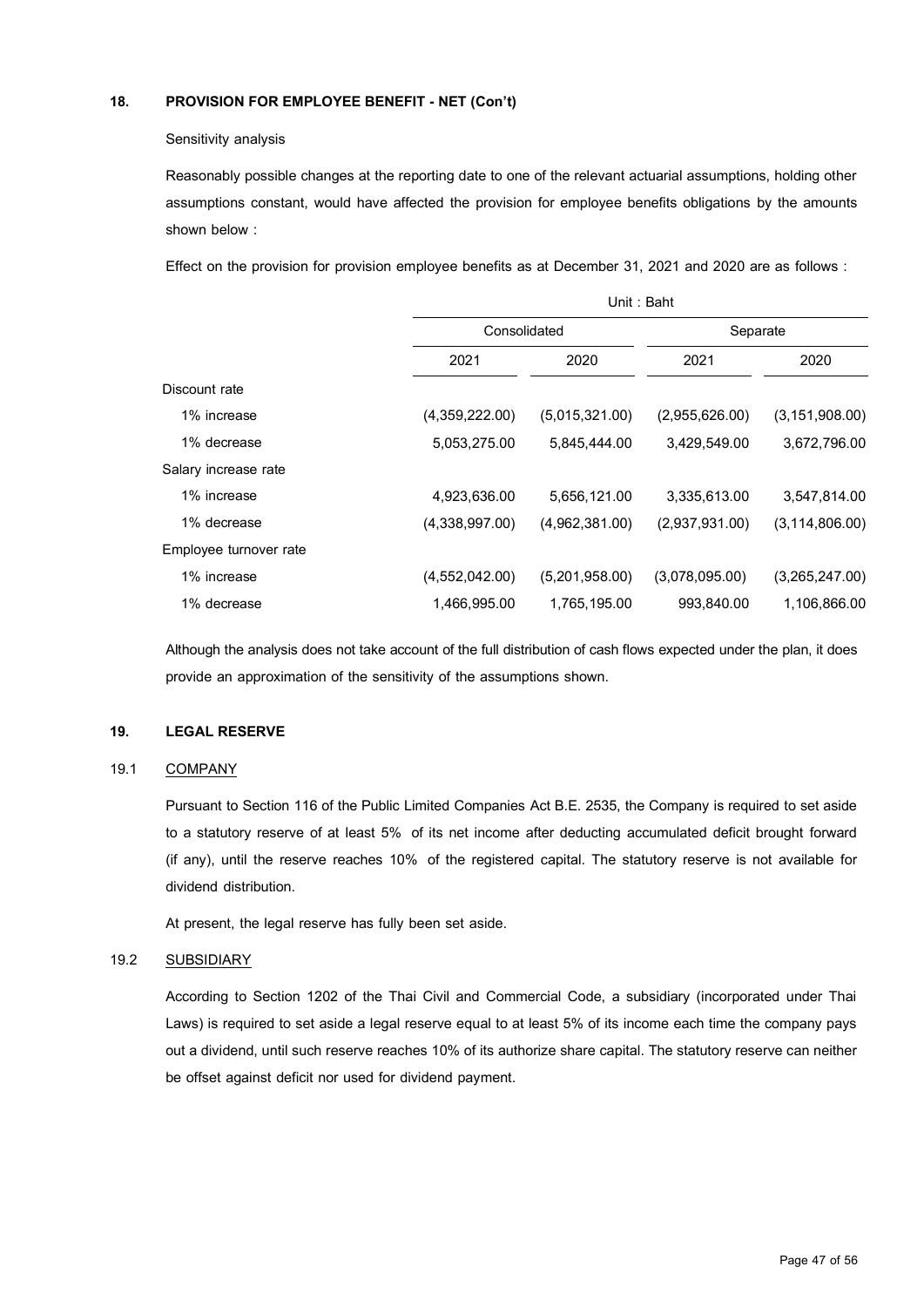# **20. EXPENSES BY NATURE**

Significant expenses classified by nature consist of :

|                                    | Unit: Baht      |                |                |                |  |
|------------------------------------|-----------------|----------------|----------------|----------------|--|
|                                    | Consolidated    |                | Separate       |                |  |
|                                    | 2021            | 2020           | 2021           | 2020           |  |
| Changes in inventories of finished |                 |                |                |                |  |
| goods and work in process          | (14,929,800.20) | (1,255,805.58) | (856, 453.00)  | 1,500,264.51   |  |
| Raw materials and consumables used | 793,879,159.11  | 687,655,619.34 | 431,856,058.06 | 385,759,995.08 |  |
| Employee expenses                  | 196,863,285.34  | 207,319,075.74 | 101,497,673.45 | 109,329,779.81 |  |
| Depreciation and amortization      | 57,082,956.04   | 61.153.949.11  | 14,233,826.52  | 15,386,763.95  |  |
| Finance cost                       | 11,884,080.77   | 14,972,188.25  | 78.358.25      | 404.876.68     |  |

## **21. RIGHTS AND PRIVILEGES FROM THE INVESTMENT PROMOTION**

The Company have been granted investment promotion certificates from the Board of Investments in accordance with Investment Promotion Act, B.E. 2520. For the production of packaging products as follows :

| Certificate no. | Approved date      | Company's Name of Promotional Activities | The First Date |
|-----------------|--------------------|------------------------------------------|----------------|
| 2186 (2)/2554   | September 29, 2011 | S. Pack & Print Plc.                     | October 2013   |
| 1218 (2)/2558   | February 24, 2015  | S. Pack & Print Plc.                     | February 2019  |

Significant rights and privileges granted include the following :

- 1. Exemption of import duty and business tax for machinery that are approved by the Board of Investment.
- 2. Exemption of corporate income tax derived from the profit of the promoted activities for a period of 8 years effective from the first sale generated.
- 3. Exemption of import duty for raw materials and necessary supplies used in production process of exported goods for the period stated in the certificate. (Exemption for Certificate No.2186 (2)/2554 only)
- 4. Permission of deduction of investment in installation or construction of facilities at 25% in addition to its usual depreciation.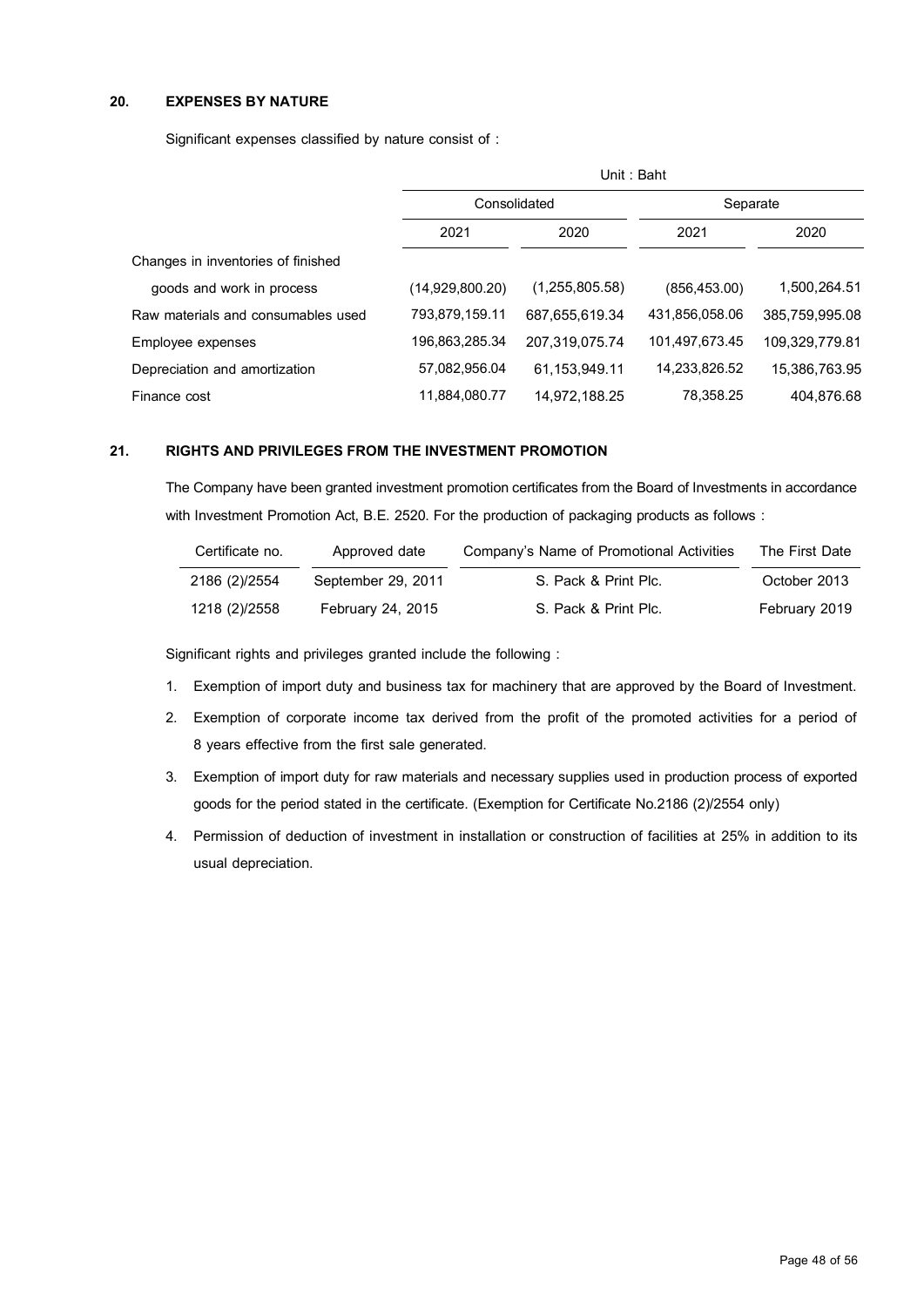# **21. RIGHTS AND PRIVILEGES FROM THE INVESTMENT PROMOTION (Con't)**

Results of the Company's operations under promoted business are classified under promoted and non - promoted business as follows :

|                                   | Unit: Thousands baht               |                |               |  |  |
|-----------------------------------|------------------------------------|----------------|---------------|--|--|
|                                   | Consolidated                       |                |               |  |  |
|                                   | For the year end December 31, 2021 |                |               |  |  |
|                                   | Promoted                           | Non - promoted |               |  |  |
|                                   | business                           | business       | Total         |  |  |
| Total revenues                    | 269,159                            | 1,007,816      | 1,276,975     |  |  |
| Cost and expenses                 | (234, 440)                         | (955, 274)     | (1, 189, 714) |  |  |
| Finance cost                      | (30)                               | (11, 854)      | (11, 884)     |  |  |
| Income tax                        |                                    | (11, 585)      | (11, 585)     |  |  |
| Net profit (loss)                 | 34,689                             | 29,103         | 63,792        |  |  |
| Other comprehensive income (loss) |                                    | 5,574          | 5,574         |  |  |
| Comprehensive income (loss)       | 34,689                             | 34,677         | 69,366        |  |  |

# Unit : Thousands baht

|                                   |            | Separate<br>For the year end December 31, 2021 |            |  |  |  |  |
|-----------------------------------|------------|------------------------------------------------|------------|--|--|--|--|
|                                   |            |                                                |            |  |  |  |  |
|                                   | Promoted   | Non - promoted                                 |            |  |  |  |  |
|                                   | business   | business                                       | Total      |  |  |  |  |
| Total revenues                    | 269,159    | 442,756                                        | 711,915    |  |  |  |  |
| Cost and expenses                 | (234, 440) | (381, 591)                                     | (616, 031) |  |  |  |  |
| Finance cost                      | (30)       | (49)                                           | (79)       |  |  |  |  |
| Income tax                        |            | (11, 926)                                      | (11,926)   |  |  |  |  |
| Net profit (Loss)                 | 34,689     | 49,190                                         | 83,879     |  |  |  |  |
| Other comprehensive income (loss) |            | 2,017                                          | 2,017      |  |  |  |  |
| Comprehensive income (loss)       | 34,689     | 51,207                                         | 85,896     |  |  |  |  |

The classification of results of the Company's operations was applied with 2 bases as following :

1. Cost and expenses identifiable to each category were directly charged to each of them.

2. Cost and expense unidentifiable to each category were allocated to each of them based on the proportion of their revenues.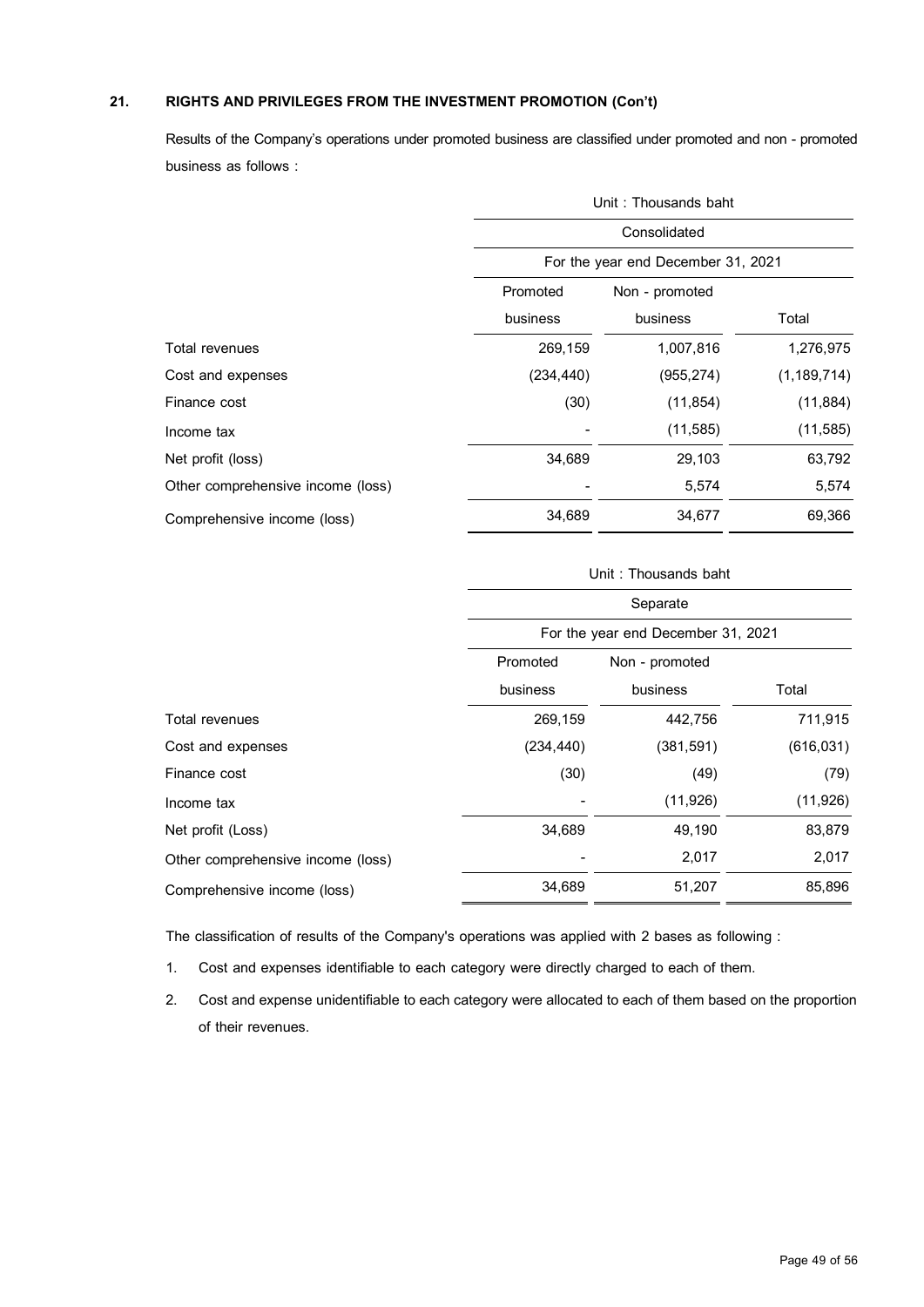### **22. BASIC EARNINGS PER SHARE**

Basis earnings per share for the year are calculated by dividing the net income attributable to common shareholders (excluding other comprehensive income) by the weighted - average number of common shares which are held by third parties during the year as follows :

|                                     | For the year end December 31, |               |               |               |  |  |
|-------------------------------------|-------------------------------|---------------|---------------|---------------|--|--|
|                                     | Consolidated                  |               | Separate      |               |  |  |
|                                     | 2021                          | 2020          | 2021          | 2020          |  |  |
| Net profit attributable to ordinary |                               |               |               |               |  |  |
| shareholders of the Company         |                               |               |               |               |  |  |
| (basis) (Unit: Baht)                | 63,791,668.92                 | 76,999,571.44 | 83,879,430.23 | 82,775,284.51 |  |  |
| Number of weighted average          |                               |               |               |               |  |  |
| common shares (Unit: Share)         | 300.000.000                   | 300.000.000   | 300,000,000   | 300.000.000   |  |  |
| Basic earnings per share            |                               |               |               |               |  |  |
| (Unit: Baht/Share)                  | 0.213                         | 0.257         | 0.280         | 0.276         |  |  |

# **23. PROVIDENT FUND**

The Company the subsidiary company and their employees have jointly established a provident fund in accordance with the Provident Fund Act B.E. 2530. The Company, the subsidiary company and their employees contributed to the fund monthly at the rate of 3 - 5 percent of their basic salary. The fund, managed by Krung Thai Asset Management Plc., will be paid to employees upon termination in accordance with the fund rules. For the years ended December 31, 2021 and 2020, the Company and its subsidiary contributed to the fund amounting to Baht 3.54 million and Baht 3.52 million respectively.

## **24. OPERAING SEGMENTS**

Operating segment information is reported in a manner consistent with the internal reports that are regularly reviewed by the chief operating decision maker in order to make decisions about the allocation of resources to the segment and assess its performance. The chief operating decision maker has been identified as the Company's Board of Directors.

Management considers that the Company and its subsidiary operates in a single line production of packaging and has therefore only one business segment.

Management considers that the Company and its subsidiary operates in a single geographic area, namely in Thailand, and has therefore only one geographic segment.

As a result, all of the revenues, operating profits and assets reflected in these financial statements are related to the referred business and geographical segment.

For the year 2021, the Company and its subsidiary have revenue from a major customers in the consolidated financial statements in amount to Baht 444 million (for the year 2020 amounting to Baht 415 million), arising from sales by packaging production.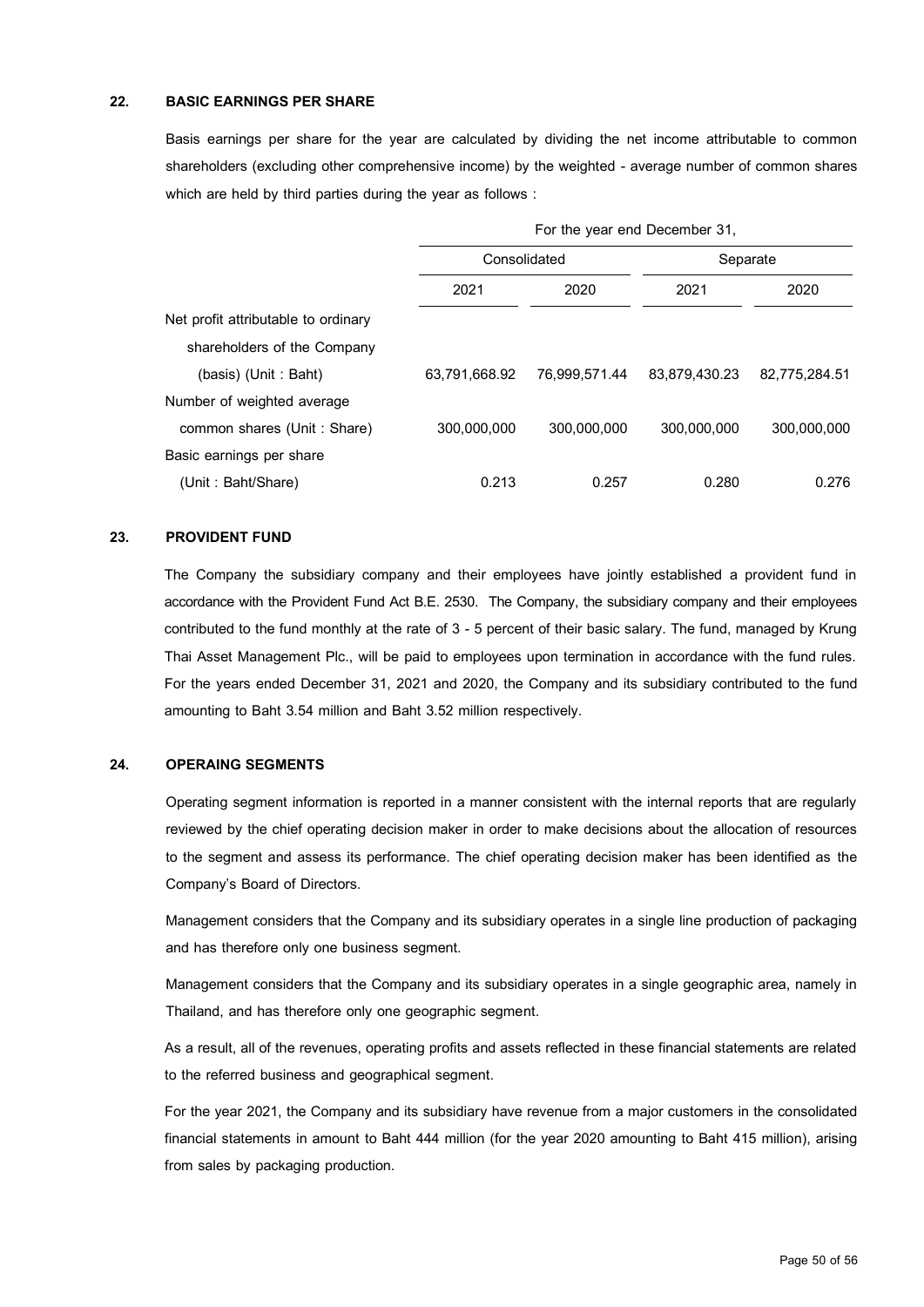### **25. FINANCIAL INSTRUMENT**

### **25.1 Carrying amounts and fair values**

Fair values of financial assets and financial liabilities measured at amortized cost if the carrying amount is a reasonable approximation of net book value.

### **25.2 Financial risk management objectives and policies**

The Company and its subsidiary is exposed to a variety of financial risks, including credit risk, market risk (including foreign exchange and interest rate risk) and liquidity risk. The Company and its subsidiary's overall risk management focuses on the unpredictability of financial markets and seeks to minimize potential adverse effects on the Group's financial performance.

The Company and its subsidiary's financial instruments principally comprise cash and cash equivalents, trade accounts and other current receivable, long - term loans to, trade accounts and other current payable, short - term loans, long-term loans and lease liabilities. The financial risks associated with these financial instruments and how they are managed is described below.

### **25.3 Credit risk**

Credit risk is the risk of financial losses if a customer or the counterparty in a financial instrument fails to meet its obligations. The risk consists mainly of Trade accounts and other current receivable, deposits with banks and other financial instruments. Except for derivative financial instruments, the maximum exposure to credit risk is limited to the carrying amounts as stated in the statements of financial position.

### **25.3.1 Trade accounts and other current receivable**

The Company and its subsidiary manages the risk by adopting appropriate credit control policies and procedures and therefore does not expect to incur material financial losses. Outstanding trade and other receivable are regularly monitored. In addition, The Company and its subsidiary does not have high concentrations of credit risk since it has a large customer base.

An impairment analysis is performed at each reporting date to measure expected credit losses. The provision rates are based on days past due for groupings of various customer segments with similar credit risks. The Group classifies customer segments by customer type. The calculation reflects the probability-weighted outcome, the time value of money and reasonable and supportable information that is available at the reporting date about past events, current conditions and forecasts of future economic conditions.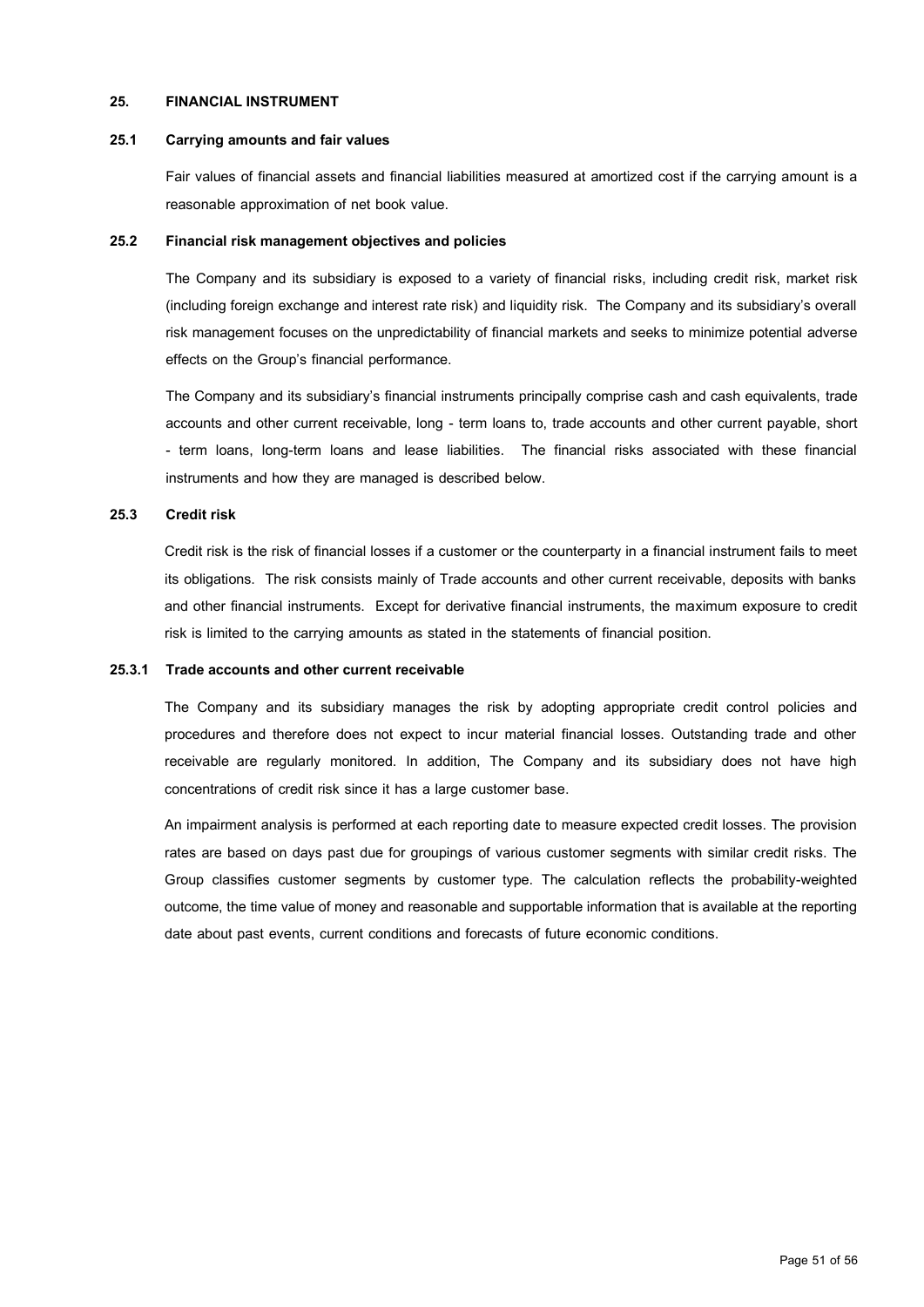### **25.4 Market risk**

#### **25.4.1 Foreign currency risk**

Foreign currency risk is the risk that the fair value or future cash flows of an exposure will fluctuate because of changes in foreign exchange rates arises mainly from trade payables - international and accounts payable from purchasing of equipment transactions that are denominated in foreign currencies. The Company and its subsidiary's exposure to the risk of changes in foreign exchange rates relates primarily to the Company and its subsidiary's operating activities.

As at 31 December 2021 and 2020, the Company and its subsidiary had not sigmficant financial liabilities which were not hedged foreign exchang risk as follaws:

|                       |           | Consolidated<br>Separated |           |         | Exchang rate |       |
|-----------------------|-----------|---------------------------|-----------|---------|--------------|-------|
| Foreign currency      | 2021      | 2020                      | 2021      | 2020    | 2021         | 2020  |
| financial liabilities |           |                           |           |         |              |       |
| US dollar             | 3,086,378 | 1.493.071                 | 1,670,031 | 852.286 | 33.59        | 30.21 |
| <b>YEN</b>            | ۰         | 421.070                   | ۰.        | 421.070 | ۰            | 0.29  |

#### *Foreign currency sensitivity analysis*

There is no significant impact on the Company and its subsidiary's profit before tax arising from the change in the fair value of monetary liabilities due to the possible change in exchange rates of liabilities that are denominated in foreign currencies.

### *25.4.2 Interest rate risk*

The Company and its subsidiary's exposure to interest rate risk relates primarily to its cash at banks, long - term loans to, short - term loans from and long-term loans from. Most of the Company and its subsidiary's financial assets and liabilities bear floating interest rates or fixed interest rates which are close to the market rate which may cause variations in the Company and its subsidiary's financial results.

The Company and its subsidiary manages its interest rate risk by having a balanced portfolio of fixed and floating rate loans and borrowings. The Company and its subsidiary's policy is to match between sources and uses of fund while a majority of our financial liability is based on fixed rates.

As at 31 December 2021 and 2020, significant interest-bearing financial assets and liabilities classified by type of interest rate are summarized in the table below, with those financial assets and liabilities that carry fixed interest rates further classified based on the maturity date, or the repricing date if this occurs before the maturity date.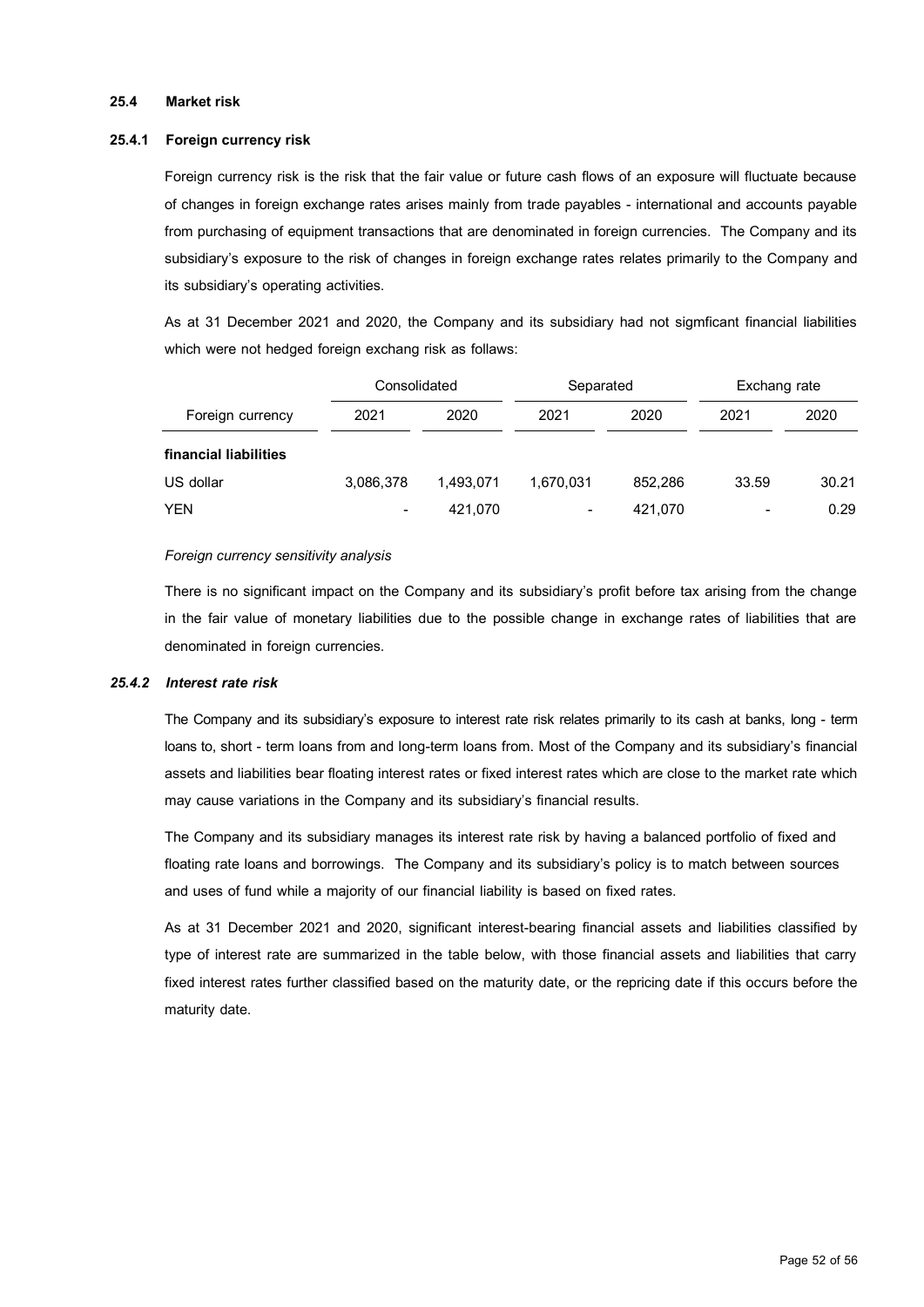# **25. FINANCIAL INSTRUMENT(Con't)**

# **25.4 Market risk (Con't)**

# *25.4.2 Interest rate risk (Con't)*

Financial assets and financial liabilities of the Company and its subsidiary nad interest rate risk as follows:

|                                  |        | Consolidated as at December 31, 2021 |                          |                          |          |         |                           |  |  |
|----------------------------------|--------|--------------------------------------|--------------------------|--------------------------|----------|---------|---------------------------|--|--|
|                                  |        | Unit: Thousand baht                  |                          |                          |          |         |                           |  |  |
|                                  |        | <b>Fixed interest rates</b>          |                          | Floating                 | Non-     |         | Effective                 |  |  |
|                                  | within | Over                                 | Over                     | interest                 | interest |         | Interest rate             |  |  |
|                                  | 1 year | $1 - 5$ years                        | 5 years                  | rate                     | bearing  | Total   | $(% \mathbf{a})$ (% p.a.) |  |  |
| <b>Financial assets</b>          |        |                                      |                          |                          |          |         |                           |  |  |
| Cash and cash equivalents        |        |                                      | $\overline{\phantom{a}}$ | 49,193                   | 6,629    | 55,822  | $0.05 - 0.15$             |  |  |
| Trade accounts and               |        |                                      |                          |                          |          |         |                           |  |  |
| other current receivable - net   |        |                                      |                          |                          | 271,810  | 271,810 |                           |  |  |
| Long - term loans to employees   |        |                                      | $\overline{\phantom{a}}$ | 11                       |          | 11      | $MLR+1.5$                 |  |  |
| <b>Financial liabilities</b>     |        |                                      |                          |                          |          |         |                           |  |  |
| Short-term loans from related    |        |                                      |                          |                          |          |         |                           |  |  |
| company                          |        |                                      |                          | 420,000                  |          | 420,000 | $0.68 - 0.88$             |  |  |
| Trade accounts and               |        |                                      |                          |                          |          |         |                           |  |  |
| other current payable            |        |                                      | $\overline{\phantom{a}}$ | $\overline{\phantom{a}}$ | 196,025  | 196,025 |                           |  |  |
| <b>Finacial lease</b>            | 678    | 123                                  | $\overline{a}$           |                          |          | 801     | 4                         |  |  |
| Long - term loans from financial |        |                                      |                          |                          |          |         |                           |  |  |
| institutions                     | 61,467 | 76,566                               |                          |                          |          | 138,033 | Fixed 4.77                |  |  |

|                                  | Consolidated as at December 31, 2020 |                      |                          |                          |          |         |               |  |  |
|----------------------------------|--------------------------------------|----------------------|--------------------------|--------------------------|----------|---------|---------------|--|--|
|                                  |                                      | Unit: Thousand baht  |                          |                          |          |         |               |  |  |
|                                  |                                      | Fixed interest rates |                          | Floating                 | Non-     |         | Effective     |  |  |
|                                  | within                               | Over                 | Over                     | interest                 | interest |         | Interest rate |  |  |
|                                  | 1 year                               | $1 - 5$ years        | 5 years                  | rate                     | bearing  | Total   | (% p.a.)      |  |  |
| <b>Financial assets</b>          |                                      |                      |                          |                          |          |         |               |  |  |
| Cash and cash equivalents        |                                      |                      |                          | 35,496                   | 33,507   | 69,003  | $0.05 - 0.10$ |  |  |
| Trade accounts and               |                                      |                      |                          |                          |          |         |               |  |  |
| other current receivable - net   |                                      |                      | $\overline{\phantom{a}}$ | $\overline{\phantom{a}}$ | 220,023  | 220,023 | ٠             |  |  |
| Long - term loans to employees   |                                      |                      |                          | 375                      |          | 375     | $MLR+1.5$     |  |  |
| <b>Financial liabilities</b>     |                                      |                      |                          |                          |          |         |               |  |  |
| Short-terms loans from financial |                                      |                      |                          |                          |          |         |               |  |  |
| institutions                     |                                      |                      |                          | 18,000                   |          | 18,000  | $1.20 - 1.95$ |  |  |
| Short-term loans from related    |                                      |                      |                          |                          |          |         |               |  |  |
| company                          |                                      |                      | ٠                        | 320,000                  |          | 320,000 | $0.42 - 1.14$ |  |  |
| Trade accounts and               |                                      |                      |                          |                          |          |         |               |  |  |
| other current payable            |                                      |                      |                          | -                        | 108,715  | 108,715 |               |  |  |
| <b>Finacial lease</b>            | 1,025                                | 801                  | ٠                        |                          |          | 1,826   | 4             |  |  |
| Long - term loans from financial |                                      |                      |                          |                          |          |         |               |  |  |
| institutions                     | 61,467                               | 138,033              |                          |                          |          | 199,500 | Fixed 4.77    |  |  |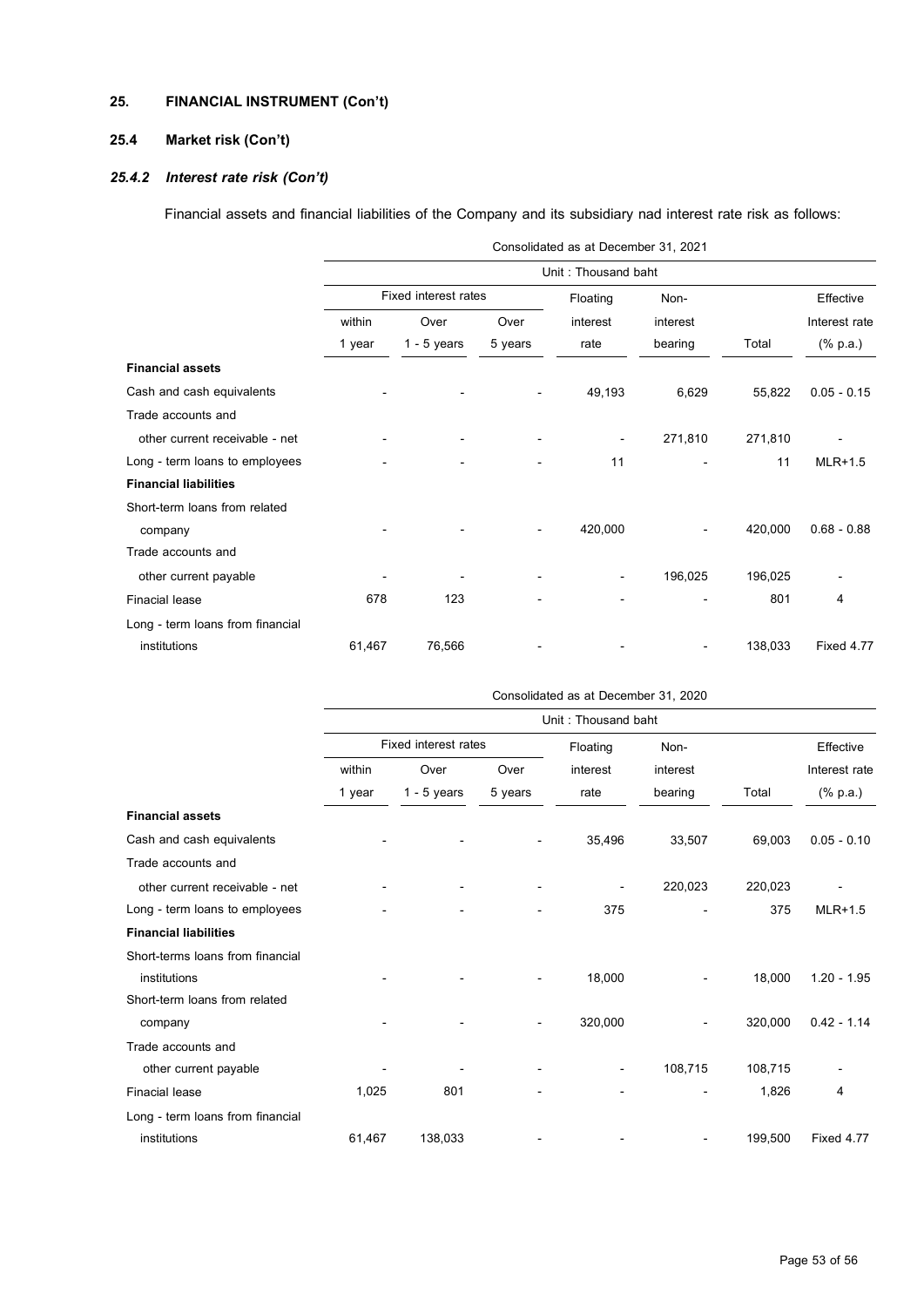# **25. FINANCIAL INSTRUMENT(Con't)**

# **25.4 Market risk (Con't)**

# *25.4.2 Interest rate risk* **(Con't)**

Financial assets and financial liabilities of the Company and its subsidiary nad interest rate risk as follows: (Con't)

|                                | Separate as at December 31, 2021 |                             |         |                          |          |         |                           |
|--------------------------------|----------------------------------|-----------------------------|---------|--------------------------|----------|---------|---------------------------|
|                                |                                  |                             |         | Unit: Thousand baht      |          |         |                           |
|                                |                                  | <b>Fixed interest rates</b> |         | Floating                 | Non-     |         | Effective                 |
|                                | within                           | Over                        | Over    | interest                 | interest |         | Interest rate             |
|                                | 1 year                           | $1 - 5$ years               | 5 years | rate                     | bearing  | Total   | $(% \mathbf{a})$ (% p.a.) |
| <b>Financial assets</b>        |                                  |                             |         |                          |          |         |                           |
| Cash and cash equivalents      |                                  |                             | ۰       | 16,649                   | 3,424    | 20,073  | $0.05 - 0.15$             |
| Trade accounts and             |                                  |                             |         |                          |          |         |                           |
| other current receivable - net |                                  |                             | ٠       | $\overline{\phantom{a}}$ | 135,747  | 135,747 | $\overline{\phantom{a}}$  |
| Long - term loans to employees |                                  |                             | ٠       | 11                       |          | 11      | $MLR+1.5$                 |
| <b>Financial liabilities</b>   |                                  |                             |         |                          |          |         |                           |
| Trade accounts and             |                                  |                             |         |                          |          |         |                           |
| other current payable          |                                  |                             | ٠       | ٠                        | 96,457   | 96,457  |                           |
| <b>Finacial lease</b>          | 319                              |                             |         |                          |          | 319     | 4                         |

|                                  | Separate as at December 31, 2020 |                      |                          |          |          |         |               |  |  |
|----------------------------------|----------------------------------|----------------------|--------------------------|----------|----------|---------|---------------|--|--|
|                                  | Unit: Thousand baht              |                      |                          |          |          |         |               |  |  |
|                                  |                                  | Fixed interest rates |                          | Floating | Non-     |         | Effective     |  |  |
|                                  | within                           | Over                 | Over                     | interest | interest |         | Interest rate |  |  |
|                                  | 1 year                           | $1 - 5$ years        | 5 years                  | rate     | bearing  | Total   | (% p.a.)      |  |  |
| <b>Financial assets</b>          |                                  |                      |                          |          |          |         |               |  |  |
| Cash and cash equivalents        |                                  |                      | ۰                        | 30,430   | 4,858    | 35,288  | $0.05 - 0.10$ |  |  |
| Trade accounts and               |                                  |                      |                          |          |          |         |               |  |  |
| other current receivable - net   |                                  |                      |                          |          | 120,895  | 120,895 | ٠             |  |  |
| Long - term loans to employees   |                                  |                      | ٠                        | 283      |          | 283     | $MLR+1.5$     |  |  |
| <b>Financial liabilities</b>     |                                  |                      |                          |          |          |         |               |  |  |
| Short-terms loans from financial |                                  |                      |                          |          |          |         |               |  |  |
| institutions                     |                                  |                      | $\overline{\phantom{a}}$ | 18,000   |          | 18,000  | $1.20 - 1.95$ |  |  |
| Trade accounts and               |                                  |                      |                          |          |          |         |               |  |  |
| other current payable            |                                  |                      | ٠                        | ٠        | 63,630   | 63,630  | ٠             |  |  |
| <b>Finacial lease</b>            | 680                              | 319                  |                          |          |          | 999     | 4             |  |  |

# *Interest rate sensitivity*

Pre-tax income of the Company and it subsidiary is not materially impacted by interest rates for loans that fluctuate according to market rates.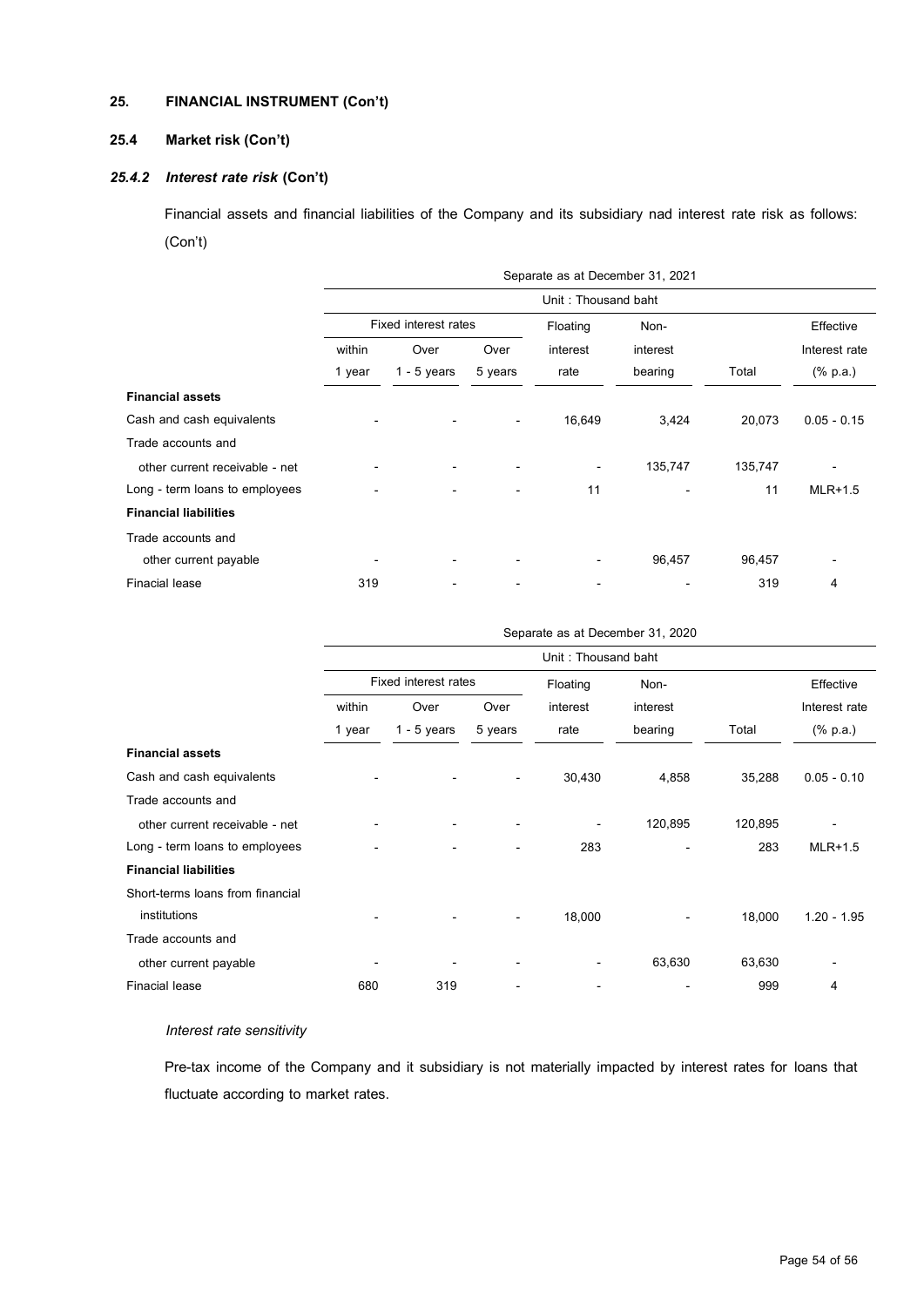## **25. FINANCIAL INSTRUMENT(Con't)**

## **25.5 Liquidity risk**

The Company and its subsidiary need liquidity to meet their obligations. Individual companies are responsible for their own cash balances and the raising of internal and external credit lines to cover the liquidity needs, subject to guidance by the Company and its subsidiary.

The Company and its subsidiary monitor the risk of a shortage of liquidity position by a recurring liquidity planning and maintains an adequate level of cash, fixed deposits and unused committed and uncommitted credit lines with various banks to meet its liquidity requirements.

The table below summarizes the maturity profile of the Company and its subsidiary non-derivative financial liabilities as at 31 December 2021, based on contractual undiscounted cash flows:

|                                               | Unit: Thousand baht |         |          |             |         |  |  |
|-----------------------------------------------|---------------------|---------|----------|-------------|---------|--|--|
|                                               | Consolidated        |         |          |             |         |  |  |
|                                               | Less than<br>On.    |         | 1 to $5$ |             |         |  |  |
|                                               | demand              | 1 year  | vears    | $> 5$ years | Total   |  |  |
| <b>Non-derivatives</b>                        |                     |         |          |             |         |  |  |
| Short-term loans from related company         | 420,000             |         |          |             | 420,000 |  |  |
| Trade accounts and other current payable      |                     | 196,024 |          |             | 196,024 |  |  |
| <b>Finacial lease</b>                         |                     | 678     | 123      |             | 801     |  |  |
| Long - term loans from financial institutions |                     | 61,467  | 76,566   |             | 138,033 |  |  |
| <b>Total non-derivatives</b>                  | 420,000             | 258,169 | 76,689   |             | 754,858 |  |  |

|                                          | Unit: Thousand baht |           |          |           |        |  |  |
|------------------------------------------|---------------------|-----------|----------|-----------|--------|--|--|
|                                          | Separate            |           |          |           |        |  |  |
|                                          | On                  | Less than | 1 to $5$ |           |        |  |  |
|                                          | demand              | 1 year    | years    | > 5 years | Total  |  |  |
| <b>Non-derivatives</b>                   |                     |           |          |           |        |  |  |
| Trade accounts and other current payable | ٠                   | 96,457    | -        | ۰.        | 96,457 |  |  |
| <b>Finacial lease</b>                    |                     | 319       |          |           | 319    |  |  |
| <b>Total non-derivatives</b>             |                     | 96,776    |          |           | 96,776 |  |  |

#### **25.6 Fair value of financial instruments**

Since the majority of the Company and subsidiary' financial assets and liabilities are short-term in nature or bear floating interest rates, their fair value is not expected to be materially different from the amounts presented in the statements of financial position.